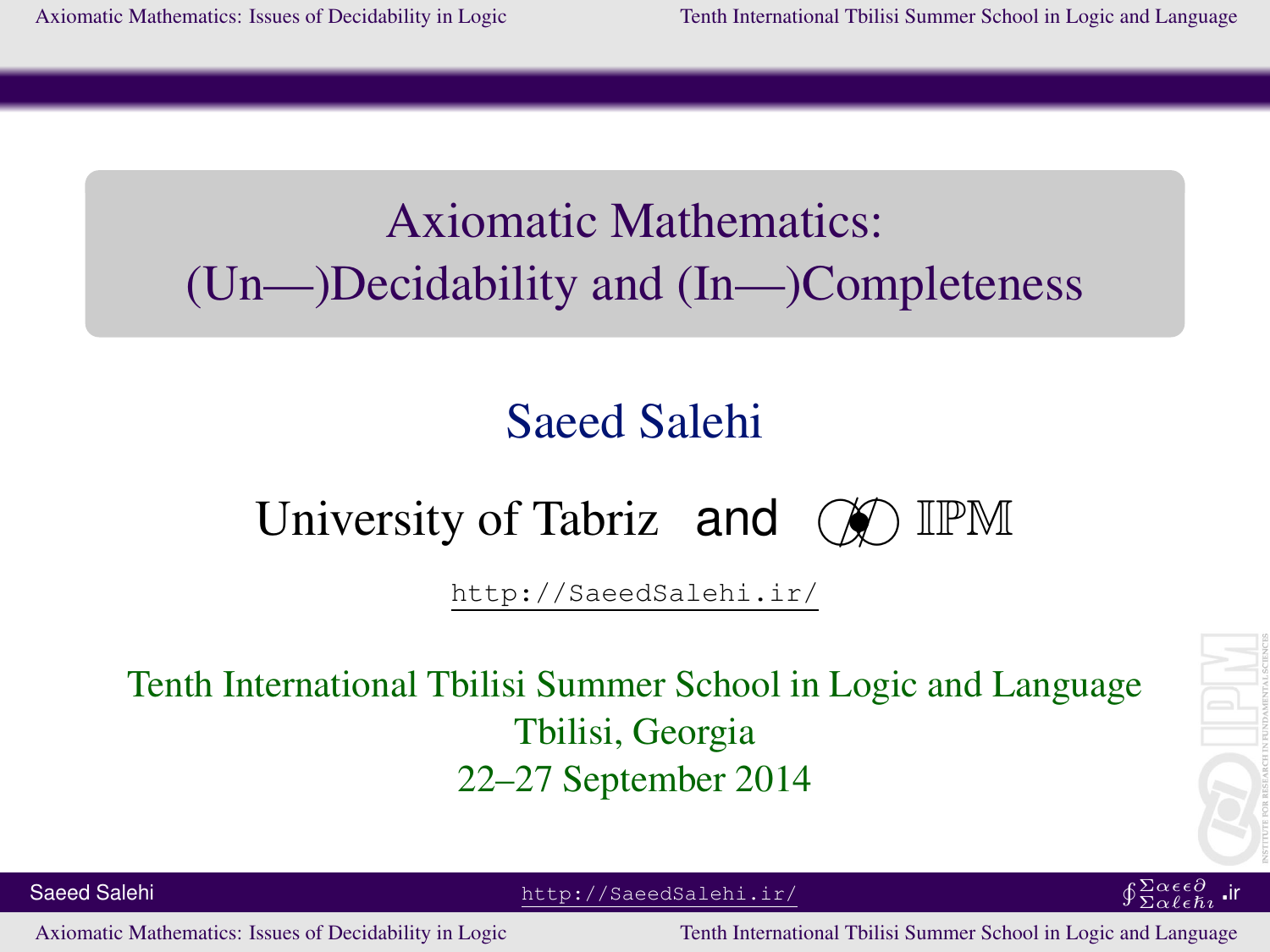#### Axiom / Axiomatic / Axiomaitzation

Merriam-Webster: www.merriam-webster.com

AXIOM:

a statement accepted as true as the basis for argument or inference *Postulate*

AXIOMATIC: based on or involving an axiom or system of axioms

AXIOMATIZATION: the act or process of reducing to a system of axioms





Saeed Salehi http://SaeedSalehi.ir/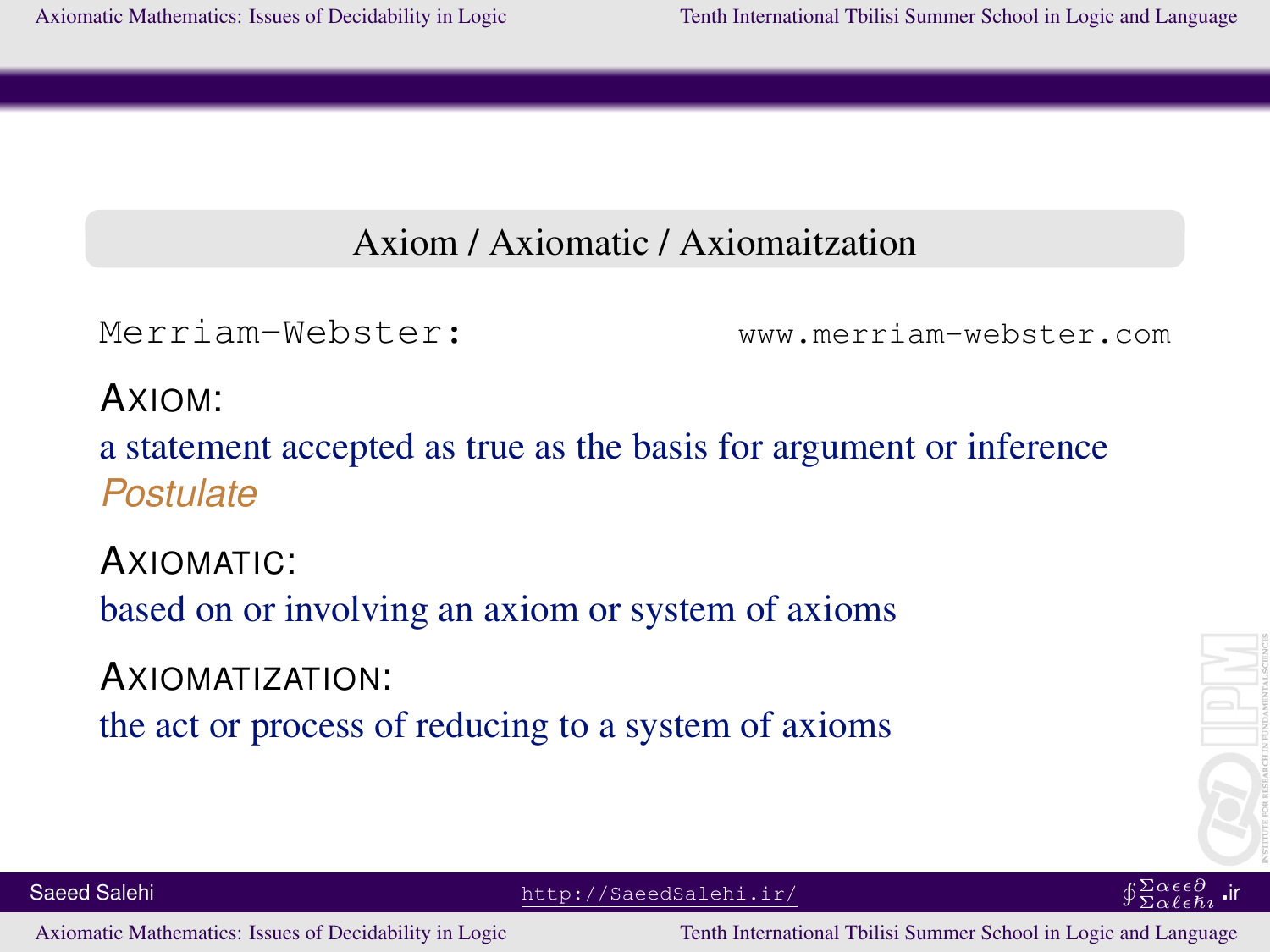### Axiom / Axiomatic / Axiomaitze

Oxford: www.oxforddictionaries.com

#### AXIOM:

a statement or proposition which is regarded as being established, accepted, or self-evidently true *the axiom that sport builds character* Math: a statement or proposition on which an abstractly defined structure is based Origin: late 15th century: from French axiome or Latin axioma, from Greek axio-ma 'what is thought fitting', from axios 'worthy'

### AXIOMATIC: self-evident or unquestionable

*it is axiomatic that good athletes have a strong mental attitude* Math: relating to or containing axioms

AXIOMATIZE: express (a theory) as a set of axioms

*the attempts that are made to axiomatize linguistics*

 $\overline{\Sigma}\alpha \ell \epsilon \hbar \imath$ ir

Saeed Salehi http://SaeedSalehi.ir/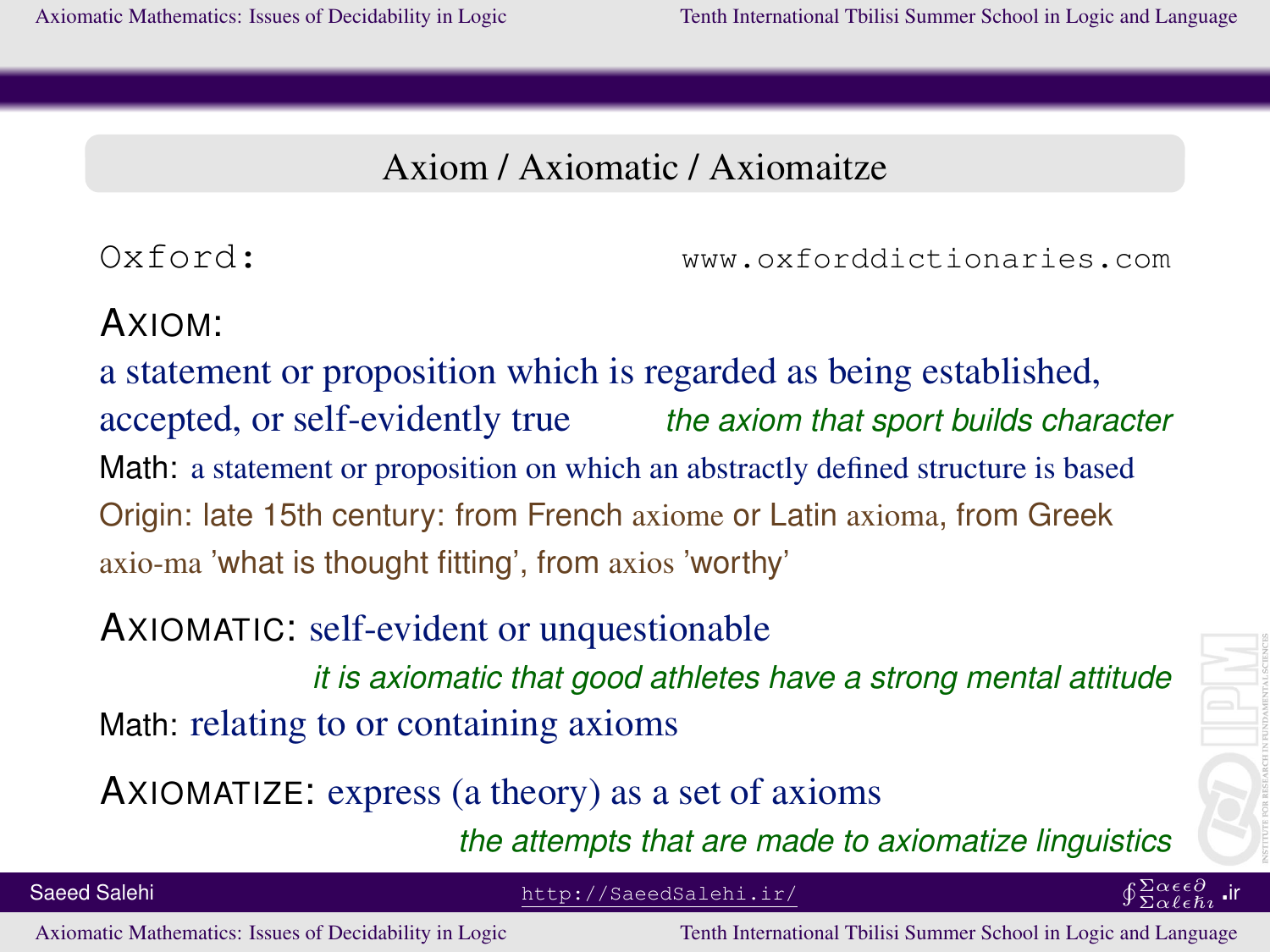#### Some High-School Axiomatizations

L. HENKIN, *The Logic of Equality*, The American Mathematical Monthly 84 (1977) 597–612.

Every equality of  $\langle \mathbb{N}, +, 0 \rangle$  can be derived from the axioms:

Associativity:  $x + (y + z) = (x + y) + z$ Commutativity:  $x + y = y + x$ Identity Element:  $x + 0 = x$ 

The same holds for  $\langle \mathbb{Z}, +, 0 \rangle$ ,  $\langle \mathbb{N}^{>0}, \cdot, 1 \rangle$ ,  $\langle \mathbb{N}, \cdot, 1 \rangle$ ,  $\langle \mathbb{Z}, \cdot, 1 \rangle$ , ...

For example the following (true) identity/equality can be derived (EXERCISES):  $x + y = y + (0 + x)$ 



 $\overline{\Sigma}\alpha \ell \epsilon \hbar \imath$ 

Saeed Salehi http://SaeedSalehi.ir/

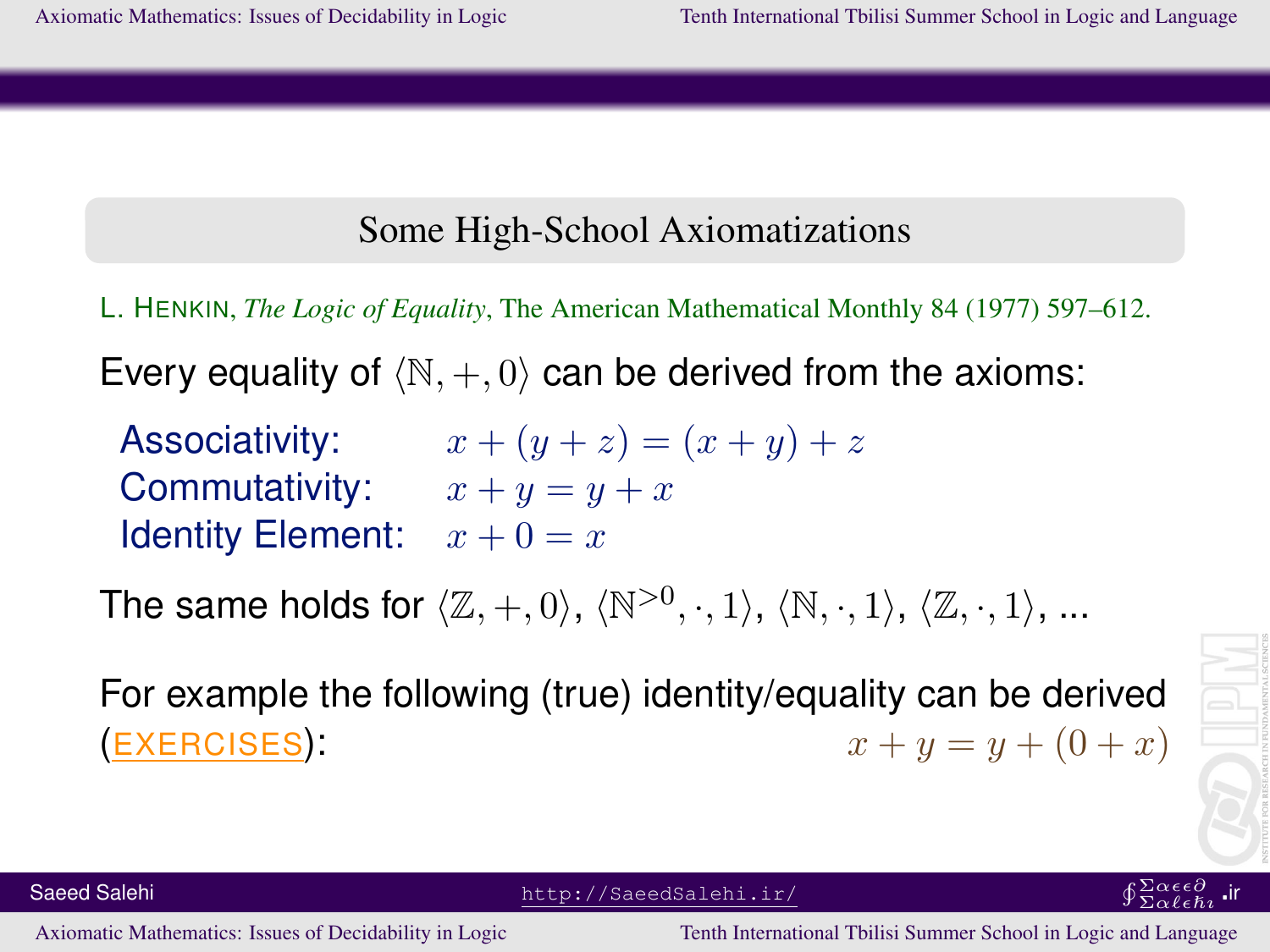#### Some High-School Axiomatizations

L. HENKIN, *The Logic of Equality*, The American Mathematical Monthly 84 (1977) 597–612.

Equalities of  $\langle \mathbb{N}, +, \cdot, 0, 1 \rangle$  and  $\langle \mathbb{Z}, +, \cdot, 0, 1 \rangle$  are axiomatized by

Associativity:  $x + (y + z) = (x + y) + z \quad | \; x \cdot (y \cdot z) = (x \cdot y) \cdot z$ Commutativity:  $x + y = y + x$   $x \cdot y = y \cdot x$ Identity Element:  $x + 0 = x$   $x \cdot 1 = x$ Distributivity & Zero:  $x \cdot (y + z) = (x \cdot y) + (x \cdot z) \,\mid\, x \cdot 0 = 0$ 

Can derive all the identities such as (EXERCISES):  $(x+y)^2 = x^2 + 2xy + y^2$   $(x+y)^n = \sum_{i=0}^n {n \choose i}$  $\binom{n}{i} x^n y^{n-i}$  $(x+y+z)^2 = x^2 + y^2 + z^2 + 2xy + 2xz + 2yz$  $(x + a) \cdot (x + b) = x^2 + (a + b)x + ab$ 

 $\overline{\Sigma}\alpha \ell \epsilon \hbar \imath$ ir

Saeed Salehi http://SaeedSalehi.ir/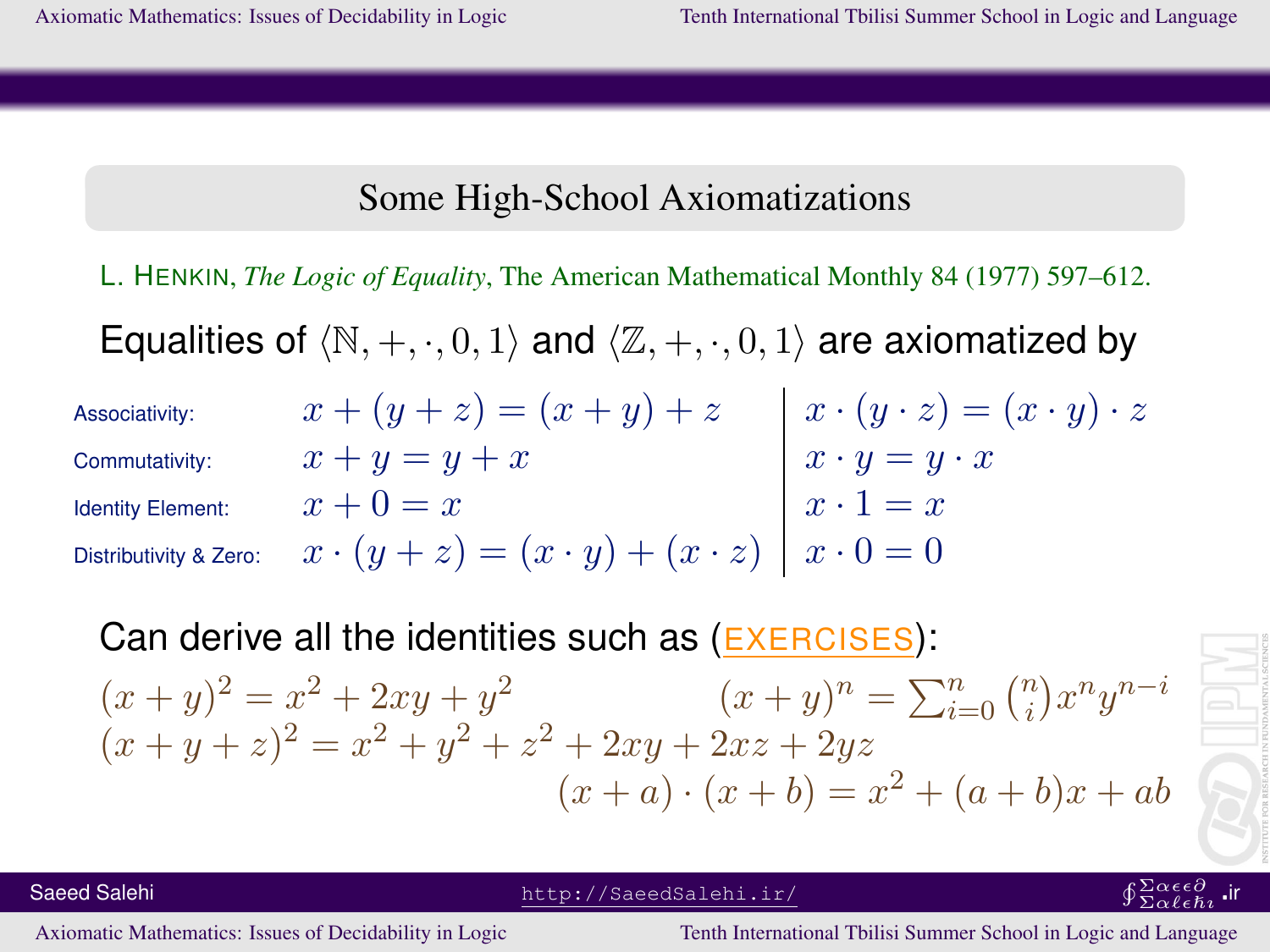#### Some High-School Axiomatizations

L. HENKIN, *The Logic of Equality*, The American Mathematical Monthly 84 (1977) 597–612.

In Logic we even axiomatize the very way of reasoning:

\n- [ (REF) 
$$
u = u
$$
]
\n- (SYM) if  $u = v$  then  $v = u$
\n- (TRA) if  $u = v$  and  $v = w$  then  $u = w$
\n- (REP) if  $u = v$  and  $u' = v'$  then  $u + u' = v + v'$  ( $u \cdot u' = v \cdot v'$  etc.)
\n- (SUB) if  $u = v$  then  $u[x \leftrightarrow t] = v[x \leftrightarrow t]$   $w[x \leftrightarrow t]$  results from  $w$  by substituting every occurrence of  $x$  with  $t$
\n

This actually axiomatizes the logic of equality.

Saeed Salehi http://SaeedSalehi.ir/

$$
\oint \frac{\sum \alpha \epsilon \epsilon \partial}{\sum \alpha \ell \epsilon \hslash i}
$$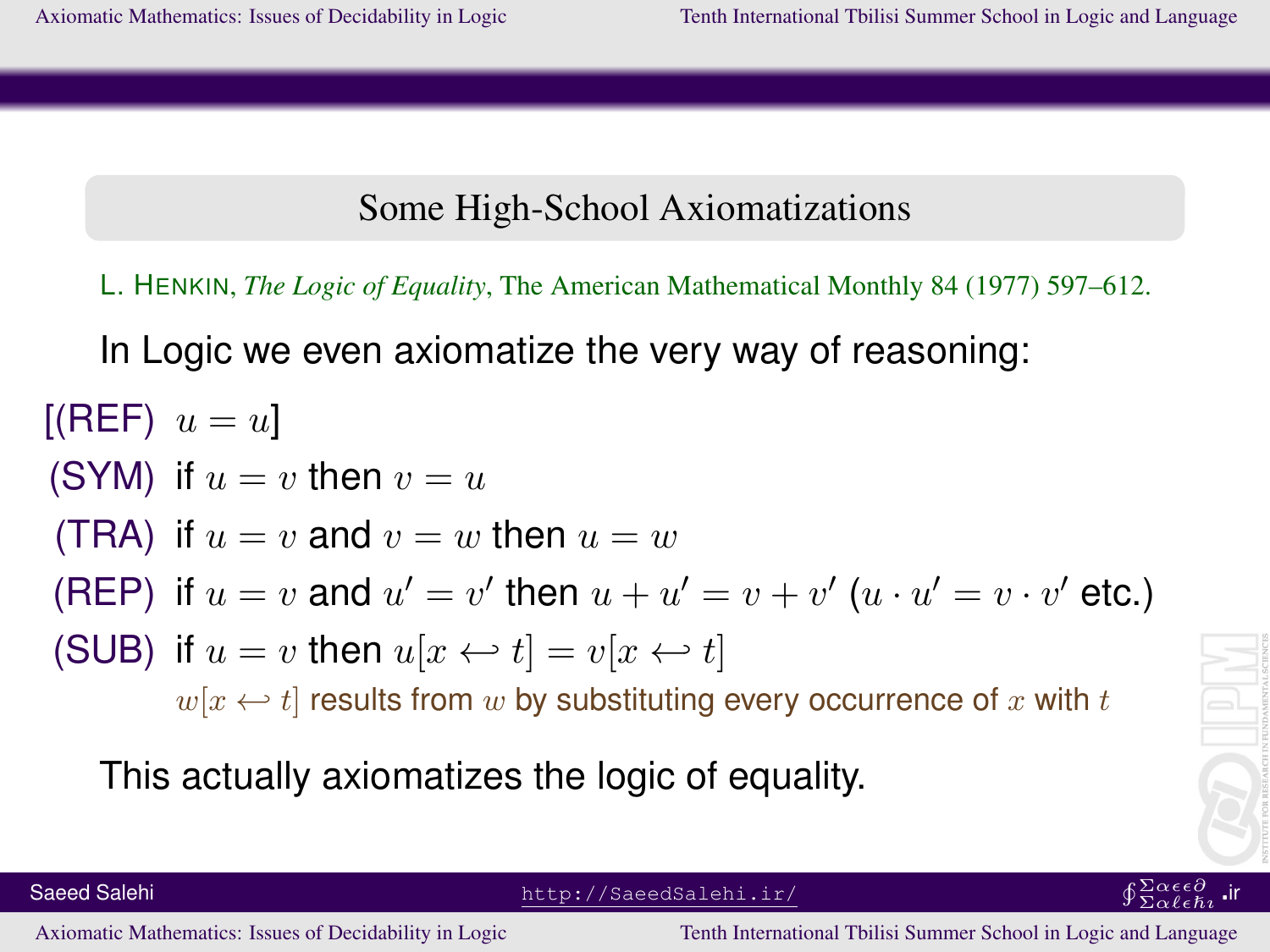### Algebraic Axiomatizing "The Laws of Thought"

Language:  $\bot, \top$   $\neg$   $\wedge, \vee$   $\equiv$ 

Distributivity:  $p \wedge$ Distributivity:  $p \vee$ 

| Idempotence:    | \n $p \land p \equiv p$ \n                                    | \n $p \land q \equiv q \land p$ \n                            | \n $p \lor p \equiv p$ \n                                     |                                                              |
|-----------------|---------------------------------------------------------------|---------------------------------------------------------------|---------------------------------------------------------------|--------------------------------------------------------------|
| Commutativity:  | \n $p \land (q \land r) \equiv (p \land q) \land r$ \n        | \n $p \lor (q \lor r) \equiv (p \land q) \lor (p \land r)$ \n | \n $p \lor (q \lor r) \equiv (p \land q) \lor (p \land r)$ \n | \n $p \lor (q \lor r) \equiv (p \lor q) \lor (p \land r)$ \n |
| Distributivity: | \n $p \lor (q \land r) \equiv (p \lor q) \land (p \lor r)$ \n | \n $p \lor (q \lor r) \equiv (p \lor q) \land (p \lor r)$ \n  |                                                               |                                                              |
| Tautology:      | \n $p \land \bot \equiv p$ \n                                 | \n $p \land \bot \equiv p$ \n                                 | \n $p \lor \bot \equiv p$ \n                                  |                                                              |
| Confraction:    | \n $p \land (\neg p) \equiv \bot$ \n                          | \n $p \lor \bot \equiv p$ \n                                  | \n $p \lor (\neg p) \equiv \top$ \n                           |                                                              |
| Negation:       | \n $\neg (p \land q) \equiv (\neg p) \lor (\neg q)$ \n        | \n $\neg (\neg p) \equiv p$ \n                                |                                                               |                                                              |
| DeMorgan:       | \n $\neg (p \land q) \equiv (\neg p) \land (\neg q)$ \n       | \n $\neg (p \lor q) \equiv (\neg p) \land (\neg q)$ \n        |                                                               |                                                              |



Saeed Salehi http://SaeedSalehi.ir/

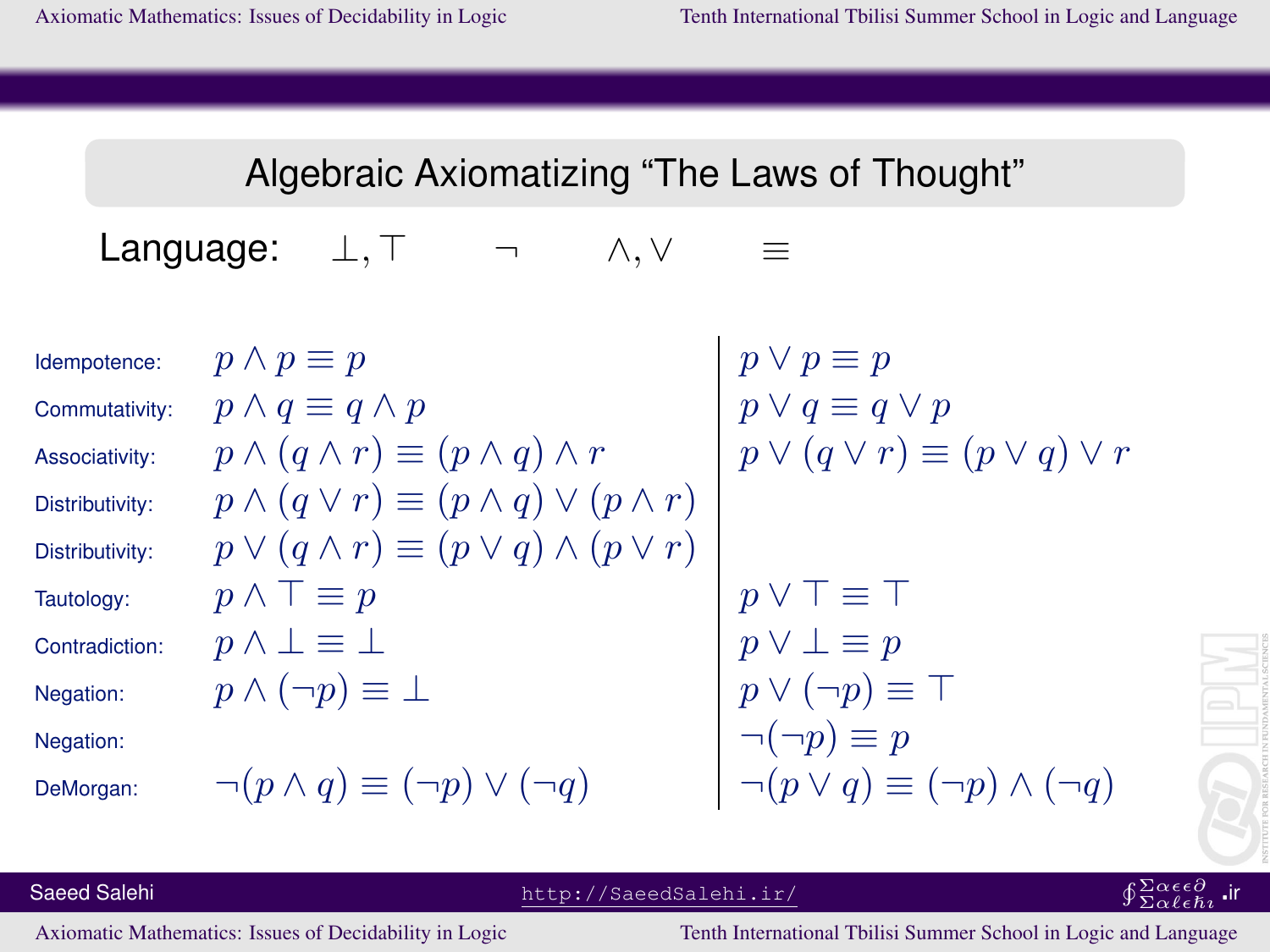#### Algebraic Axiomatizing "The Laws of Thought"

## All the other laws can be proved by the above axioms; such as:

Absorption:

$$
p \land (p \lor q) \equiv_C (p \lor \bot) \land (p \lor q) \equiv_D p \lor (\bot \land q) \equiv_C p \lor \bot \equiv_C p
$$
   
Absorption:

 $p \vee (p \wedge q) \equiv_T (p \wedge \top) \vee (p \wedge q) \equiv_D p \wedge (\top \vee q) \equiv_T p \wedge \top \equiv_T p$ 

# (EXERCISES):  $\neg((p \lor \neg q) \land (\neg p \lor q)) \equiv (p \lor q) \land (\neg p \lor \neg q)$  $\left(p \wedge \neg[(q \wedge \neg r) \vee (\neg q \wedge r)]\right) \vee \neg p \wedge \left[(q \wedge \neg r) \vee (\neg q \wedge r)\right]$ ≡  $\equiv \left( \left[ (p \wedge \neg q) \vee (\neg p \wedge q) \right] \wedge \neg r \right) \vee \left( \neg \left[ (p \wedge \neg q) \vee (\neg p \wedge q) \right] \wedge r \right)$

 $\overline{\Sigma}\alpha \ell \epsilon \hbar \imath$ ir

Saeed Salehi http://SaeedSalehi.ir/ uΣα∂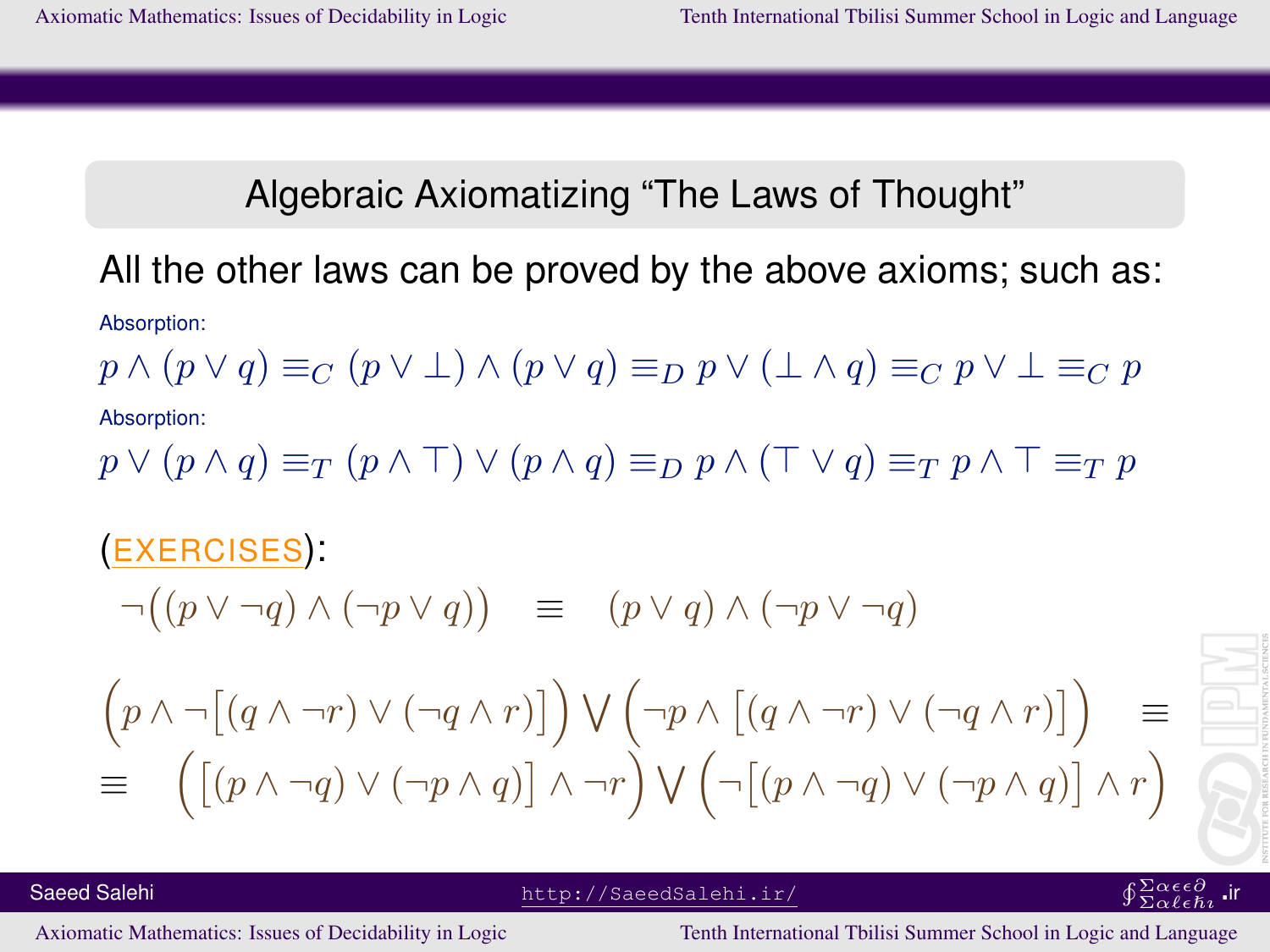#### Propositional Logic (LAWS)

 $\alpha \rightarrow \alpha$  $(\alpha \wedge \beta) \rightarrow \alpha$   $\alpha \rightarrow (\alpha \vee \beta)$  $(\alpha \wedge \beta) \rightarrow \beta$   $\beta \rightarrow (\alpha \vee \beta)$  $(\alpha \to \beta) \to (\neg \alpha \lor \beta)$   $(\neg \alpha \lor \beta) \to (\alpha \to \beta)$ (\*)  $\alpha \to (\beta \to \alpha)$  (¬ $\beta$ )  $\to (\beta \to \alpha)$  $(*) [\alpha \rightarrow (\beta \rightarrow \gamma)] \rightarrow [(\alpha \rightarrow \beta) \rightarrow (\alpha \rightarrow \gamma)]$ (\*)  $(\neg \beta \rightarrow \neg \alpha) \rightarrow (\alpha \rightarrow \beta)$   $(\alpha \rightarrow \beta) \rightarrow (\neg \beta \rightarrow \neg \alpha)$ 

#### Propositional Logic (RULES)

$$
(*) \frac{\alpha, \quad \alpha \to \beta}{\beta}
$$

$$
\frac{\alpha \to \beta, \quad \beta \to \gamma}{\alpha \to \gamma}
$$

Saeed Salehi http://SaeedSalehi.ir/ uΣα∂

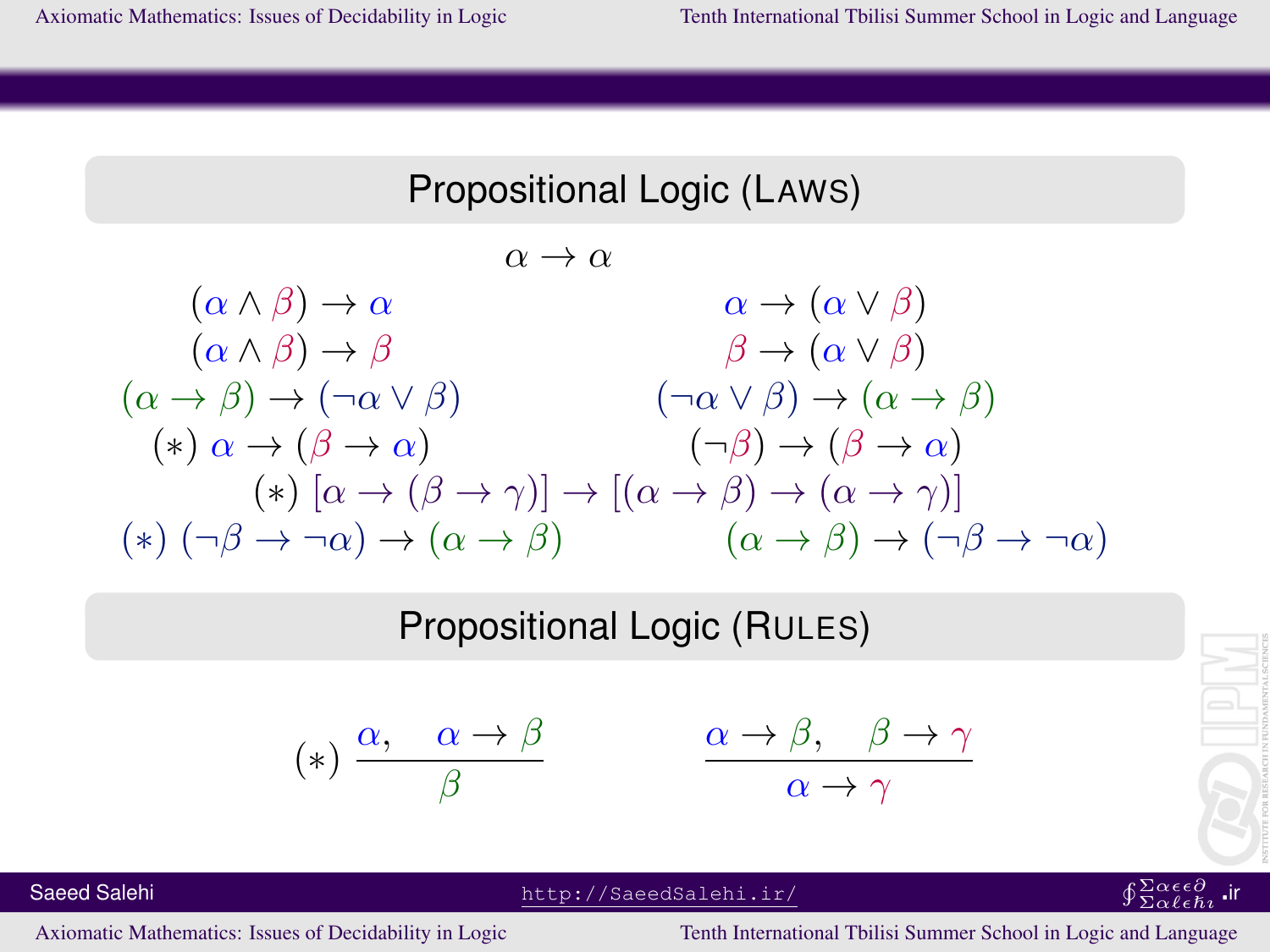### Axiomatizing Propositional Logic

$$
AX_1 \alpha \rightarrow (\beta \rightarrow \alpha)
$$
  
\n
$$
AX_2 [\alpha \rightarrow (\beta \rightarrow \gamma)] \rightarrow [(\alpha \rightarrow \beta) \rightarrow (\alpha \rightarrow \gamma)]
$$
  
\n
$$
AX_3 (\neg \beta \rightarrow \neg \alpha) \rightarrow (\alpha \rightarrow \beta)
$$
  
\n
$$
RUL \xrightarrow{\alpha, \alpha \rightarrow \beta} \beta
$$

Some Theorems (EXERCISES):

$$
\alpha \to \alpha \n(\neg \beta) \to (\beta \to \alpha) \n(\alpha \to \beta) \to (\neg \beta \to \neg \alpha)
$$

 $[(\alpha \to \beta) \to \alpha] \to \alpha$ 



#### $^{\Sigma\alpha\epsilon\epsilon\partial}_{\Sigma\alpha\ell\epsilon\hbar\imath}$  .ir

Saeed Salehi http://SaeedSalehi.ir/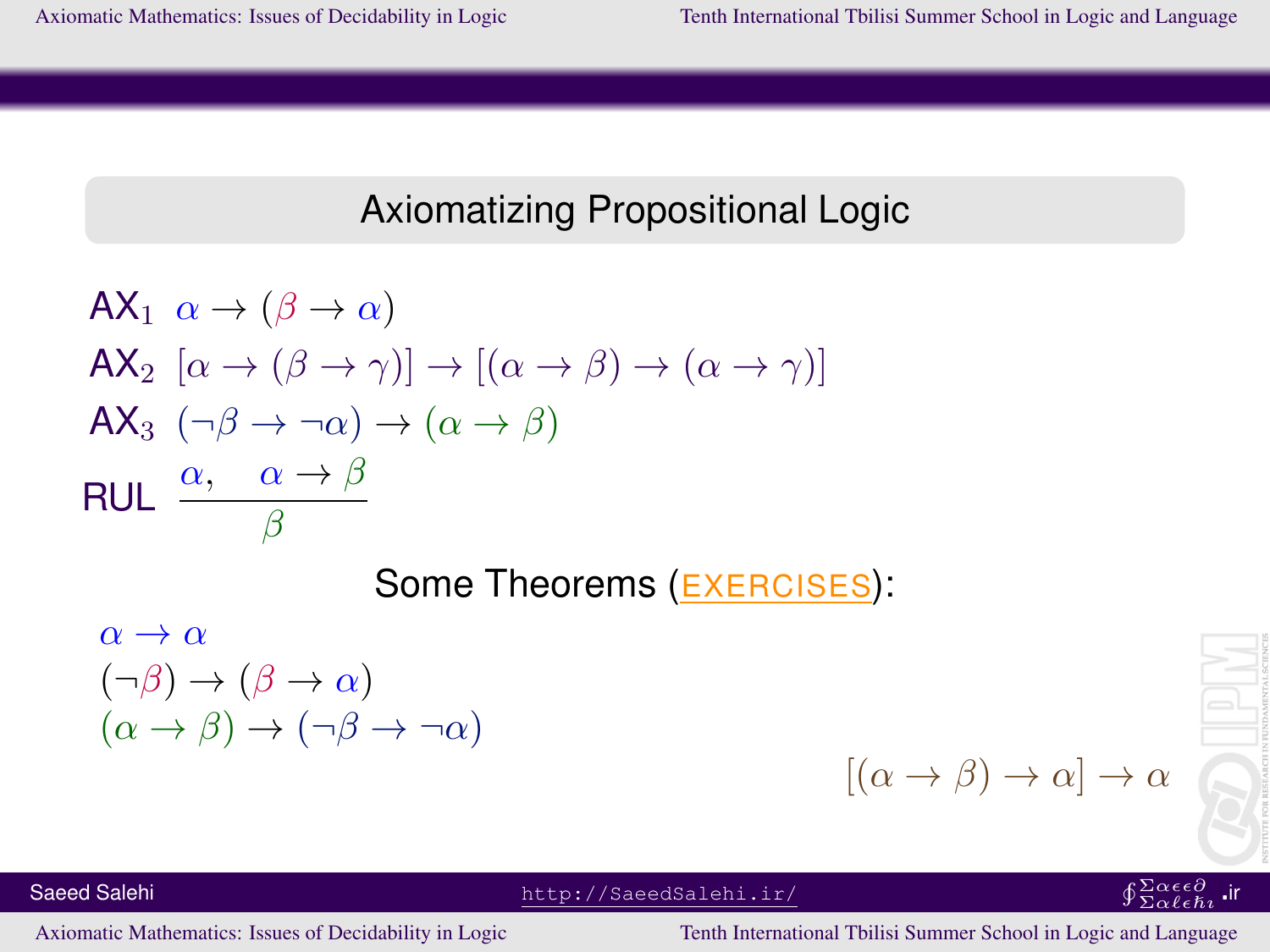## Axiomatizing Predicate Logic

```
Gödel's Completeness Theorem (1929)
```
From An Axiomatization of (Logically) Valid Formulas:

- $\alpha \to (\beta \to \alpha)$   $(\neg \beta \to \neg \alpha) \to (\alpha \to \beta)$
- $[\alpha \rightarrow (\beta \rightarrow \gamma)] \rightarrow [(\alpha \rightarrow \beta) \rightarrow (\alpha \rightarrow \gamma)]$
- $\forall x \varphi(x) \rightarrow \varphi(t)$   $\varphi \rightarrow \forall x \varphi [x \text{ is not free in } \varphi]$
- $\forall x(\varphi \to \psi) \to (\forall x \varphi \to \forall x \psi)$

With the Modus Ponens Rule:

Saeed Salehi http://SaeedSalehi.ir/ uΣα∂

$$
\frac{\varphi, \varphi \to \psi}{\psi}
$$

All the Universally Valid Formulas CAN BE GENERATED.



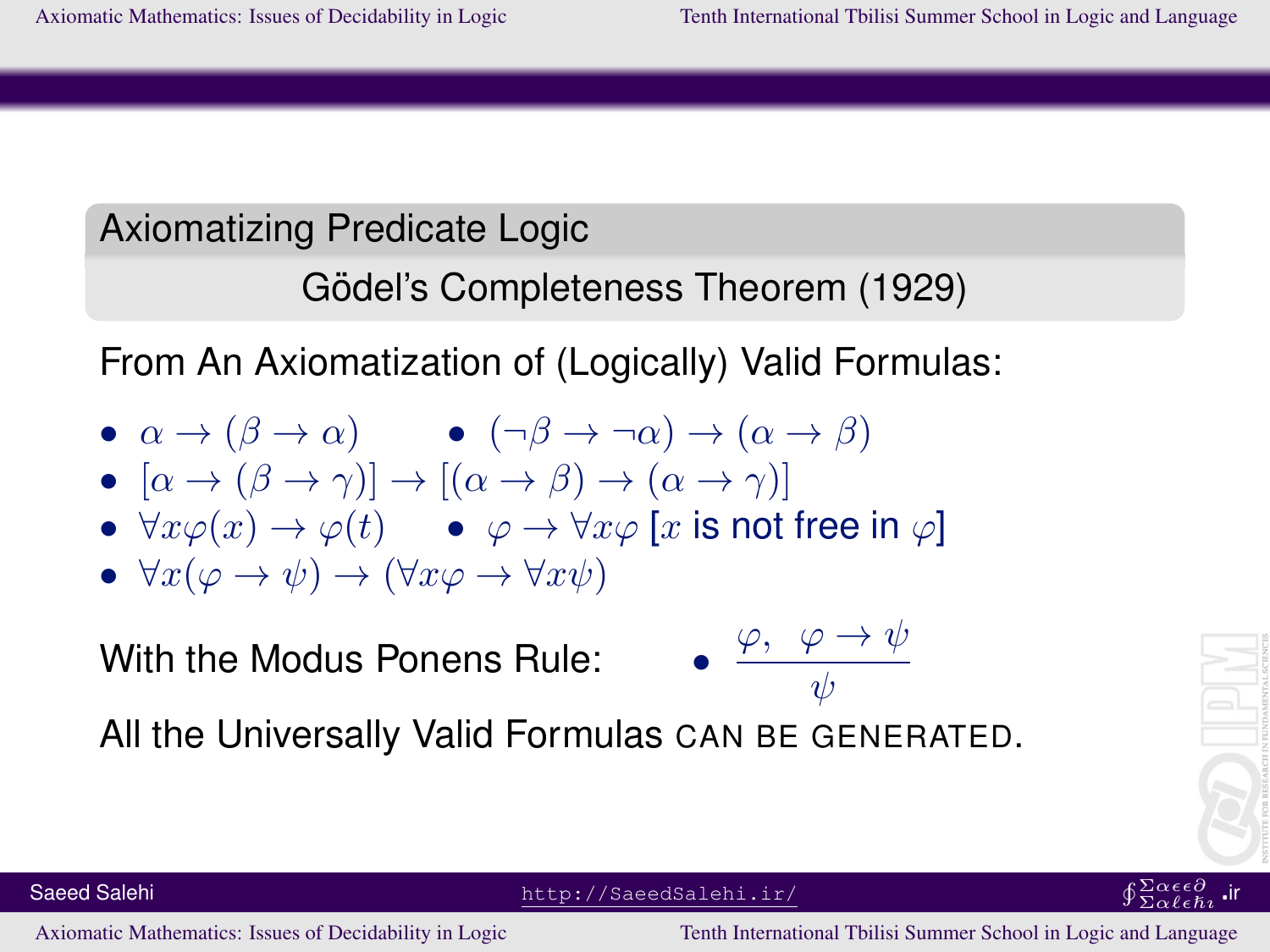### Axiomatizing Predicate Logic

## Some Theorems (EXERCISES):

- $\forall x(\varphi \to \psi) \longleftrightarrow [\varphi \to \forall x \psi]$  [x is not free in  $\varphi$ ]
- $[\neg \forall x \varphi(x) \rightarrow \forall x \psi(x)] \rightarrow \forall x [\neg \varphi(x) \rightarrow \psi(x)]$
- $\neg \forall x \neg [\forall y \theta(x, y)] \longrightarrow \forall y \neg \forall x \neg \theta(x, y)$
- $\exists y \forall x (\varphi(y) \rightarrow \varphi(x))$

http://en.wikipedia.org/wiki/Drinker−paradox

- $\exists y \forall x (\varphi(x) \rightarrow \varphi(y))$
- $\neg \exists y \forall x \left[ \theta(x, y) \longleftrightarrow \neg \theta(x, x) \right]$

(Russell's) Barber Paradox

•  $\forall x \neg [\varphi \longleftrightarrow \neg \varphi]$  Liar Paradox

Yablo's Paradox

 $\bullet \ \forall x \exists y \forall z (\theta(x, y) \land [\theta(y, z) \rightarrow \theta(x, z)]) \longrightarrow$  $\neg\forall u (\varphi(u) \leftrightarrow \forall v [\theta(u, v) \rightarrow \neg\varphi(v)])$  ir

Saeed Salehi http://SaeedSalehi.ir/

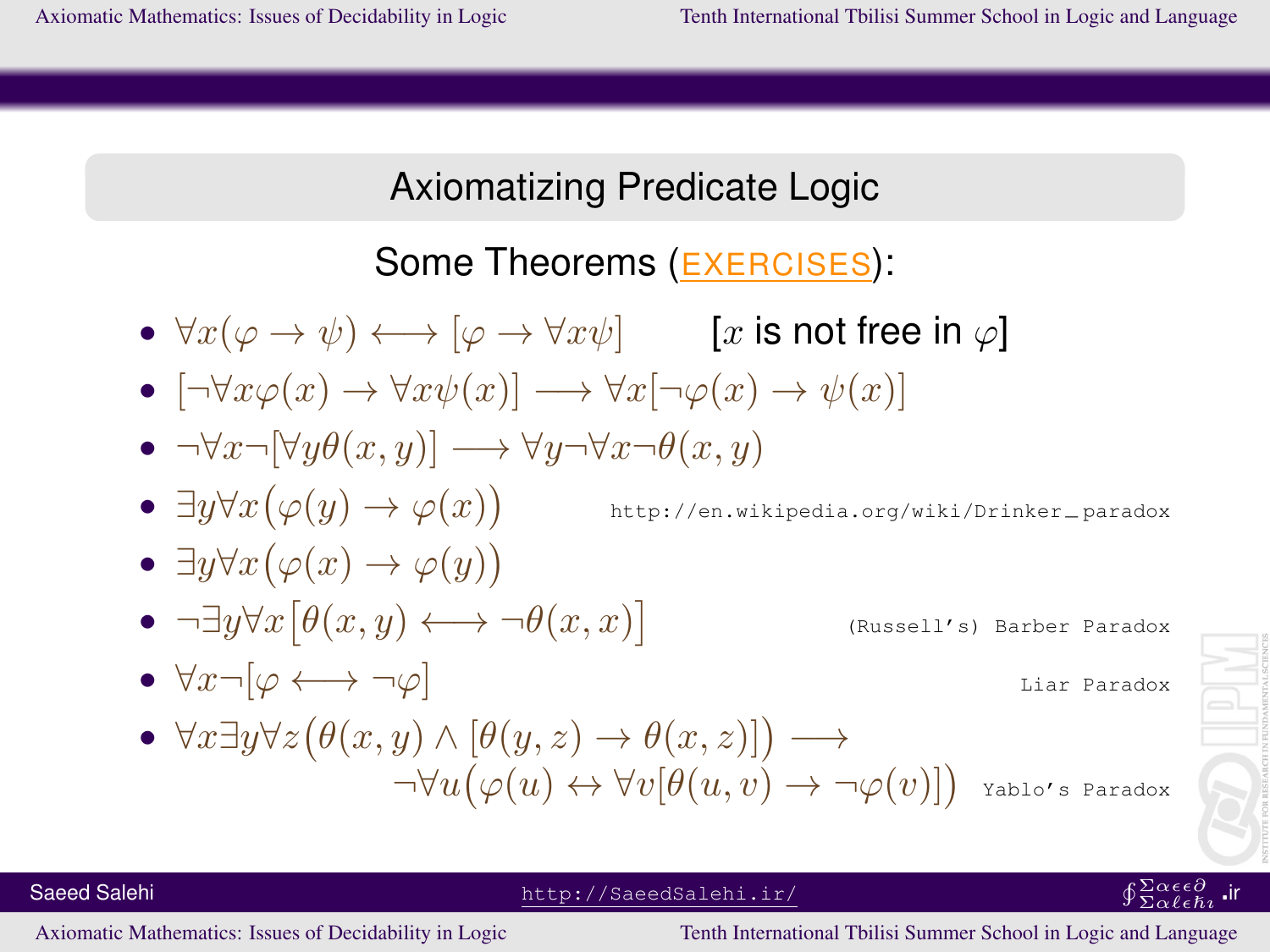## First–Order Logic (SEMANTICS)

Fix a domain: a set to whose members the variables refer. We will use the sets of numbers:

Natural  $(\mathbb{N})$ , Integer  $(\mathbb{Z})$ , Rational  $(\mathbb{Q})$ , Real  $(\mathbb{R})$ , Complex  $(\mathbb{C})$ .

*Tarski's Definition of Truth* defines satisfiability of a formula in a structure (by induction).

Examples:

$$
\triangleright \mathbb{N} \not\models \forall x \exists y (x + y = 0) \qquad \text{but } \mathbb{Z} \models \forall x \exists y (x + y = 0).
$$
  
\n
$$
\triangleright \mathbb{Z} \not\models \forall x \exists y (x \neq 0 \rightarrow [x \cdot y = 1]) \text{ but } \mathbb{Q} \models \forall x \exists y (x \neq 0 \rightarrow [x \cdot y = 1]).
$$
  
\n
$$
\triangleright \mathbb{Q} \not\models \forall x \exists y (0 \leq x \rightarrow [y \cdot y = x]) \text{ but } \mathbb{R} \models \forall x \exists y (0 \leq x \rightarrow [y \cdot y = x]).
$$
  
\n
$$
\triangleright \mathbb{R} \not\models \forall x \exists y (y \cdot y + x = 0) \qquad \text{but } \mathbb{C} \models \forall x \exists y (y \cdot y + x = 0).
$$



 $\overline{\Sigma}\alpha \ell \epsilon \hbar \imath$ ir

Saeed Salehi http://SaeedSalehi.ir/ uΣα∂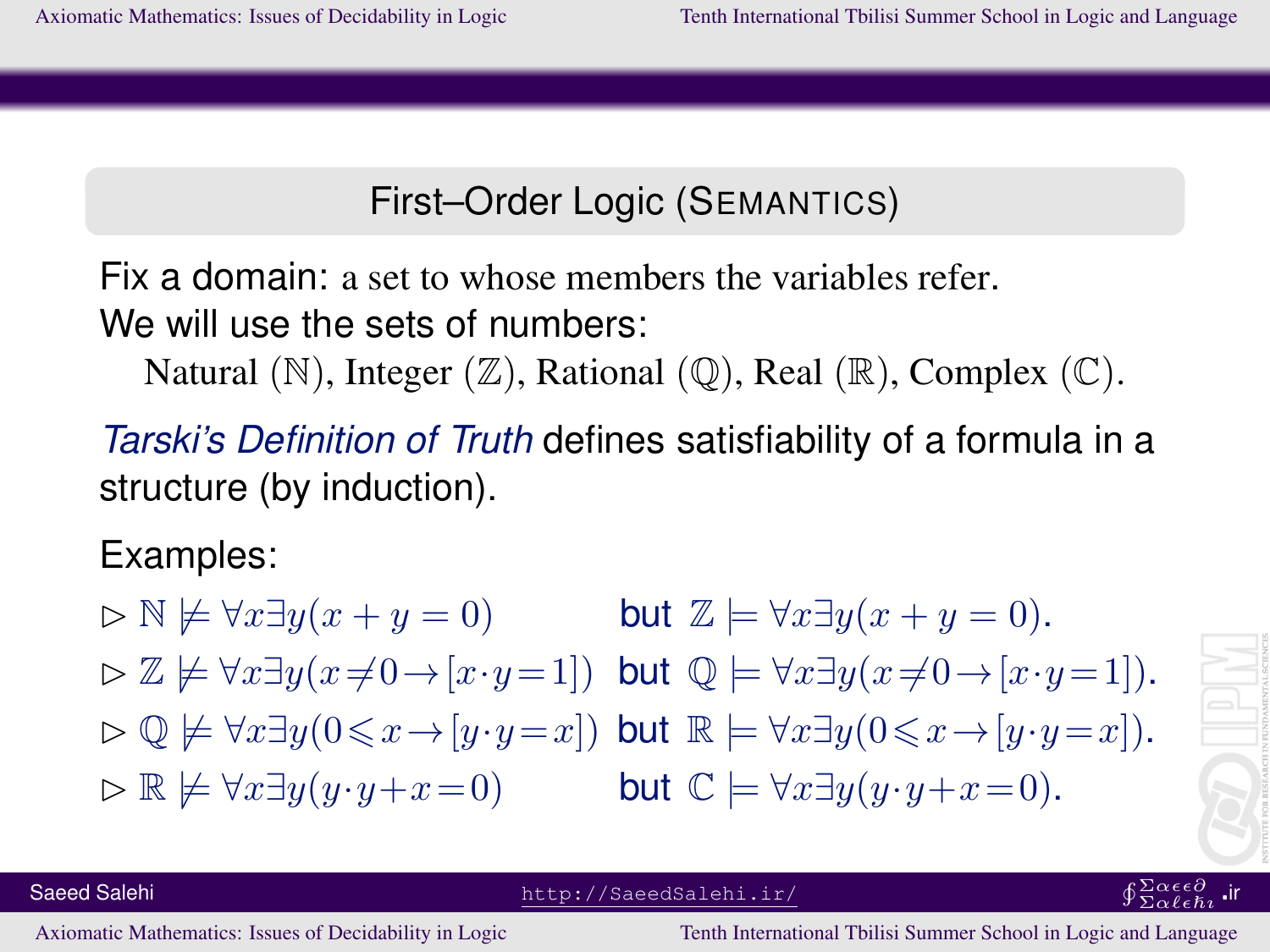The Theory of Order  $(<)$ 

Cantor: Every Countable Dense Linear Order Without Endpoints Is Isomorphic to  $\langle \mathbb{Q}, \langle \rangle$ .

Thus, the theory of "dense linear orders without endpoints" fully axiomatizes the theory of  $(0, <)$ :

•  $\forall x, y(x \leq y \rightarrow y \leq x)$  Anti-Symmetric

Saeed Salehi http://SaeedSalehi.ir/

- $\forall x, y, z(x \leq y \leq z \rightarrow x \leq z)$  Transitive
- $\forall x, y(x \leq y \lor x = y \lor y \leq x)$  Linear
- $\forall x, y(x < y \rightarrow \exists z [x < z < y])$  Dense
- 
- 

•  $\forall x \exists y (x \leq y)$  No Last Point •  $\forall x \exists y (y < x)$  No Least Point



#### $\overline{\Sigma}\alpha \ell \epsilon \hbar \imath$ ir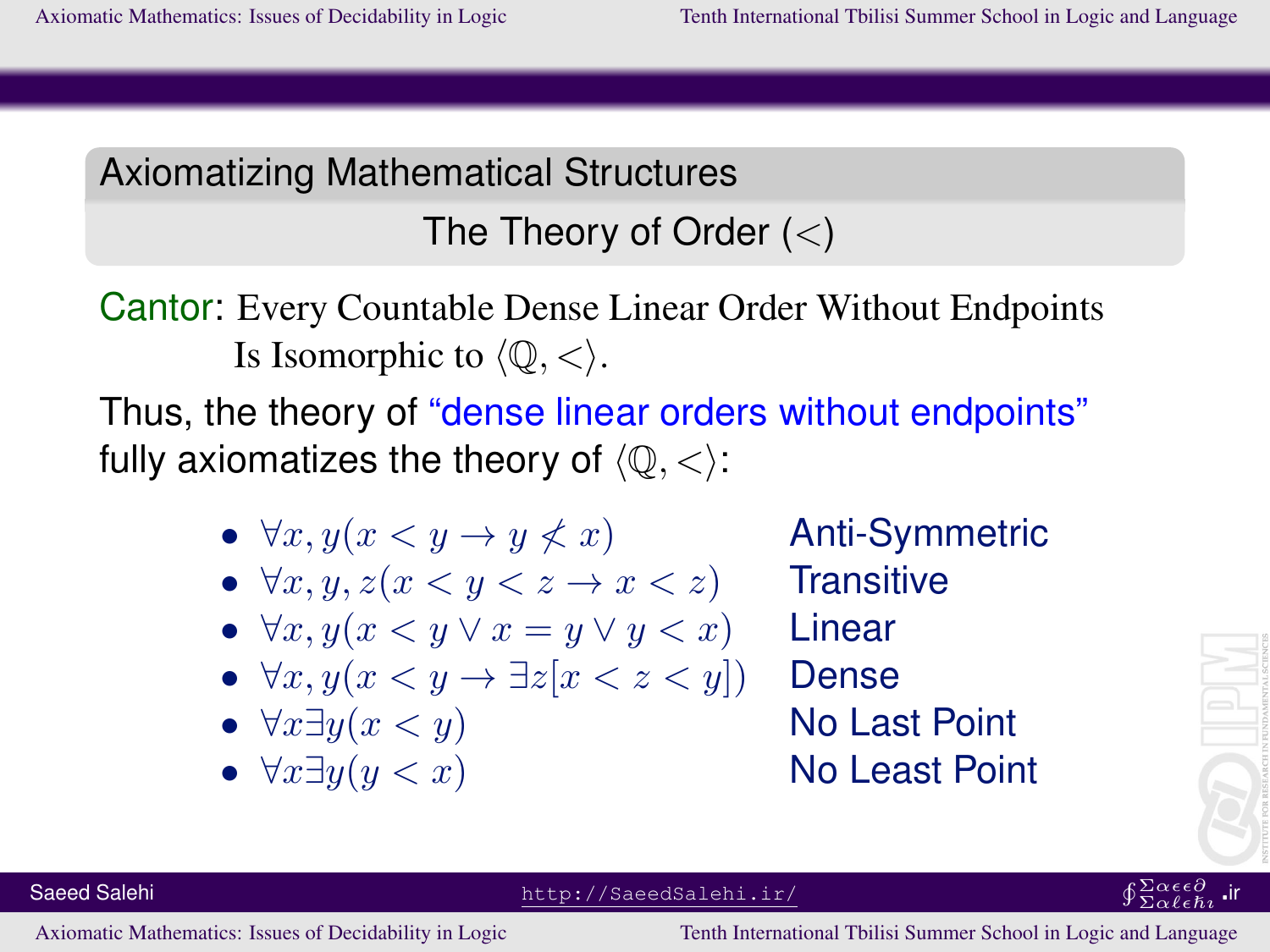The Theory of Order  $(<)$ 

Also  $\langle \mathbb{R}, \langle \rangle$  is a model of this theory. So, the theories of  $\langle \mathbb{Q}, \langle \rangle$  and  $\langle \mathbb{R}, \langle \rangle$  can be axiomatized as "dense linear order without endpoints".

Though the First-Order Theories of  $\langle \mathbb{Q}, \langle \rangle$  and  $\langle \mathbb{R}, \langle \rangle$  are equal, these structures are very different:  $\langle \mathbb{R}, \langle \rangle$  is complete (every bounded subset has a supremum) while  $\langle \mathbb{O}, \langle \rangle$  is not.





Saeed Salehi http://SaeedSalehi.ir/ uΣα∂∂α∂α∂αdehi.ir/ uΣα∂∂α∂α∂αdehi.ir/ uΣα∂∂α∂α∂α∂α∂α∂α∂α∂α∂α∂α∂α∂α∂α∂α∂α∂α∂α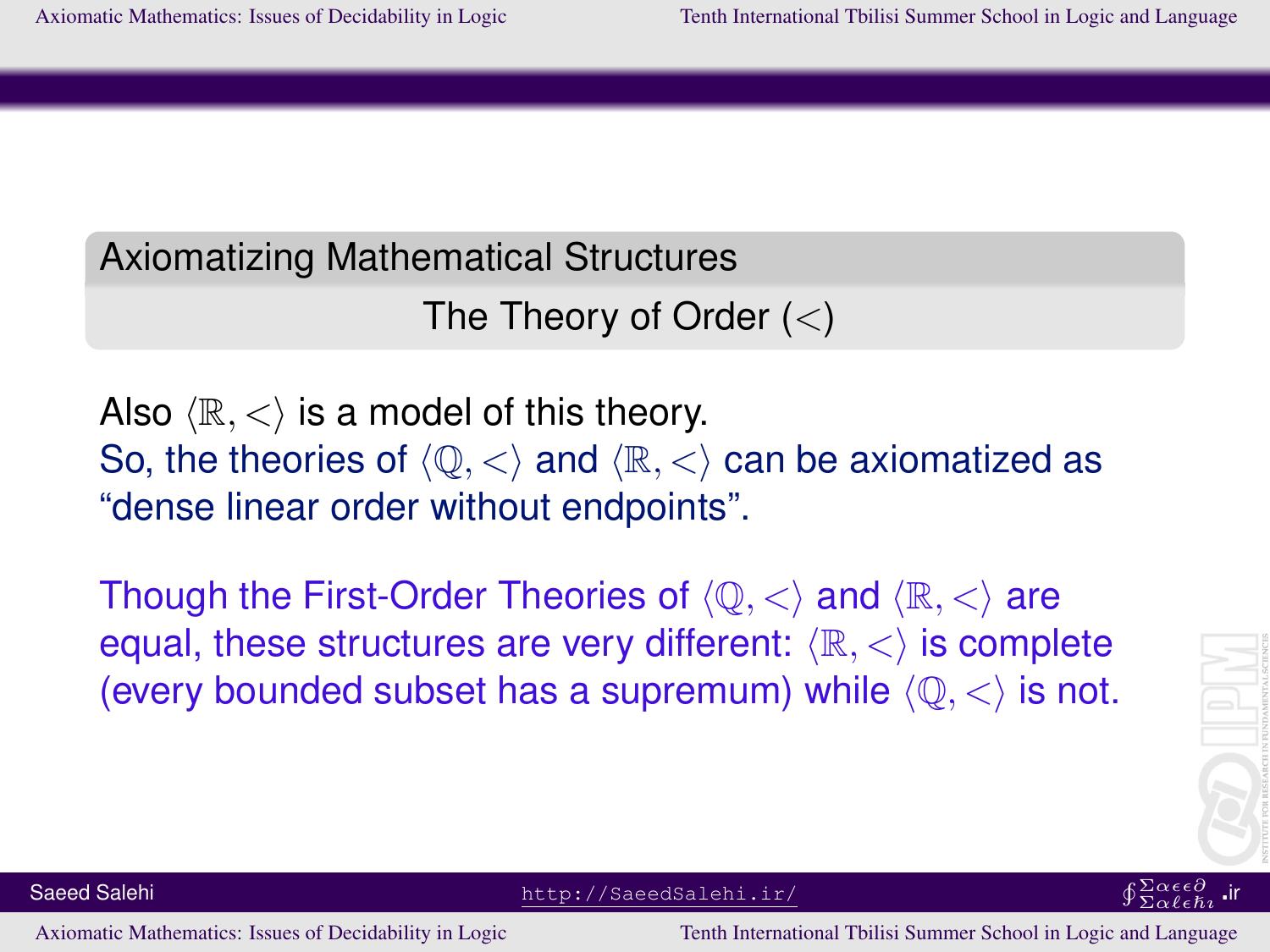## The Theory of Order  $(<)$

The Theory of Order in  $\mathbb Z$  is Characterized as: Linear Discrete Order Without EndPoints in the language  $\{S, \langle\}$  where  $S(x) = x + 1$  is the successor function, definable by  $\langle g : S(x) = z \iff \forall y (x \leq y \leftrightarrow z \leq y)$ .

- $\forall x, y(x \leq y \rightarrow y \leq x)$  Anti-Symmetric
- $\forall x, y, z(x \leq y \leq z \rightarrow x \leq z)$  Transitive
- $\forall x, y (x \leq y \lor x = y \lor y \leq x)$  Linear
- $\forall x, y(x \leq y \leftrightarrow S(x) \leq y \vee S(x) = y)$  Discrete Order
- $\forall x \exists y (x = S(y))$  Predecessor

These Completely Axiomatize the Whole Theory of  $\langle \mathbb{Z}, S, \langle \rangle$ .



Saeed Salehi http://SaeedSalehi.ir/ uΣα∂∂α∂α∂αdehi.ir/ uΣα∂∂α∂α∂αdehi.ir/ uΣα∂∂α∂α∂α∂α∂α∂α∂α∂α∂α∂α∂α∂α∂α∂α∂α∂α∂α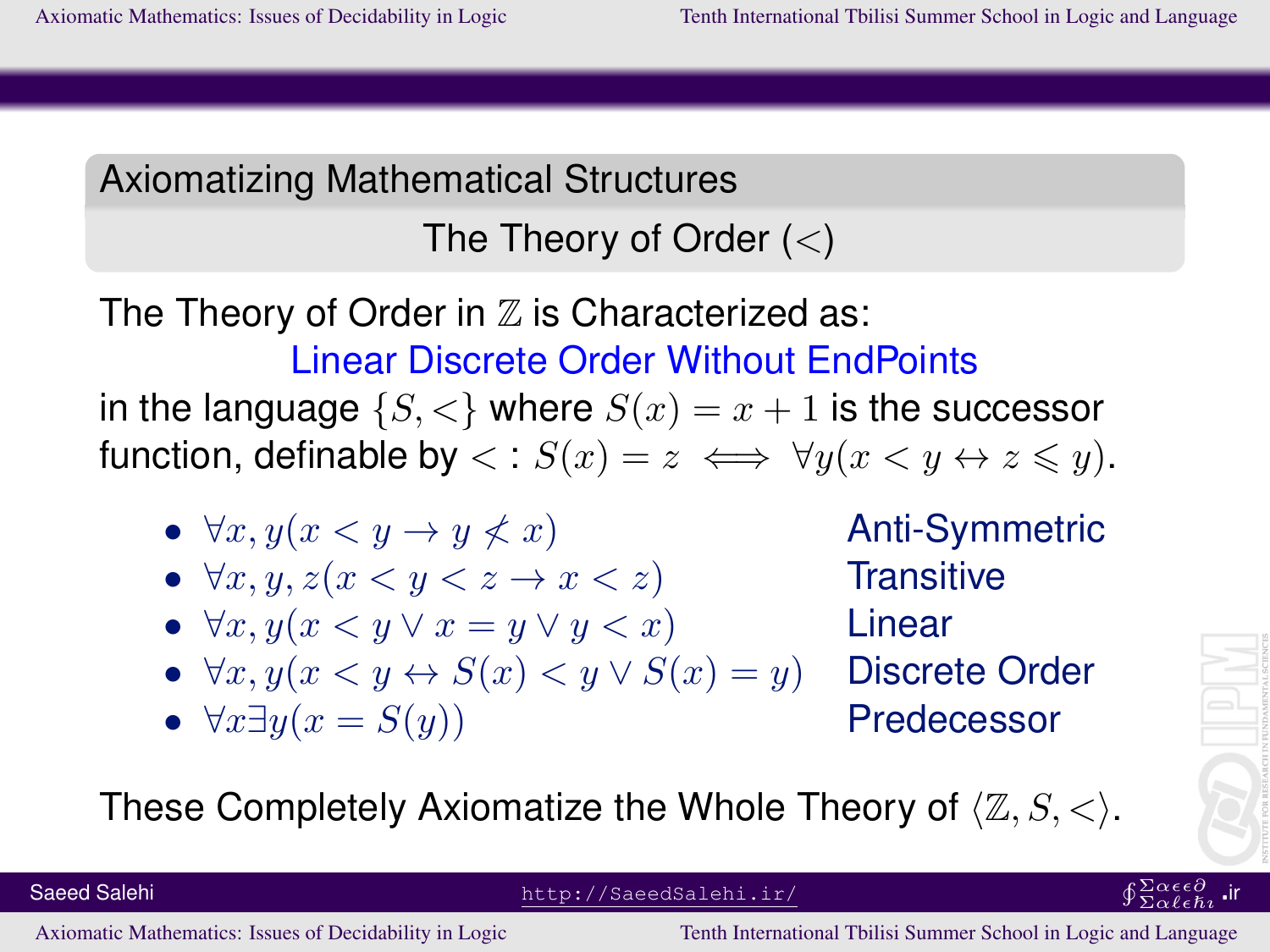## The Theory of Order  $(<)$

Zero (0) and Successor (S) are definable in  $\langle \mathbb{N}, \langle \rangle$ :  $u = 0 \iff \forall x (\neg x < 0)$  and  $v = S(u) \iff \forall x (x < v \leftrightarrow x \leq u)$ 

H. B. ENDERTON, *A Mathematical Introduction to Logic*, 2nd ed. Academic Press 2001.

The theory of  $\langle \mathbb{N}, 0, S, \langle \rangle$  can be completely axiomatized by

- $\forall x, y(x \leq y \rightarrow y \leq x)$  Anti-Symmetric
- $\forall x, y, z(x \leq y \leq z \rightarrow x \leq z)$  Transitive
- $\forall x, y(x \leq y \lor x = y \lor y \leq x)$  Linear
- $\forall x, y(x \leq y \leftrightarrow S(x) \leq y \vee S(x) = y)$  Discrete Order
- $\forall x(x \neq 0 \rightarrow \exists y[x = S(y)])$  Successor

Saeed Salehi http://SaeedSalehi.ir/

•  $\forall x (x \leq 0)$  Least Point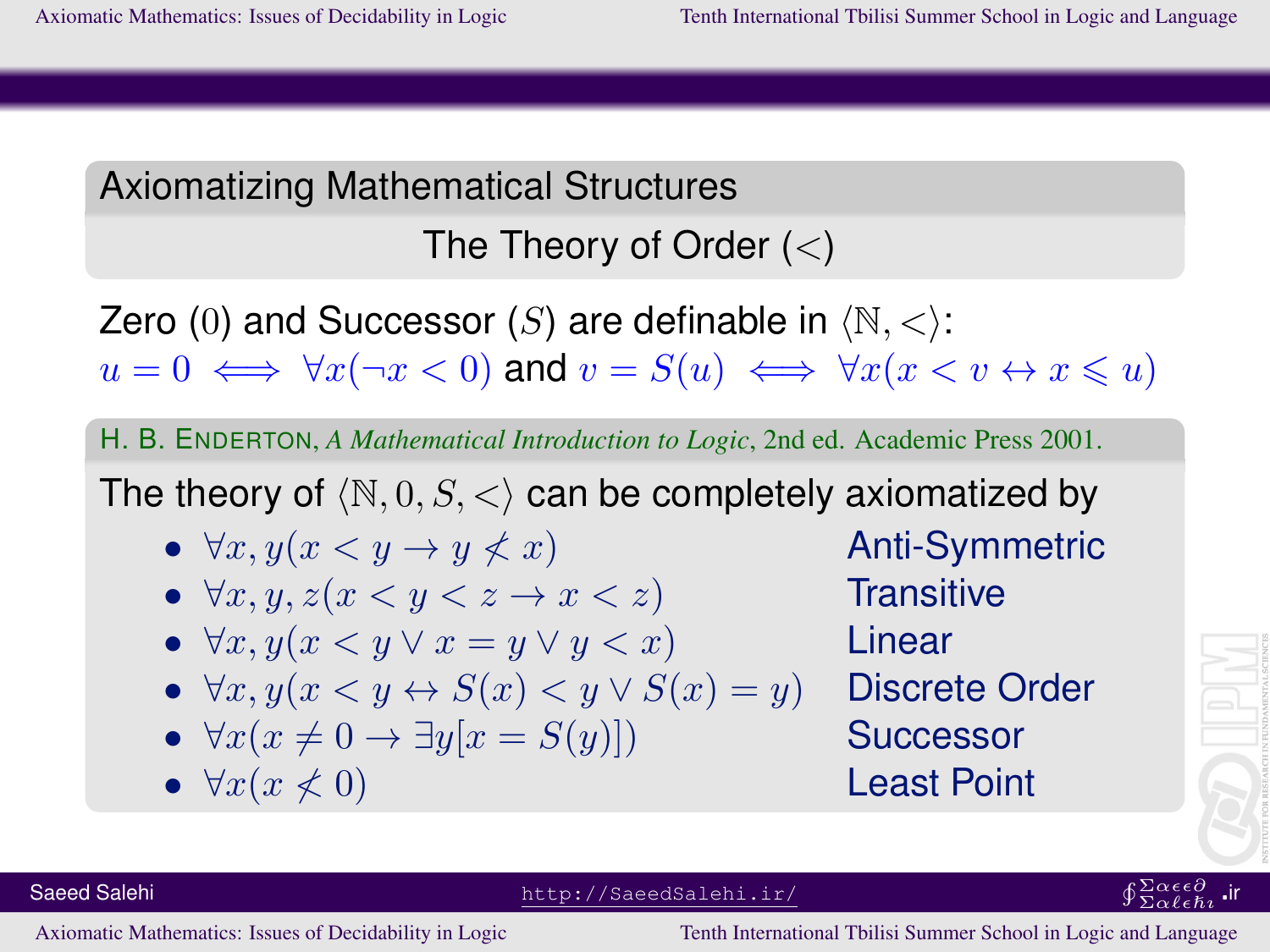## Axiomatizing Mathematical Structures The Theory of Addition  $(+)$

The structures  $\langle \mathbb{Q}, +\rangle$ ,  $\langle \mathbb{R}, +\rangle$  and  $\langle \mathbb{C}, +\rangle$  have, *surprisingly*, the same theory: Non-Trivial Torsion-Free Divisible Abelian Groups:

\n- \n
$$
\forall x, y, z \ (x + (y + z) = (x + y) + z)
$$
\n
\n- \n
$$
\forall x, y \ (x + y = y + x)
$$
\n
\n- \n
$$
\forall x \ (x + 0 = x)
$$
\n
\n- \n
$$
\forall x \ (x + (-x) = 0)
$$
\n
\n- \n
$$
\forall x \ (x + (-x) = 0)
$$
\n
\n- \n
$$
\forall x \ (y + \cdots + y = x), \ n = 2, 3, \cdots
$$
\n
\n- \n
$$
\forall x \ (x + \cdots + x = 0 \rightarrow x = 0), \ n = 2, 3, \cdots
$$
\n
\n- \n
$$
\exists x \ (x \neq 0)
$$
\n
\n- \n
$$
\exists x \ (x \neq 0)
$$
\n
\n- \n
$$
\forall x \ (y + \cdots + x = 0 \rightarrow x = 0), \ n = 2, 3, \cdots
$$
\n
\n- \n
$$
\forall x \ (x + \cdots + x = 0 \rightarrow x = 0), \ n = 2, 3, \cdots
$$
\n
\n- \n
$$
\forall x \ (x + \cdots + x = 0 \rightarrow x = 0), \ n = 2, 3, \cdots
$$
\n
\n- \n
$$
\forall x \ (x + \cdots + x = 0 \rightarrow x = 0), \ n = 2, 3, \cdots
$$
\n
\n- \n
$$
\forall x \ (x + \cdots + x = 0 \rightarrow x = 0), \ n = 2, 3, \cdots
$$
\n
\n- \n
$$
\forall x \ (x + \cdots + x = 0 \rightarrow x = 0), \ n = 2, 3, \cdots
$$
\n
\n

Saeed Salehi http://SaeedSalehi.ir/

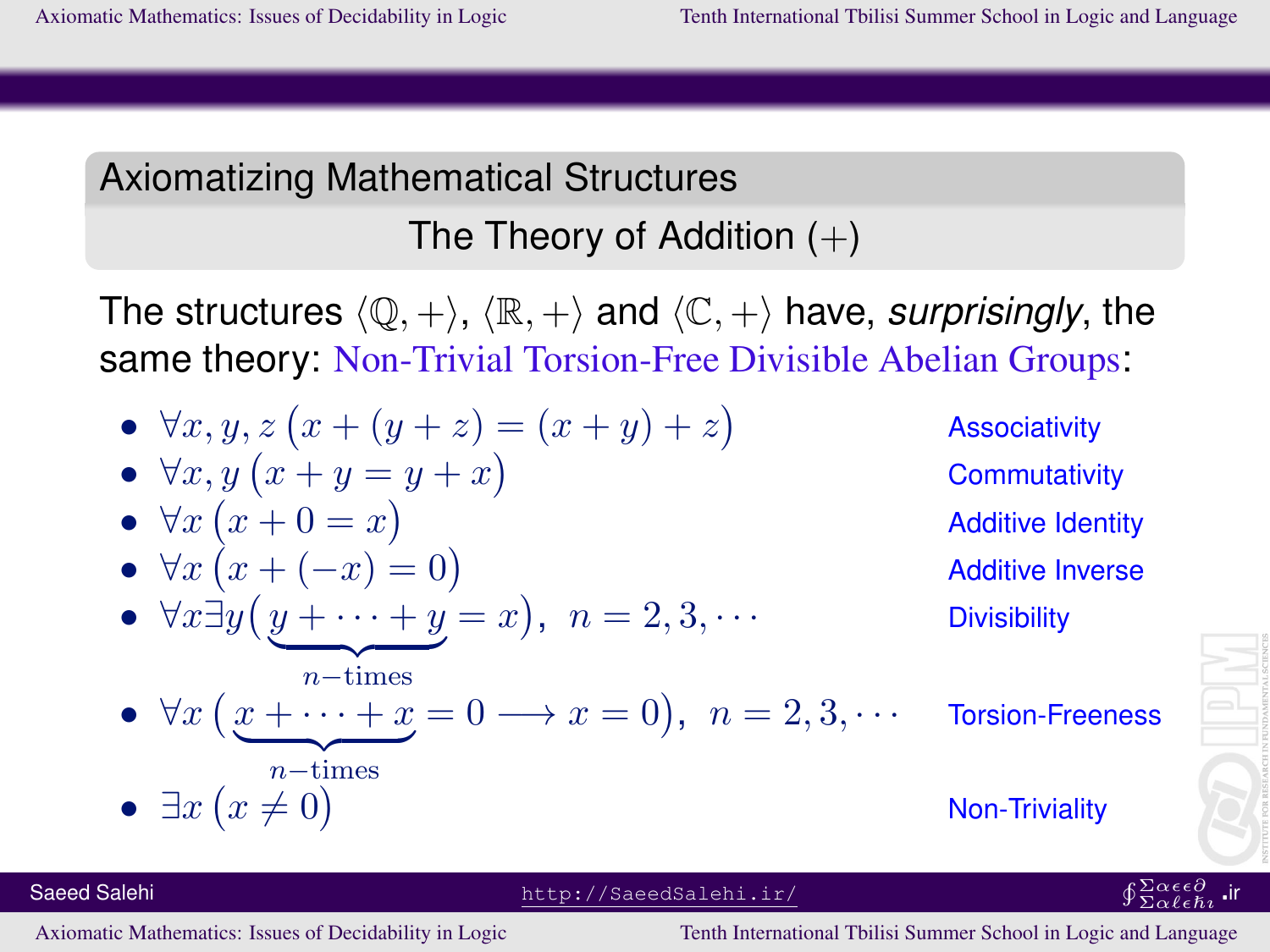## **Definability**

## The Theory of Addition  $(+)$

Zero (0) and the minus function  $(-)$  are definable in  $\langle \mathbb{Q}, +\rangle$ ,  $\langle \mathbb{R}, +\rangle$  and  $\langle \mathbb{C}, +\rangle$  (and also in  $\langle \mathbb{Z}, +\rangle$ ):  $u = 0 \iff u + u = u$  $u = -v \iff u + v = 0$  $\iff (u + v) + (u + v) = u + v$ 

Let us note that the above definition of 0 works also in  $\langle \mathbb{N}, + \rangle$ . Moreover, order  $(<)$  is definable in  $\langle \mathbb{N}, + \rangle$ (but not in  $\langle \mathbb{Z}, \mathbb{Q}, \mathbb{R}, \mathbb{C}, +\rangle$ ):

$$
u < v \iff \exists x (x + x \neq x \land x + u = v)
$$

Saeed Salehi http://SaeedSalehi.ir/ uΣα∂∂α∂α∂αdehi.ir/ uΣα∂∂α∂α∂αdehi.ir/ uΣα∂∂α∂α∂α∂α∂α∂α∂α∂α∂α∂α∂α∂α∂α∂α∂α∂α∂α

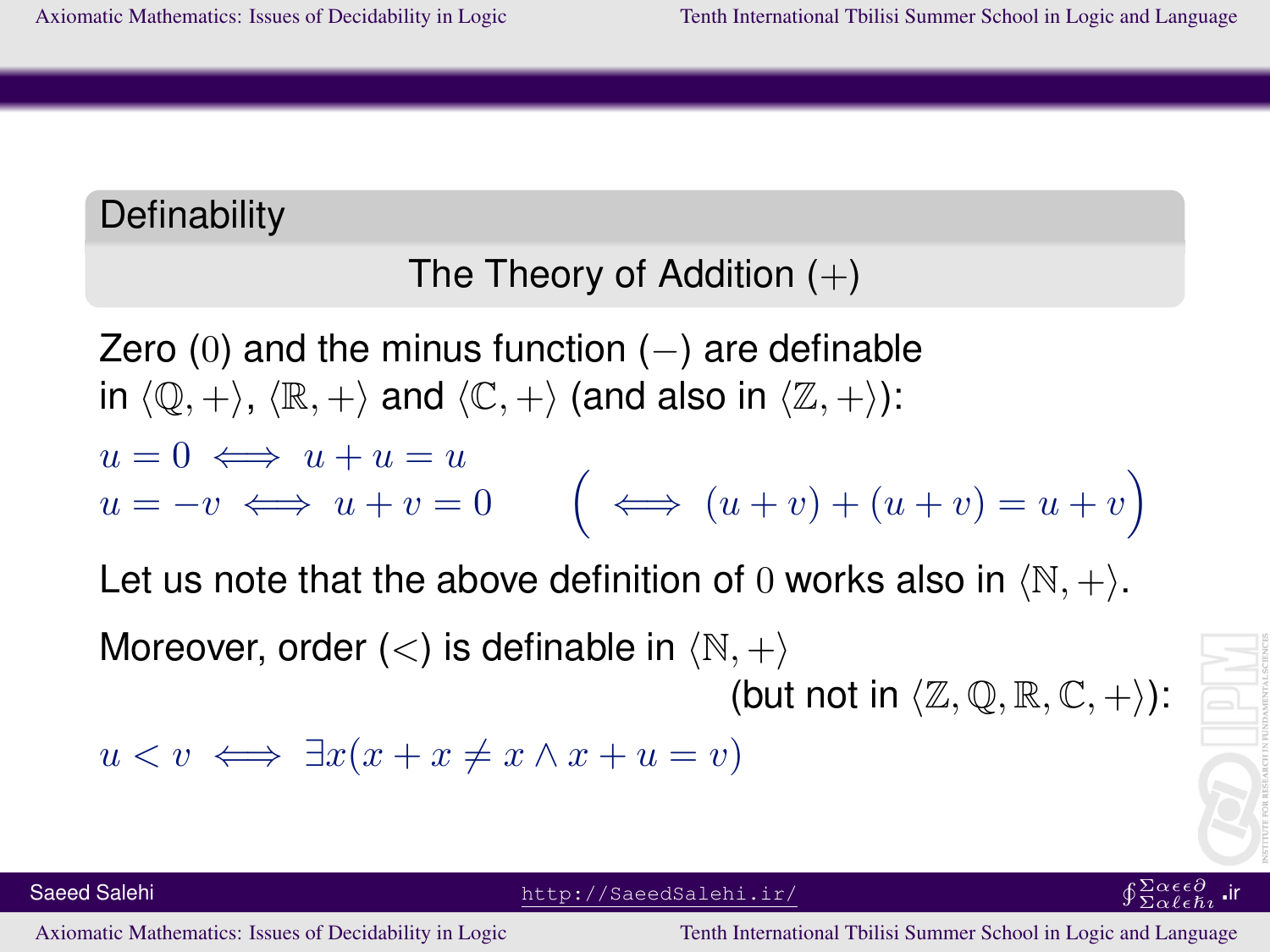The Theory of Addition  $(+)$ 

The Theory of  $\langle \mathbb{Z}, + \rangle$  is Axiomatizable as Non-Trivial Torsion-Free Abelian Group with Division Algorithm. Axioms of  $\langle \mathbb{Z}, 0, 1, -, + \rangle$ :

$$
\begin{array}{ll}\n\bullet \forall x, y, z \left( x + (y + z) = (x + y) + z \right) & \bullet \forall x \left( x + 0 = x \right) \\
\bullet \forall x, y \left( x + y = y + x \right) & \bullet \forall x \left( x + (-x) = 0 \right) \\
\bullet 0 \neq 1 & \bullet \forall x \left( n \cdot x = 0 \to x = 0 \right) \\
\bullet \forall x \exists y \left( \bigvee_{i < n} (x = n \cdot y + i) \right) & n \cdot \alpha = \underbrace{\alpha + \dots + \alpha}_{n - \text{times}}\n\end{array}
$$

G. S. BOOLOS, et. al., *Computability and Logic*, 5th ed. Cambridge University Press 2007. C. SMORYŃSKI, *Logical Number Theory I: an introduction*, Springer 1991.

Saeed Salehi http://SaeedSalehi.ir/

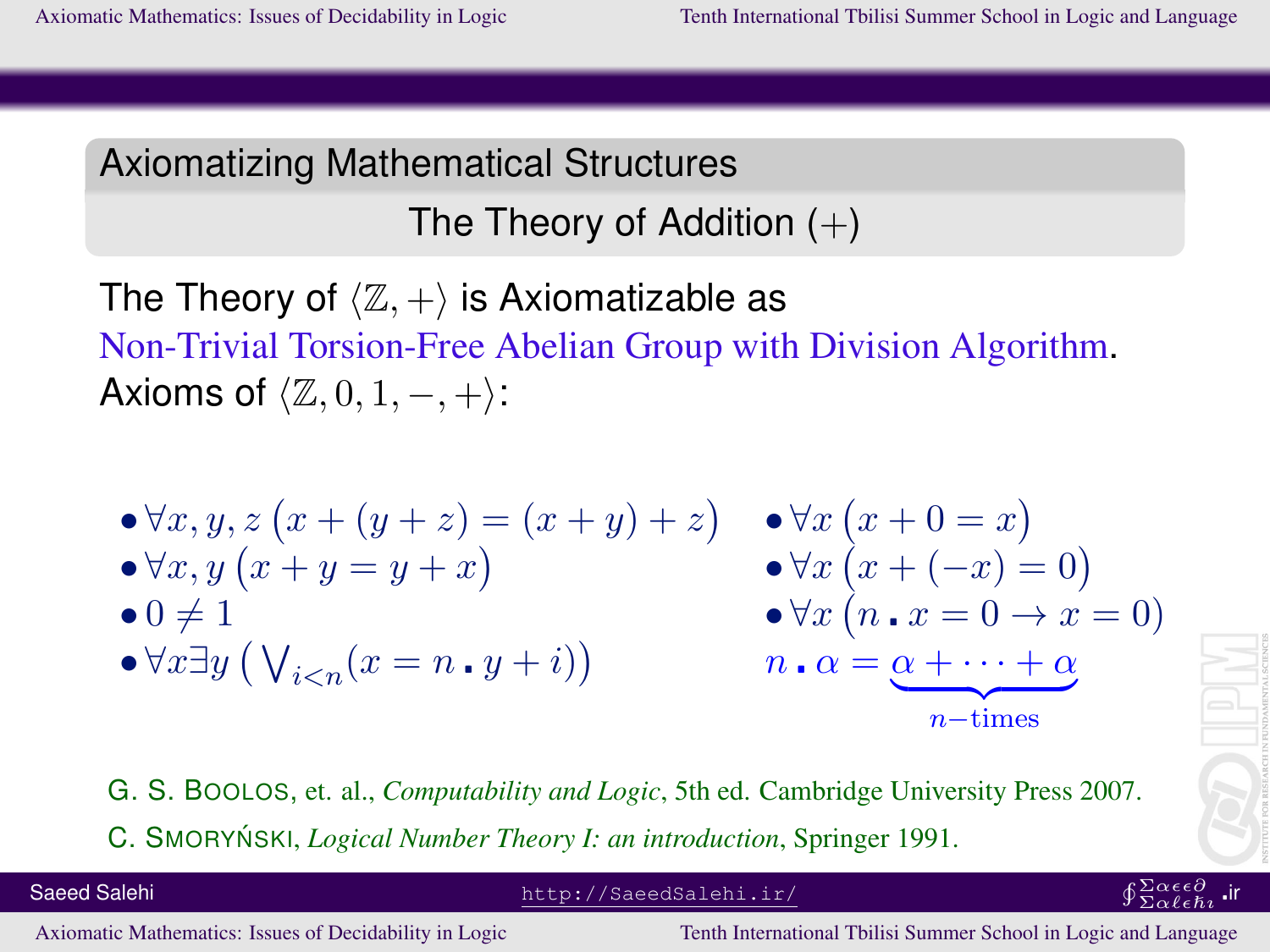The Theory of Addition  $(+)$ 

The Theory of  $\langle \mathbb{N}, + \rangle$  is Axiomatizable as Non-Trivial Discretely Ordered Abelian Monoid with Division Algorithm. Axioms of  $\langle \mathbb{N}, 0, 1, +, \langle \rangle$ :

$$
\begin{array}{ll}\n\bullet \forall x, y, z \left( x + (y + z) = (x + y) + z \right) & \bullet \forall x \left( x + 0 = x \right) \\
\bullet \forall x, y, z \left( x < y \to x + z < y + z \right) & \bullet \forall x, y \left( x + y = y + x \right) \\
\bullet \forall x, y, z \left( x < y < z \to x < z \right) & \bullet \forall x, y \left( x \nleq x \right) \\
\bullet \forall x, y \left( x < y \vee x = y \vee y < x \right) & \bullet \forall x \left( 0 \leq x \right) \\
\bullet \forall x, y \left( x < y \leftarrow x + 1 \leq y \right) & \bullet \forall x \left( n \cdot x = 0 \to x = 0 \right) \\
\bullet \forall x \exists y \left( \bigvee_{i < n} (x = n \cdot y + i) \right) & \quad n \cdot \alpha = \underbrace{\alpha + \cdots + \alpha}_{n \text{-times}}\n\end{array}
$$

Saeed Salehi http://SaeedSalehi.ir/

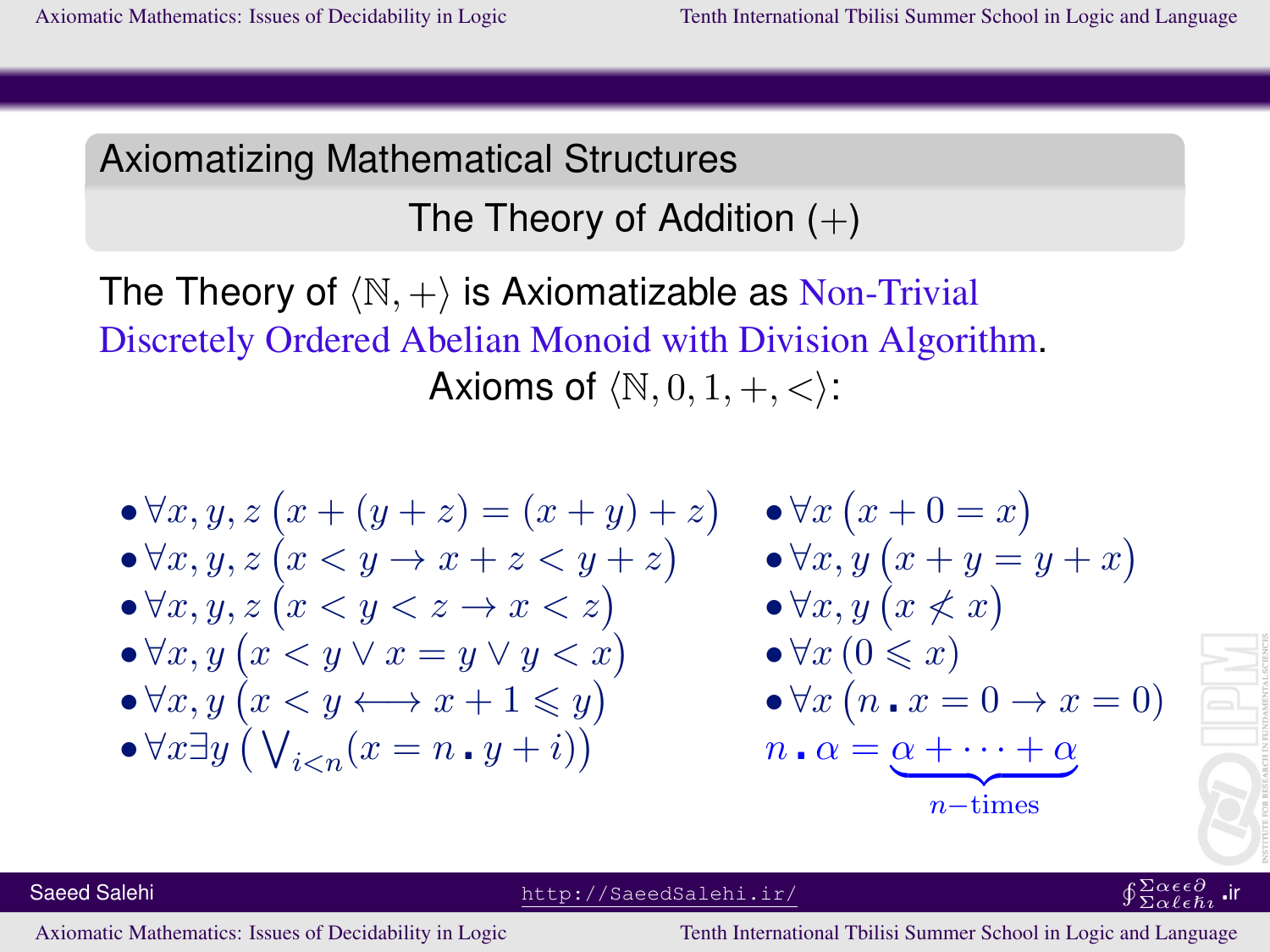The Theory of Addition and Order  $(+, <)$ 

The structure  $\langle \mathbb{Z}, 0, 1, -, +, < \rangle$  can be axiomatized as Non-Trivial Discretely Ordered Abelian Group with Division Algorithm:

•  $\forall x, y, z (x + (y + z) = (x + y) + z)$ 

• 
$$
\forall x, y \left( x + y = y + x \right)
$$

• 
$$
\forall x (x + 0 = x)
$$

• 
$$
\forall x \left( x + (-x) = 0 \right)
$$

• 
$$
\forall x, y \ (x \leq y \rightarrow y \nless x)
$$

$$
\bullet \ \forall x, y, z \ (x < y < z \rightarrow x < z)
$$

• 
$$
\forall x, y \left( x < y \lor x = y \lor y < x \right)
$$

• 
$$
\forall x, y \ (x \leq y \longleftrightarrow x + 1 < y \lor x + 1 = y)
$$

• 
$$
\forall x, y, z \ (x < y \rightarrow x + z < y + z)
$$

• 
$$
\forall x \exists y \left( \bigvee_{i < n} (x = n \cdot y + i) \right), \quad n = 2, 3, \dots
$$

#### Saeed Salehi http://SaeedSalehi.ir/

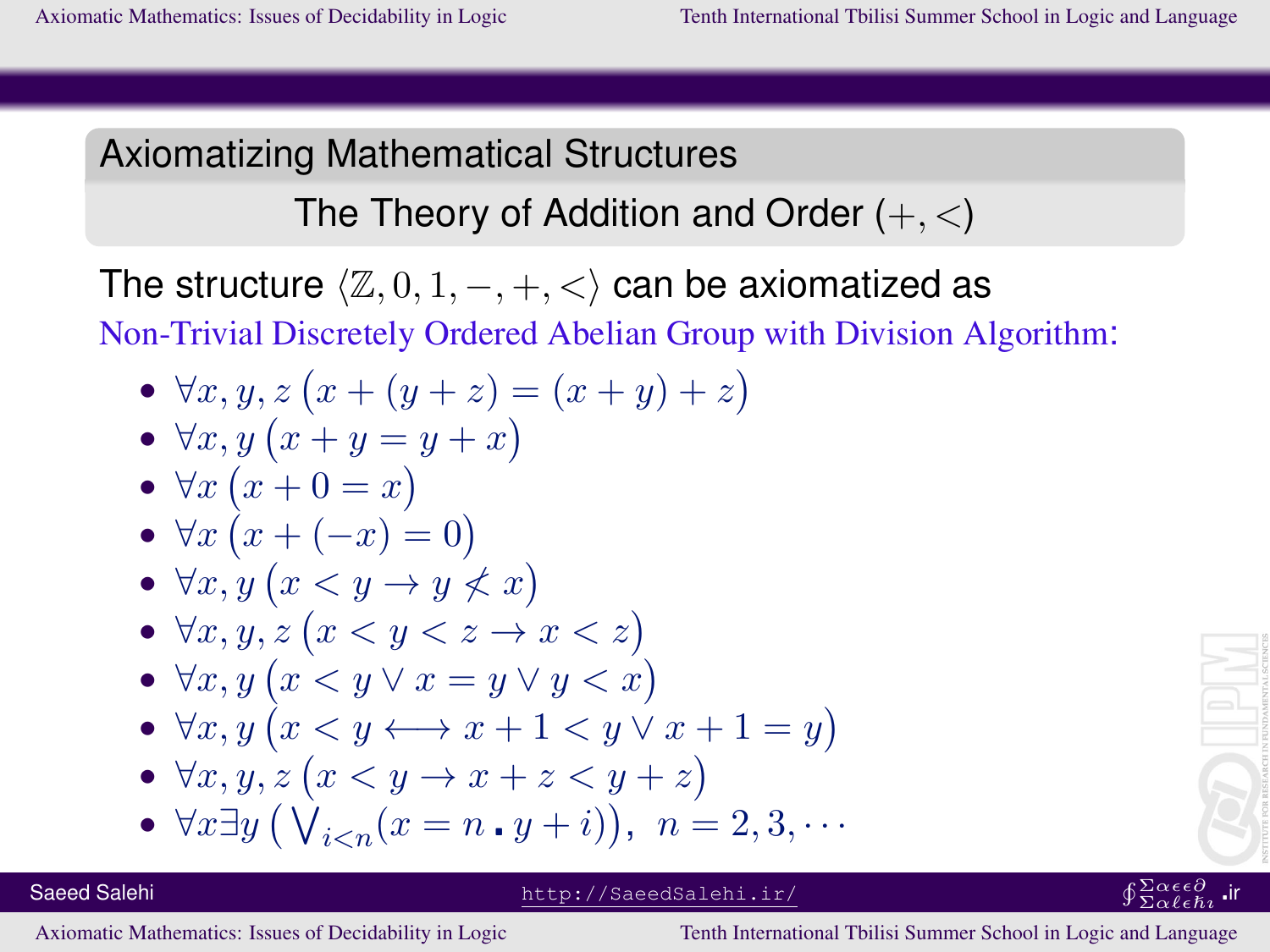The Theory of Addition and Order  $(+, <)$ 

 $\langle \mathbb{Q}, 0, -, +, < \rangle$  and  $\langle \mathbb{R}, 0, -, +, < \rangle$  have, again *surprisingly*, the same theory of Non-Trivial Ordered Divisible Abelian Groups:

- $\forall x, y, z (x + (y + z) = (x + y) + z)$
- $\forall x, y \ (x + y = y + x)$
- $\forall x (x+0=x)$
- $\forall x (x + (-x) = 0)$
- $\forall x, y \ (x \leq y \rightarrow y \nleq x)$
- $\forall x, y, z \ (x \leq y \leq z \rightarrow x \leq z)$
- $\forall x, y \ (x \leq y \lor x = y \lor y \leq x)$
- $\forall x, y, z \ (x \leq y \rightarrow x + z \leq y + z)$

• 
$$
\forall x \exists y (n \cdot y = x), \; n = 2, 3, \cdots
$$

•  $\exists x (x \neq 0)$ 



 $\overline{\Sigma}\alpha \ell \epsilon \hbar \imath$ ir

Saeed Salehi http://SaeedSalehi.ir/ uΣα∂∂α∂α∂αdehi.ir/ uΣα∂∂α∂α∂αdehi.ir/ uΣα∂∂α∂α∂α∂α∂α∂α∂α∂α∂α∂α∂α∂α∂α∂α∂α∂α∂α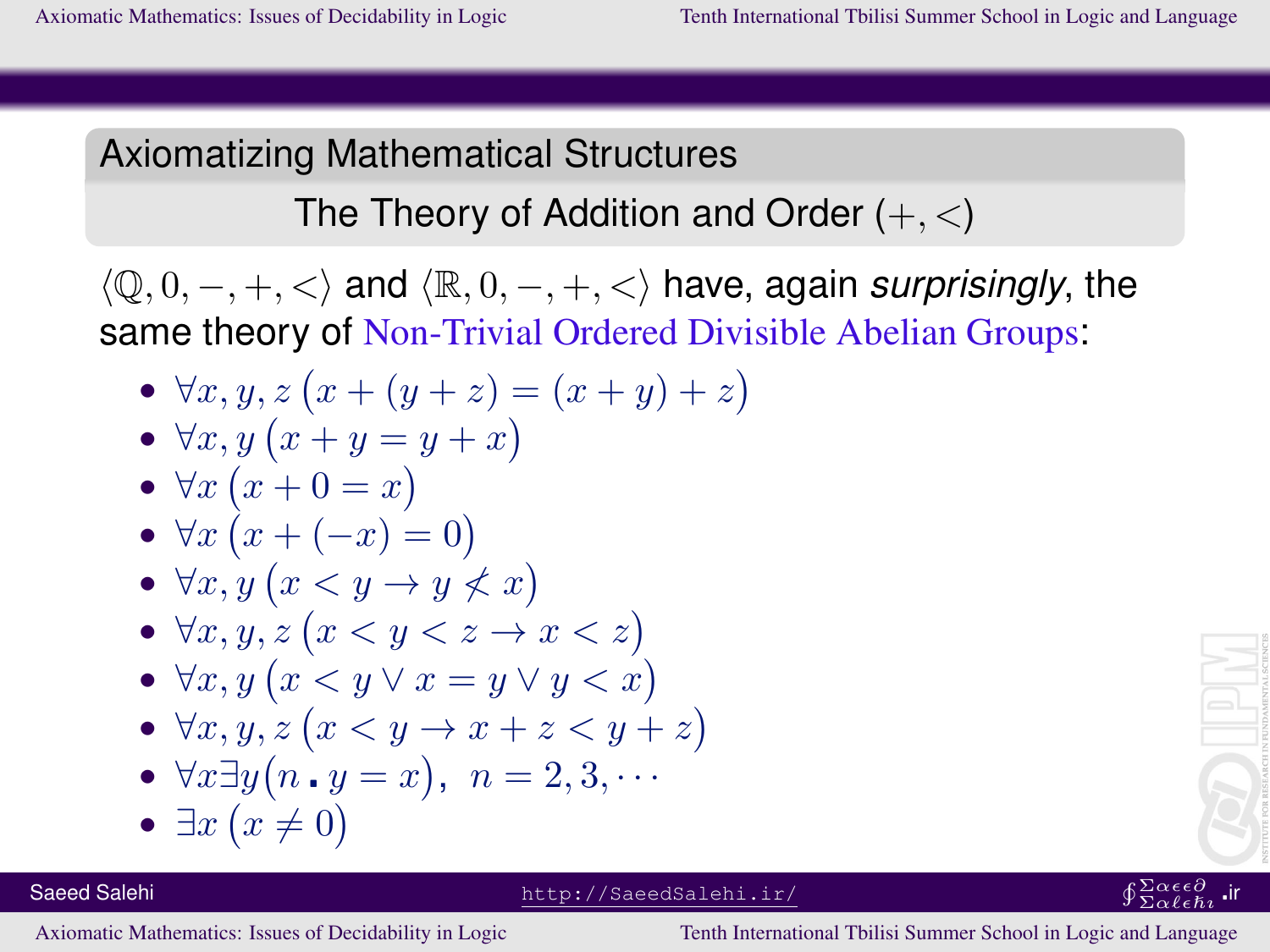So Far ...

$$
\{<\},\,\{+\}\text{ and }\{+,<\}
$$

|          |                                    | ΊΖ,                                |                            | $\langle \mathbb{R},<$ |  |
|----------|------------------------------------|------------------------------------|----------------------------|------------------------|--|
|          | $(\mathbb{N},+)$                   | $\langle \mathbb{Z}, + \rangle$    |                            | $\mathbb{R}, +$        |  |
| $+, <\}$ | $\langle \mathbb{N}, +, < \rangle$ | $\langle \mathbb{Z}, +, < \rangle$ | $\mathbb{Q}, +, < \rangle$ | $(\mathbb{R},+,<)$     |  |

 $\Delta_1$  = Axiomatizable (and so Decidable)





#### $^{\Sigma\alpha\epsilon\epsilon\partial}_{\Sigma\alpha\ell\epsilon\hbar\imath}$  .ir

Saeed Salehi http://SaeedSalehi.ir/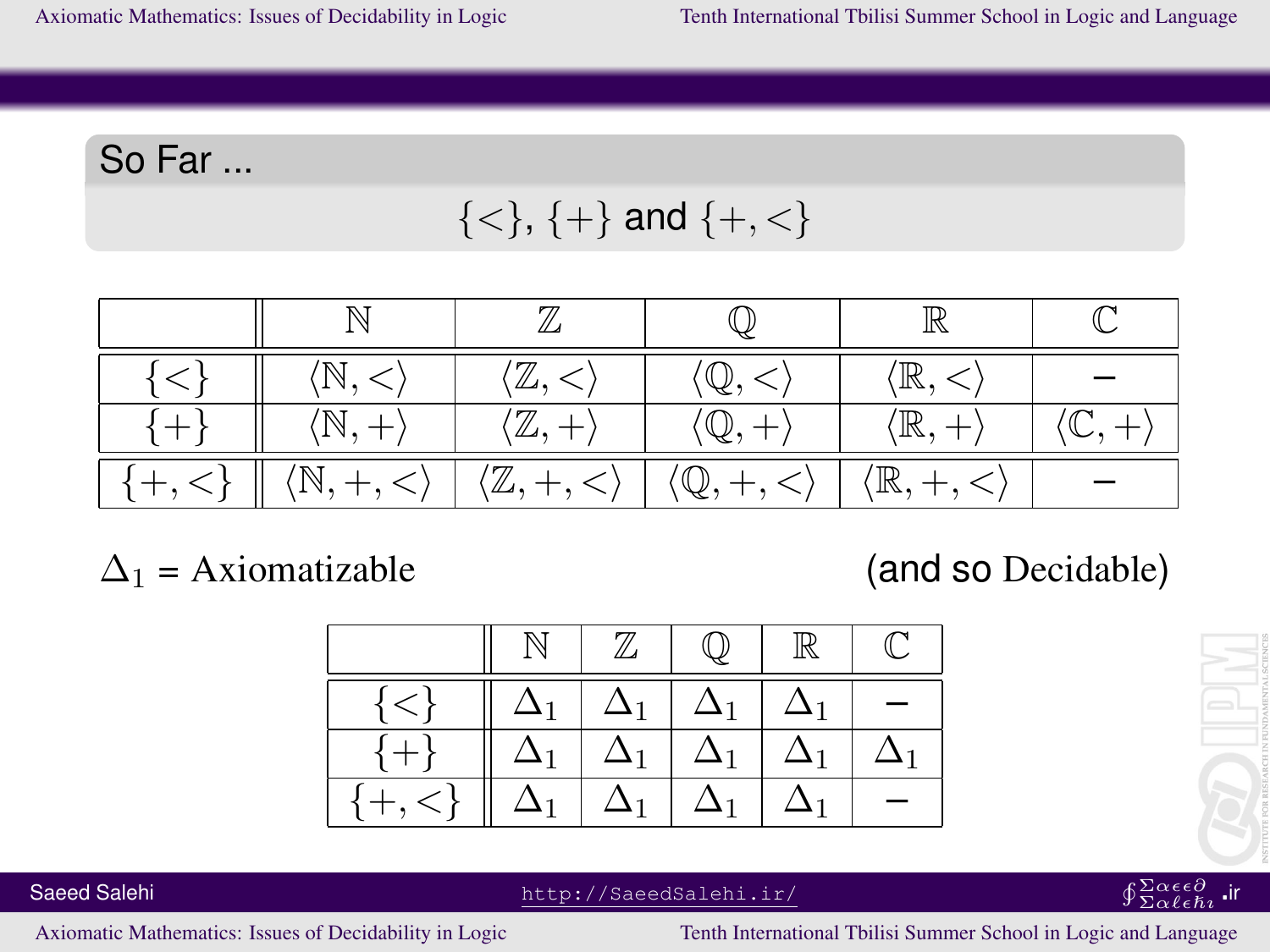Theory of Addition and Multiplication  $(+, \cdot)$  the case of  $\langle \mathbb{C}, +, \cdot \rangle$ 

Tarski: The (First-Order Logical) Theory of the Structure  $\langle \mathbb{C}, 0, 1, -,^{-1}, +, \cdot \rangle$  is Decidable and CAN BE AXIOMATIZED As an **Algebraically Closed Field**.

\n- \n
$$
x + (y + z) = (x + y) + z
$$
\n
\n- \n
$$
x + y = y + x
$$
\n
\n- \n
$$
x + 0 = x
$$
\n
\n- \n
$$
x + (-x) = 0
$$
\n
\n- \n
$$
x + (-x) = 0
$$
\n
\n- \n
$$
x + (y + z) = (x \cdot y) + (x \cdot z)
$$
\n
\n- \n
$$
x + (y + z) = (x \cdot y) + (x \cdot z)
$$
\n
\n- \n
$$
x + (y + z) = (x \cdot y) + (x \cdot z)
$$
\n
\n- \n
$$
x + (y + z) = (x \cdot y) + (x \cdot z)
$$
\n
\n- \n
$$
x + (y + z) = (x \cdot y) + (x \cdot z)
$$
\n
\n- \n
$$
x + (y + z) = (x \cdot y) + (x \cdot z)
$$
\n
\n- \n
$$
x + (y + z) = (x \cdot y) + (x \cdot z)
$$
\n
\n- \n
$$
x + (y + z) = (x \cdot y) + (x \cdot z)
$$
\n
\n- \n
$$
x + (y + z) = (x \cdot y) + (x \cdot z)
$$
\n
\n- \n
$$
x + (y + z) = (x \cdot y) + (x \cdot z) + (x \cdot z) + (x \cdot z) + (x \cdot z) + (x \cdot z) + (x \cdot z) + (x \cdot z) + (x \cdot z) + (x \cdot z) + (x \cdot z) + (x \cdot z) + (x \cdot z) + (x \cdot z) + (x \cdot z) + (x \cdot z) + (x \cdot z) + (x \cdot z) + (x \cdot z) + (x \cdot z) + (x \cdot z) + (x \cdot z) + (x \cdot z) + (x \cdot z) + (x \cdot z) + (x \cdot z) + (x \cdot z) + (x \cdot z) + (x \cdot z) + (x \cdot z) + (x \cdot z) + (x \cdot z) + (x \cdot z) + (x \cdot z) + (x \cdot z) + (x \cdot z) + (x \cdot z) + (x \cdot z) + (x \cdot z) + (x \cdot z) + (x \
$$



Saeed Salehi http://SaeedSalehi.ir/ uΣα∂∂α∂α∂αdehi.ir/ uΣα∂∂α∂α∂αdehi.ir/ uΣα∂∂α∂α∂α∂α∂α∂α∂α∂α∂α∂α∂α∂α∂α∂α∂α∂α∂α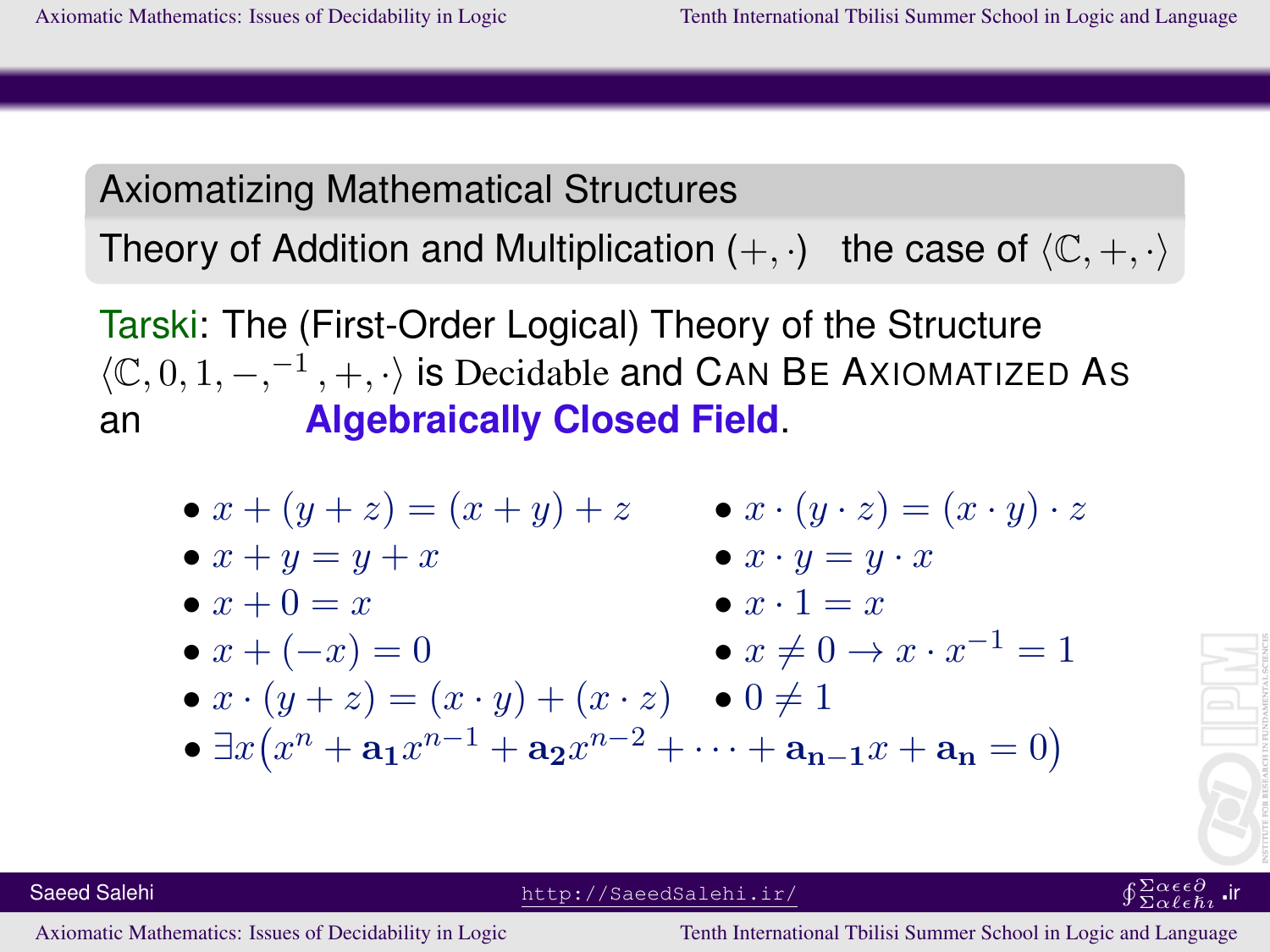Theory of Addition and Multiplication  $(+, \cdot)$  the case of  $\langle \mathbb{R}, +, \cdot \rangle$ 

Tarski: The (First-Order Logical) Theory of the Structure  $\langle \mathbb{R}, 0, 1, -,^{-1}, +, \cdot, < \rangle$  is Decidable and CAN BE AXIOMATIZED AS a **Real Closed (Ordered) Field**.

•  $x + (y + z) = (x + y) + z$  •  $x \cdot (y \cdot z) = (x \cdot y) \cdot z$ •  $x + y = y + x$  •  $x \cdot y = y \cdot x$  $\bullet x + 0 = x$   $\bullet x \cdot 1 = x$ •  $x + (-x) = 0$  $\bullet x \neq 0 \rightarrow x \cdot x^{-1} = 1$  $\bullet x \cdot (y + z) = (x \cdot y) + (x \cdot z) \quad \bullet 0 \neq 1$  $\bullet x \leq y \leq z \rightarrow x \leq z$   $\bullet x \leq y \vee x = y \vee y \leq x$  $\bullet x \leq y \rightarrow x + z \leq y + z$   $\bullet x \nless x$ •  $x < y \wedge 0 < z \rightarrow x \cdot z < y \cdot z$  •  $0 < z \rightarrow \exists y (z = y \cdot y)$ •  $\exists x (x^{2n+1} + a_1 x^{2n} + \cdots + a_{2n} x + a_{2n+1} = 0)$ 

Saeed Salehi http://SaeedSalehi.ir/

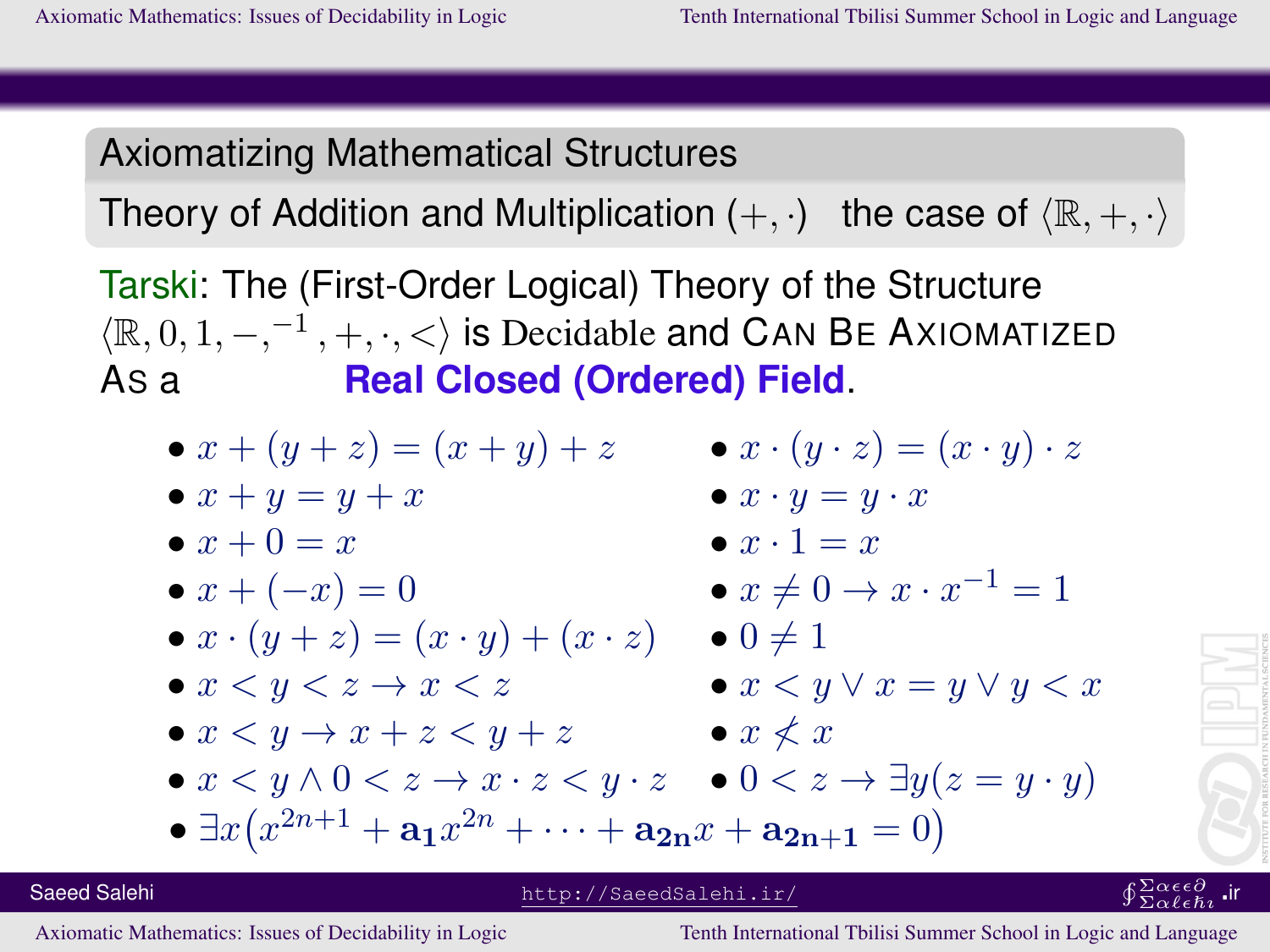#### Some References

- G. KREISEL, J. L. KRIVINE, *Elements of Mathematical Logic: model theory*, North Holland 1967.
- Z. ADAMOWICZ, P. ZBIERSKI, *Logic of Mathematics: a modern course of classical logic*, Wiley 1997.
- J. BOCHNAK, M. COSTE, M.-F. ROY, *Real Algebraic Geometry*, Springer 1998.
- S. BASU, R. POLLACK, M.-F. COSTE-ROY, *Algorithms in Real Algebraic Geometry*, 2nd ed. Springer 2006.



Saeed Salehi http://SaeedSalehi.ir/

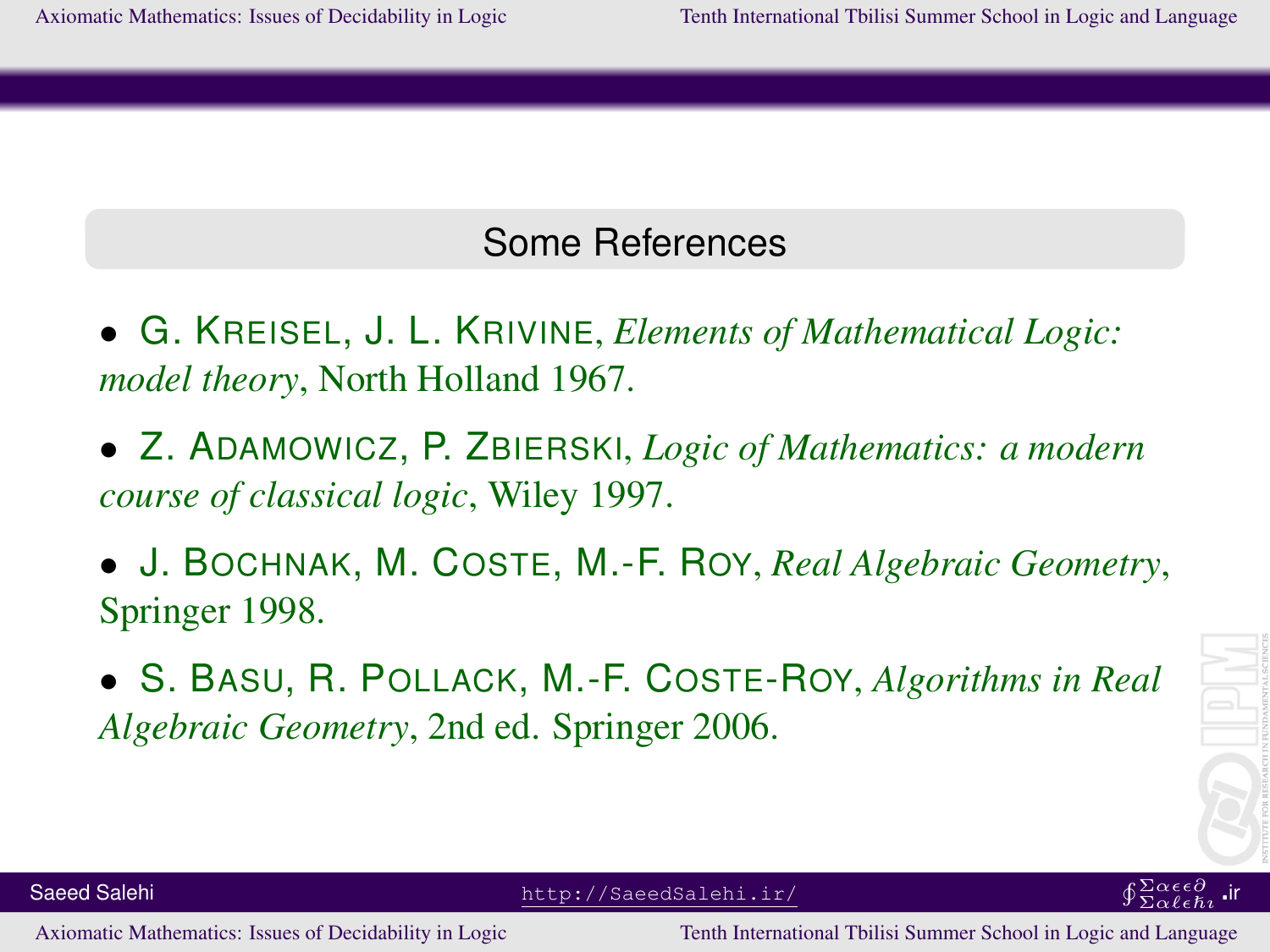|                       |                                              |                                              |                                           | ℝ                                           |                                             |
|-----------------------|----------------------------------------------|----------------------------------------------|-------------------------------------------|---------------------------------------------|---------------------------------------------|
| l . l                 | $\langle \mathbb{N}, \cdot \rangle$          | $\langle \mathbb{Z}, \cdot \rangle$          | $\langle \mathbb{Q}, \cdot \rangle$       | $\langle \mathbb{R}, \cdot \rangle$         | $\mathbb{C}$ .                              |
| $\{\cdot, <$          | $\langle \mathbb{N}, \cdot, < \rangle$       | $\langle \mathbb{Z}, \cdot, <$               | $\langle \mathbb{Q}, \cdot, < \rangle$    | $\langle \mathbb{R}, \cdot, \lt$            |                                             |
| $\{+, \cdot\}$        | $\langle \mathbb{N}, +, \cdot \rangle$       | $\langle \mathbb{Z}, +, \cdot \rangle$       | $\langle \mathbb{Q}, +, \cdot \rangle$    | $\langle \mathbb{R}, +, \cdot \rangle$      | $\langle \mathbb{C}, +, \cdot \rangle$      |
| $\{+, \cdot, \leq \}$ | $\  \langle \mathbb{N}, +, \cdot, < \rangle$ | $\langle \mathbb{Z}, +, \cdot, \leq \rangle$ | $\langle \mathbb{Q}, +, \cdot, < \rangle$ | $\langle \mathbb{R}, +, \cdot, < \rangle$   |                                             |
| Е.                    | $\langle \mathbb{N}, \exp \rangle$           |                                              |                                           | $\langle \mathbb{R}, +, \cdot, e^x \rangle$ | $\langle \mathbb{C}, +, \cdot, e^x \rangle$ |

In  $\langle \mathbb{N}, \exp \rangle$  we have  $u \cdot v = w \iff \forall x \big[ \exp(x, w) = \exp(\exp(x, u), v) \big]$  $x^w = (x^u)^v$  $u + v = w \iff \forall x \big[ \exp(x, w) = \exp(x, u) \cdot \exp(x, v) \big]$  $x^w = x^u \cdot x^v$ 

Saeed Salehi http://SaeedSalehi.ir/ uΣα∂∂α∂α∂αdehi.ir/ uΣα∂∂α∂α∂αdehi.ir/ uΣα∂∂α∂α∂α∂α∂α∂α∂α∂α∂α∂α∂α∂α∂α∂α∂α∂α∂α

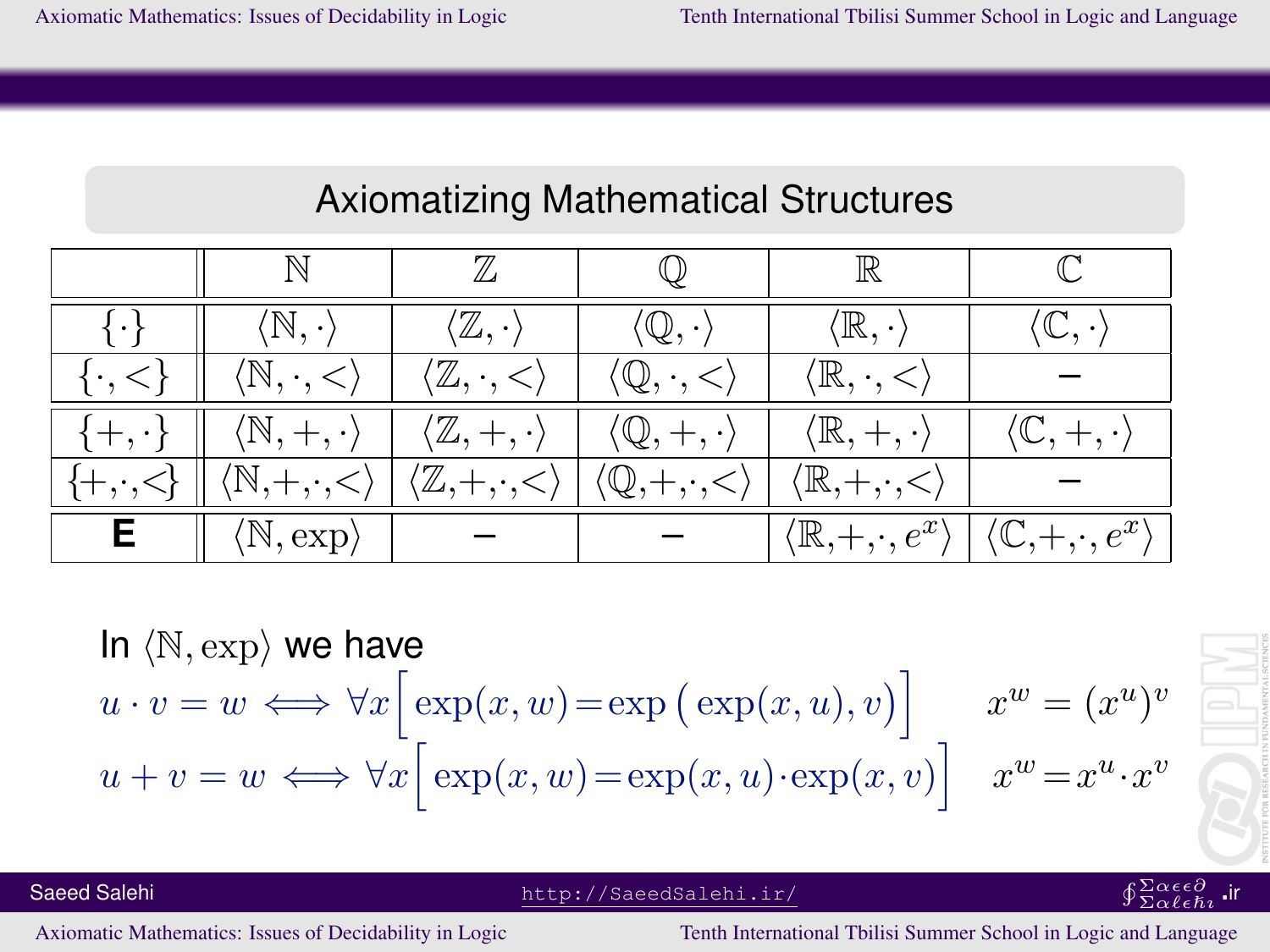## Axiomatizability of Mathematical Structures

## We study the Axiomatizability Problem for the Following Structures:

|                       | $\mathbb N$                              | $\mathbb Z$                            |                                        | $\mathbb R$                                 |                                             |
|-----------------------|------------------------------------------|----------------------------------------|----------------------------------------|---------------------------------------------|---------------------------------------------|
| $\{<\}$               | $\langle \mathbb{N}, < \rangle$          | $\langle \mathbb{Z}, < \rangle$        | $\langle \mathbb{Q}, < \rangle$        | $\langle \mathbb{R}, < \rangle$             |                                             |
| $\{+\}$               | $\langle \mathbb{N}, + \rangle$          | $\langle \mathbb{Z}, + \rangle$        | $\langle \mathbb{Q}, + \rangle$        | $\langle \mathbb{R}, + \rangle$             | $\langle \mathbb{C}, + \rangle$             |
| $\{\cdot\}$           | $\langle \mathbb{N}, \cdot \rangle$      | $\langle \mathbb{Z}, \cdot \rangle$    | $\langle \mathbb{Q}, \cdot \rangle$    | $\langle \mathbb{R}, \cdot \rangle$         | $\langle \mathbb{C}, \cdot \rangle$         |
| $\{+,$                | $\langle \mathbb{N}, +, < \rangle$       | $(\mathbb{Z},+,<)$                     | $\langle \mathbb{Q}, +, < \rangle$     | $\langle \mathbb{R}, +, < \rangle$          |                                             |
| $\{+, \cdot\}$        | $\langle \mathbb{N}, +, \cdot \rangle$   | $\langle \mathbb{Z}, +, \cdot \rangle$ | $\langle \mathbb{Q}, +, \cdot \rangle$ | $\langle \mathbb{R}, +, \cdot \rangle$      | $\langle \mathbb{C}, +, \cdot \rangle$      |
| $\{\cdot, \leq\}$     | $\langle \mathbb{N}, \cdot, \lt \rangle$ | $\langle \mathbb{Z}, \cdot, < \rangle$ | $\langle \mathbb{Q}, \cdot, < \rangle$ | $\langle \mathbb{R}, \cdot, \lt \rangle$    |                                             |
| $\{+, \cdot, \leq \}$ |                                          |                                        |                                        |                                             |                                             |
| E.                    | $\langle \mathbb{N}, \exp \rangle$       |                                        |                                        | $\langle \mathbb{R}, +, \cdot, e^x \rangle$ | $\langle \mathbb{C}, +, \cdot, e^x \rangle$ |

Saeed Salehi http://SaeedSalehi.ir/

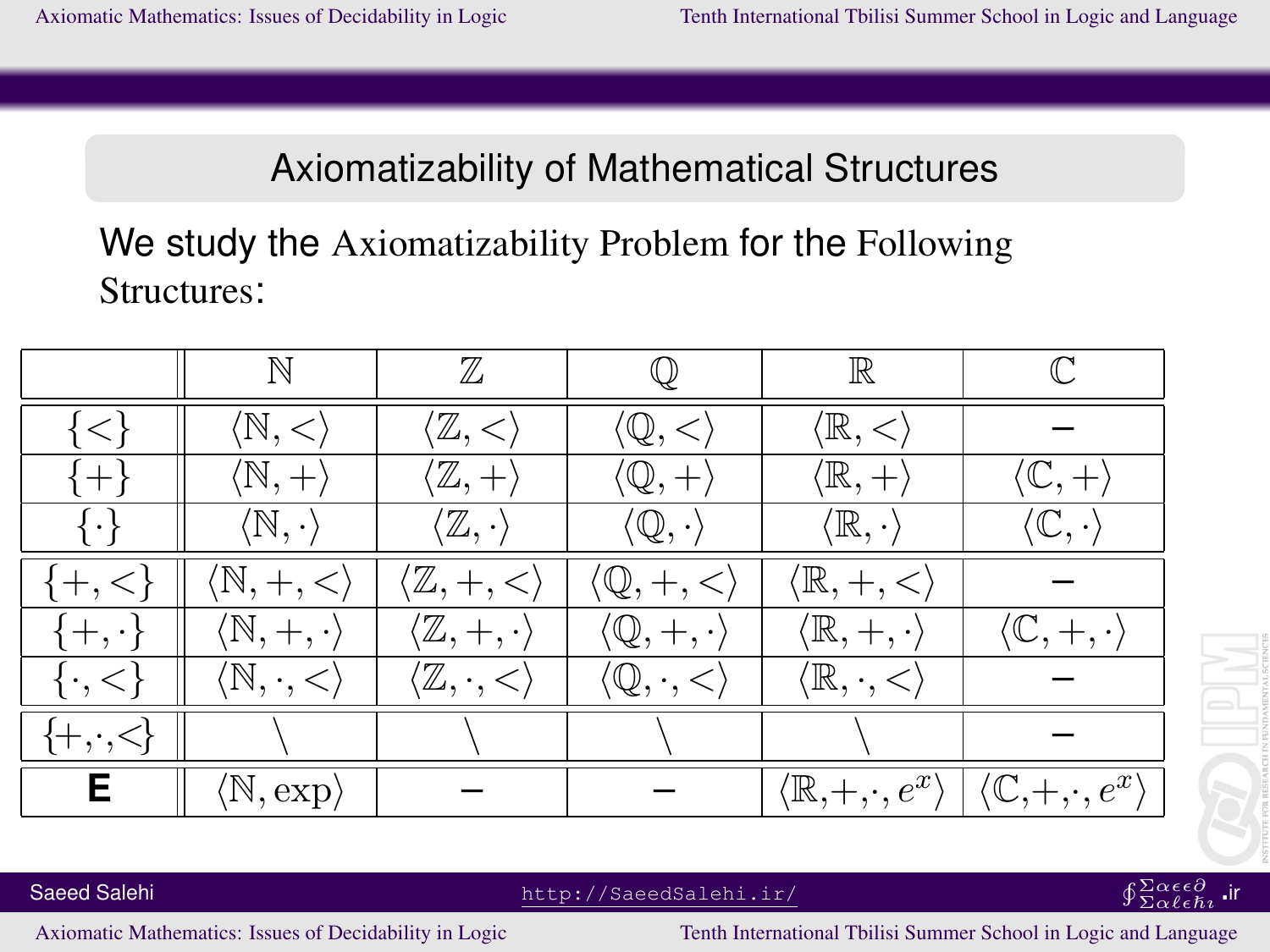## Definability of  $<$  By  $+$  and  $\cdot$

Order Is Definable By Addition And Multiplication.

Why not consider  $\{+, \cdot, \lt\}$ ? The Order Relation  $<$  is Definable by  $+$  and  $\cdot$  as

- $\mathsf{in} \ \mathbb{N}: \quad a \leqslant b \iff \exists x \, (x + a = b).$
- **►** in  $\mathbb{R}$ :  $a \leq b \iff \exists x (x \cdot x + a = b).$

for  $\mathbb Z$  Use Lagrange's Four Square Theorem; Every Natural (Positive) Number Can Be Written As A Sum Of Four Squares.

 $\triangleright$  in Z:  $a \leq b \iff \exists \alpha, \beta, \gamma, \delta \left( a + \alpha^2 + \beta^2 + \gamma^2 + \delta^2 = b \right)$ .

for  $\mathbb O$  Lagrange's Theorem Holds Too:  $0 \le r = m/n = (mn)/n^2 =$  $(\alpha^2 + \beta^2 + \gamma^2 + \delta^2)/n^2 = (\alpha/n)^2 + (\beta/n)^2 + (\gamma/n)^2 + (\delta/n)^2$ .

$$
\triangleright \quad \text{in } \mathbb{Q}: \quad a \leq b \iff \exists \alpha, \beta, \gamma, \delta \left( a + \alpha^2 + \beta^2 + \gamma^2 + \delta^2 = b \right).
$$

 $a < b \iff a \leq b \land a \neq b$ 

$$
a \leqslant b \iff a < b \lor a = b
$$

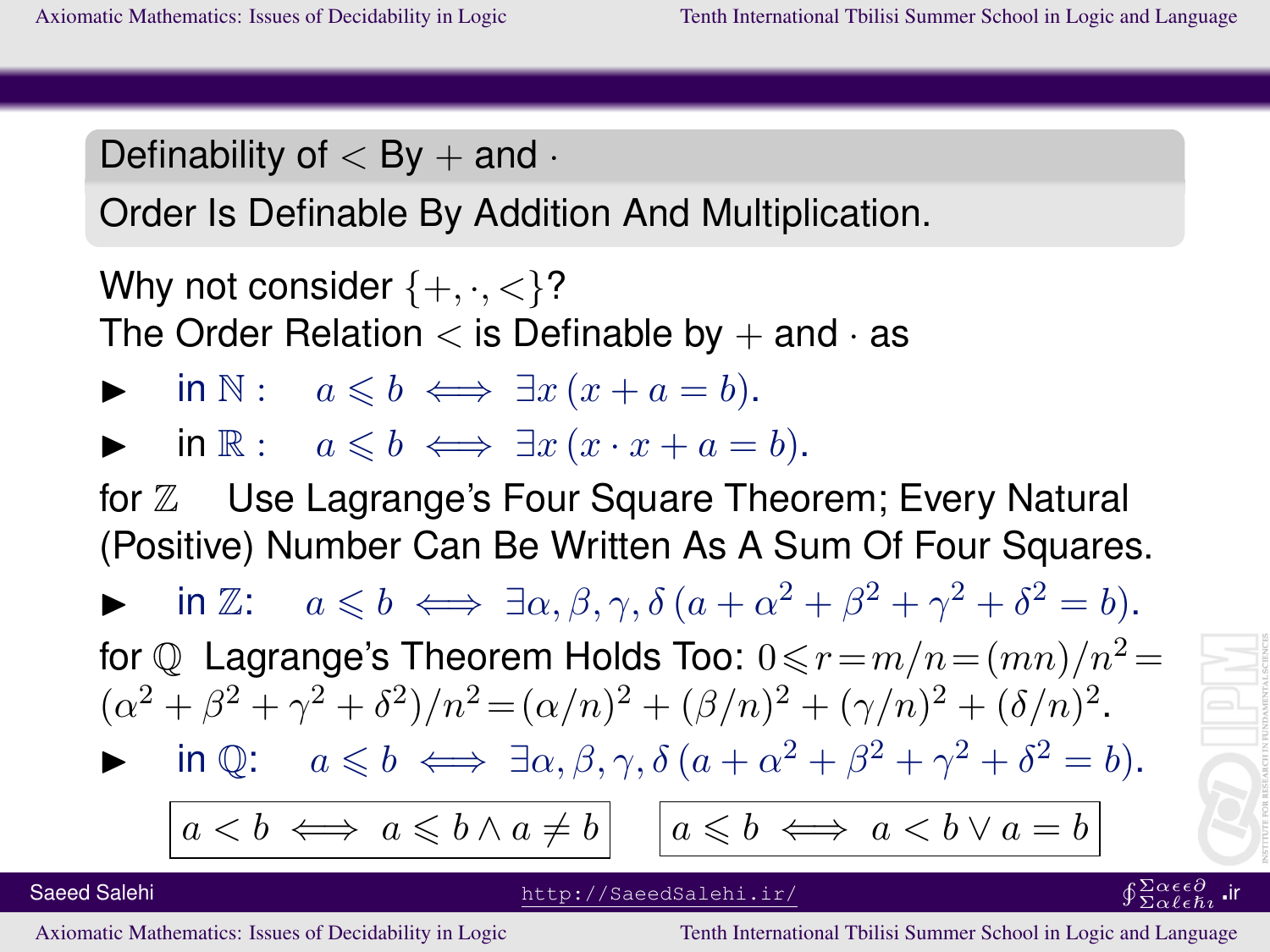### The Theory of Multiplication

Mainly Missing ...

## Skolem Arithmetic  $\langle \mathbb{N}, \cdot \rangle$ :

PATRICK CEGIELSKI, *Theorie ´ El´ ementaire de la Multiplication des Entiers Naturels ´* , in C. Berline, K. McAloon, J.-P. Ressayre (eds.) *Model Theory and Arithmetics*, LNM 890, Springer 1981, pp. 44–89.

## $\langle \mathbb{Z}, \cdot \rangle$ ,  $\langle \mathbb{Q}, \cdot \rangle$ ,  $\langle \mathbb{R}, \cdot \rangle$  and  $\langle \mathbb{C}, \cdot \rangle$ ? Missing in the literature. Maybe because:

- almost the same proofs can show the decidability of  $\langle \mathbb{Z}, \cdot \rangle$  (?)
- the decidability of  $\langle \mathbb{R}, \cdot \rangle$  and  $\langle \mathbb{C}, \cdot \rangle$  follows from the decidability of  $\langle \mathbb{R}, +, \cdot \rangle$  and  $\langle \mathbb{C}, +, \cdot \rangle$  (Tarski's Theorems)

but an axiomatization for their theories · · · still missing!

 $-$  and  $\langle \mathbb{Q}, \cdot \rangle$  ?  $\cdots$  again missing!

Saeed Salehi http://SaeedSalehi.ir/

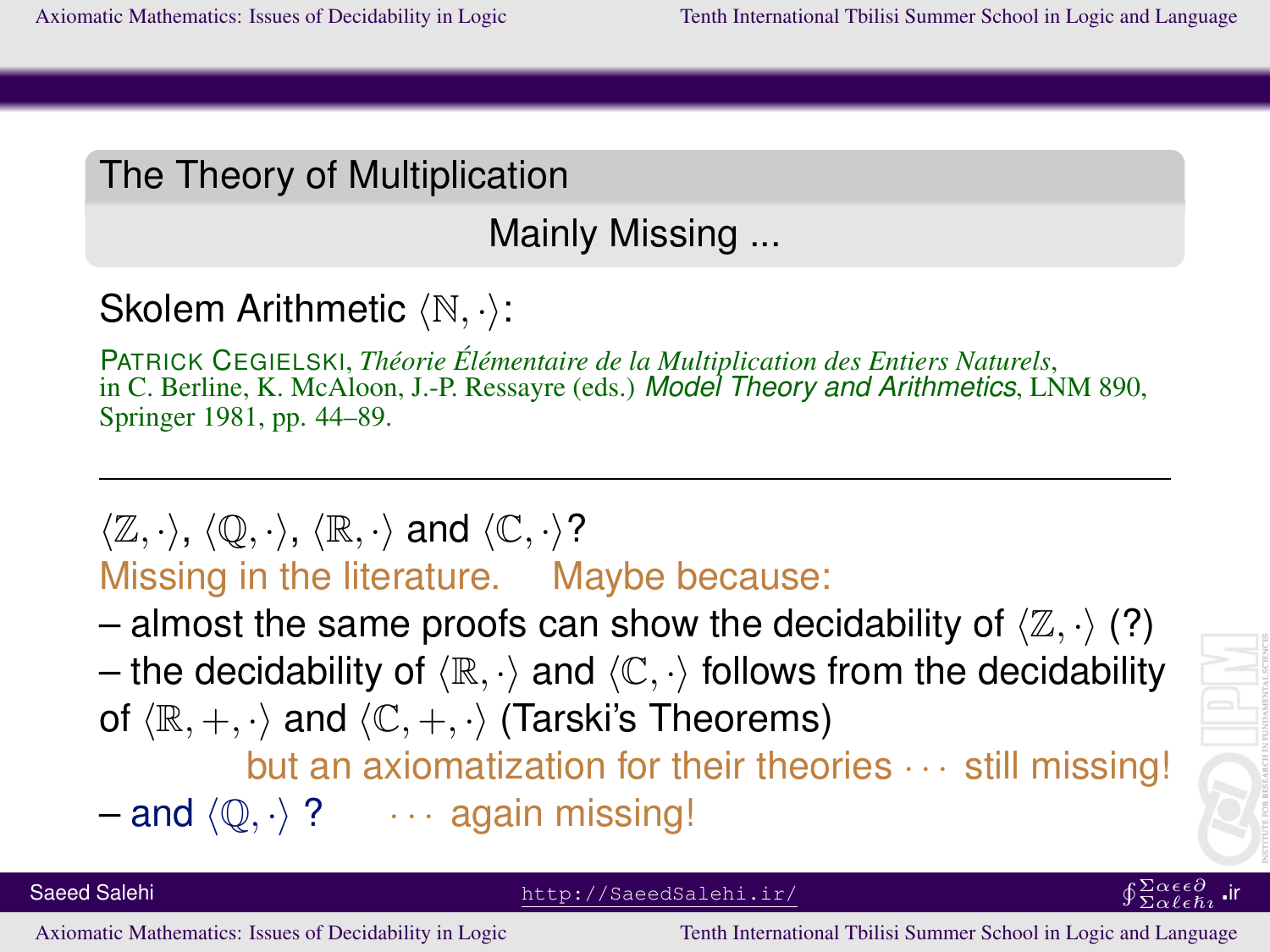#### The Theory of Multiplication and Order

 $\blacktriangleright$  The Theory of  $\langle \mathbb{R}, \cdot, \langle \cdot \rangle$  Is Decidable by Tarski's Result (1931). Still No Axiomatization In the Literature · · ·

 $\blacktriangleright$  The Theory of  $\langle \mathbb{N}, \cdot, \langle \cdot \rangle$  Is Equivalent to that of  $\langle \mathbb{N}, +, \cdot \rangle$ , and The Theory of  $\langle \mathbb{Z}, \cdot, \cdot \rangle$  Is Equivalent to that of  $\langle \mathbb{Z}, +, \cdot \rangle$ : by Robinson's Result (1949) + is Definable in  $\langle \mathbb{N}, \mathbb{Z}, \cdot, \cdot \rangle$  by Tarski's Identity:  $x + y = z \iff [S(x \cdot y) = S(x) \cdot S(y) \land z \cdot S(z) = z] \bigvee$  $[S(x \cdot z) \cdot S(y \cdot z) = S(z \cdot z \cdot S(x \cdot y)) \wedge z \cdot S(z) \neq z].$ Recall S is definable by  $\lt$  in N (and in  $\mathbb{Z}$ )

 $\triangleright$  and  $\langle \mathbb{Q}, \cdot, \lt \rangle$  ?  $\cdots$  still missing!

 $\overline{\Sigma}\alpha \ell \epsilon \hbar \imath$ ir

Saeed Salehi http://SaeedSalehi.ir/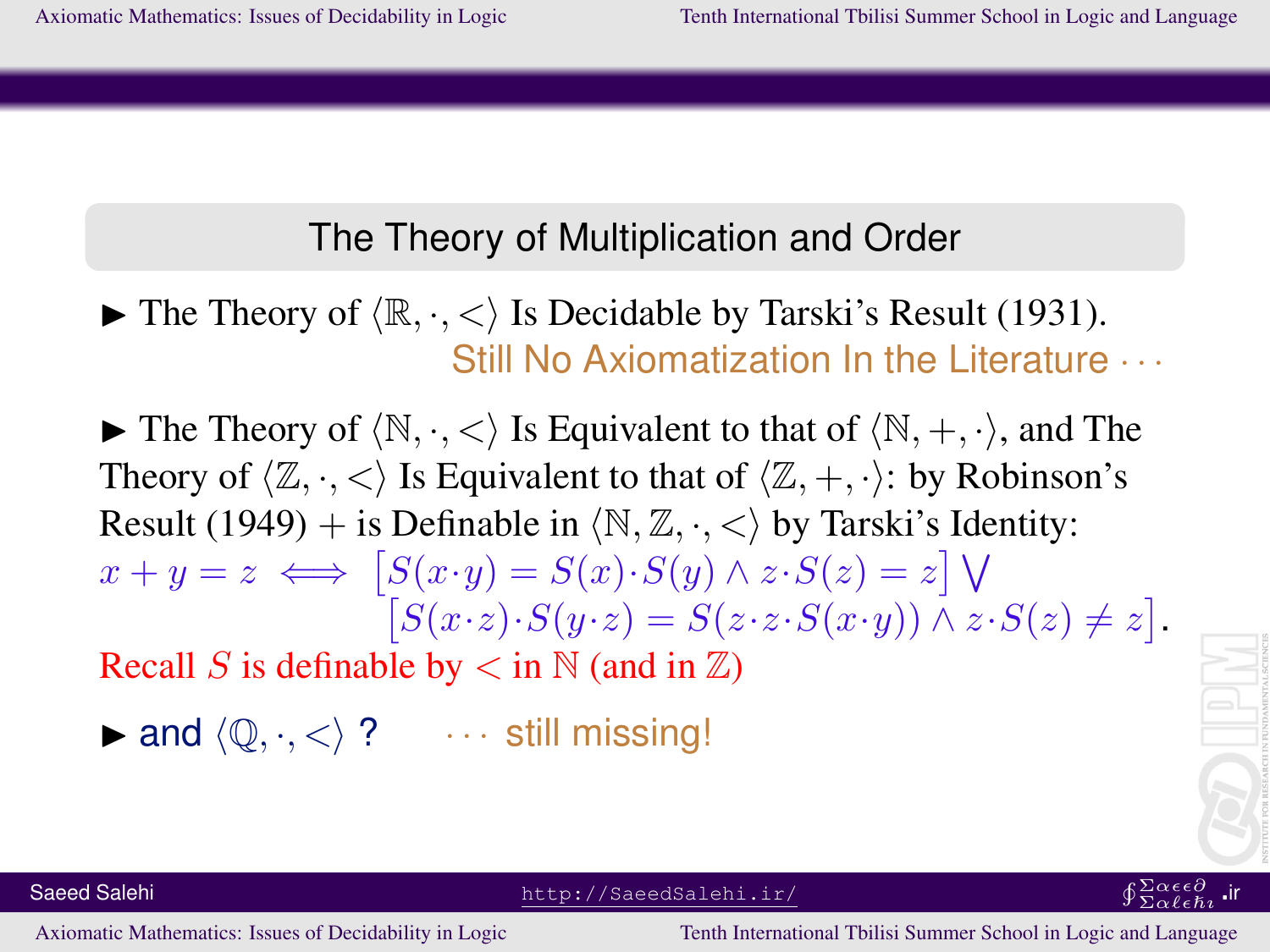# Axiomatizability of Mathematical Structures

### State of the Art — so far ...





#### $^{\Sigma\alpha\epsilon\epsilon\partial}_{\Sigma\alpha\ell\epsilon\hbar\imath}$  .ir

Saeed Salehi http://SaeedSalehi.ir/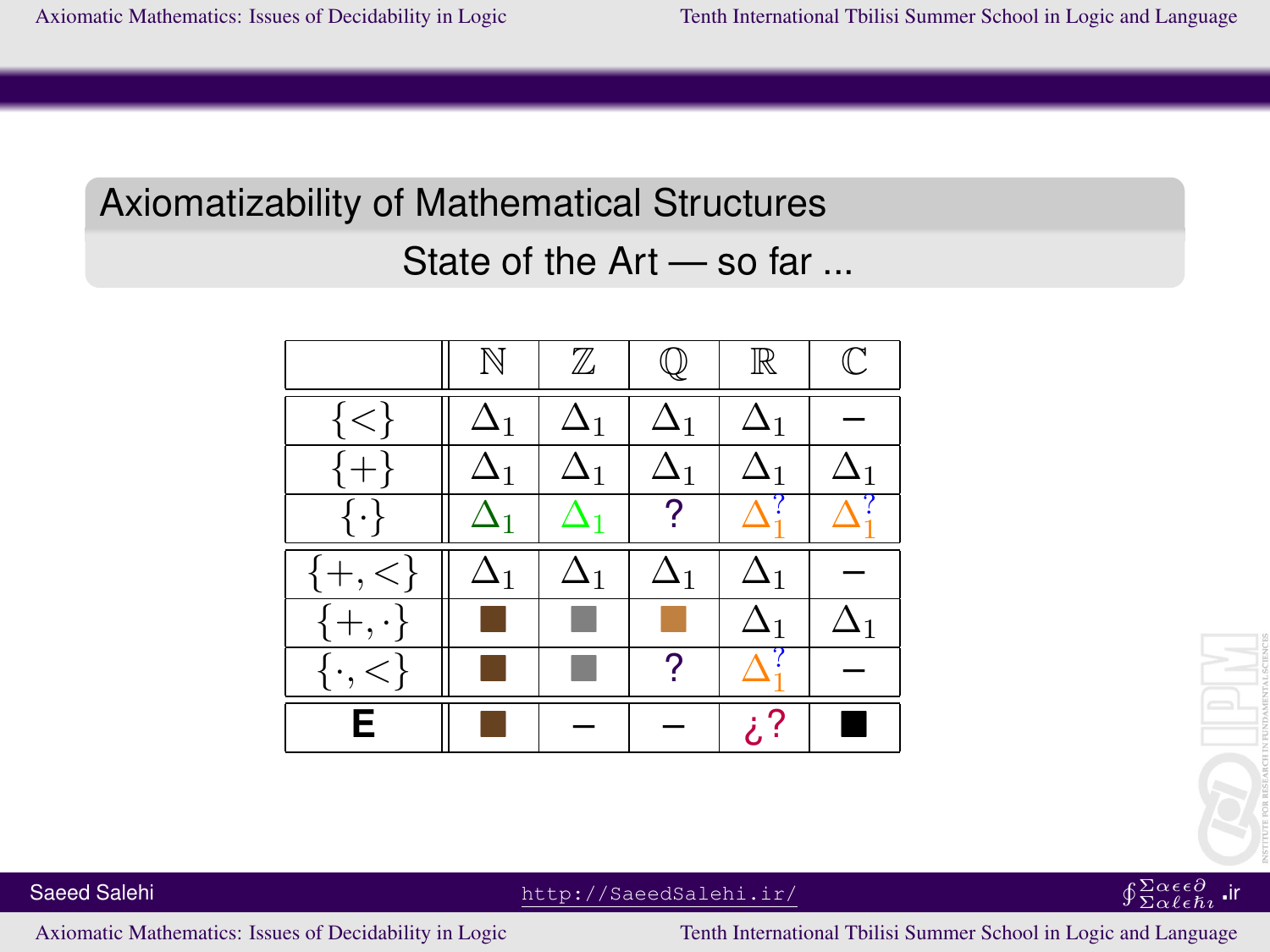#### **Definability**

## and Interpretability

- By Gödel's result  $\langle \mathbb{N}, +, \cdot \rangle$  can define  $\exp$ .
- $\langle \mathbb{N}, +, \cdot \rangle$  can interpret  $\langle \mathbb{Z}, +, \cdot \rangle$ :  $\mathbb{Z} = \mathbb{N} \cup \{x \mid \exists y \in \mathbb{N}(y+x=0)\},$
- and also  $\langle \mathbb{Q}, +, \cdot \rangle$ :  $\mathbb{Q} = \{x \mid \exists y \in \mathbb{Z}, z \in \mathbb{N} (z \neq 0 \land z \cdot x = y) \}.$
- $\bullet \ \ \langle \mathbb{Z}, +, \cdot \rangle$  can define  $\mathbb{N}$  (= $\{\sum_{i=1}^4 x_i^2 \mid x_1, x_2, x_3, x_4 \in \mathbb{Z}\}$ .)
- So can  $\langle \mathbb{Q}, +, \cdot \rangle$  (Robinson's Theorem 1949).
- $\langle \mathbb{C}, +, \cdot, e^x \rangle$  defines  $\mathbb{Z}$  (={x |  $\forall y, z[y^2+1=0 \wedge e^{y \cdot z} = 1 \rightarrow e^{x \cdot y \cdot z} = 1]\}$ ) and also  $\mathbb N$  and  $\mathbb Q$ .

#### Problem (Open)

Can 
$$
\langle \mathbb{C}, +, \cdot, e^x \rangle
$$
 define  $\mathbb{R}$  ?

Saeed Salehi http://SaeedSalehi.ir/

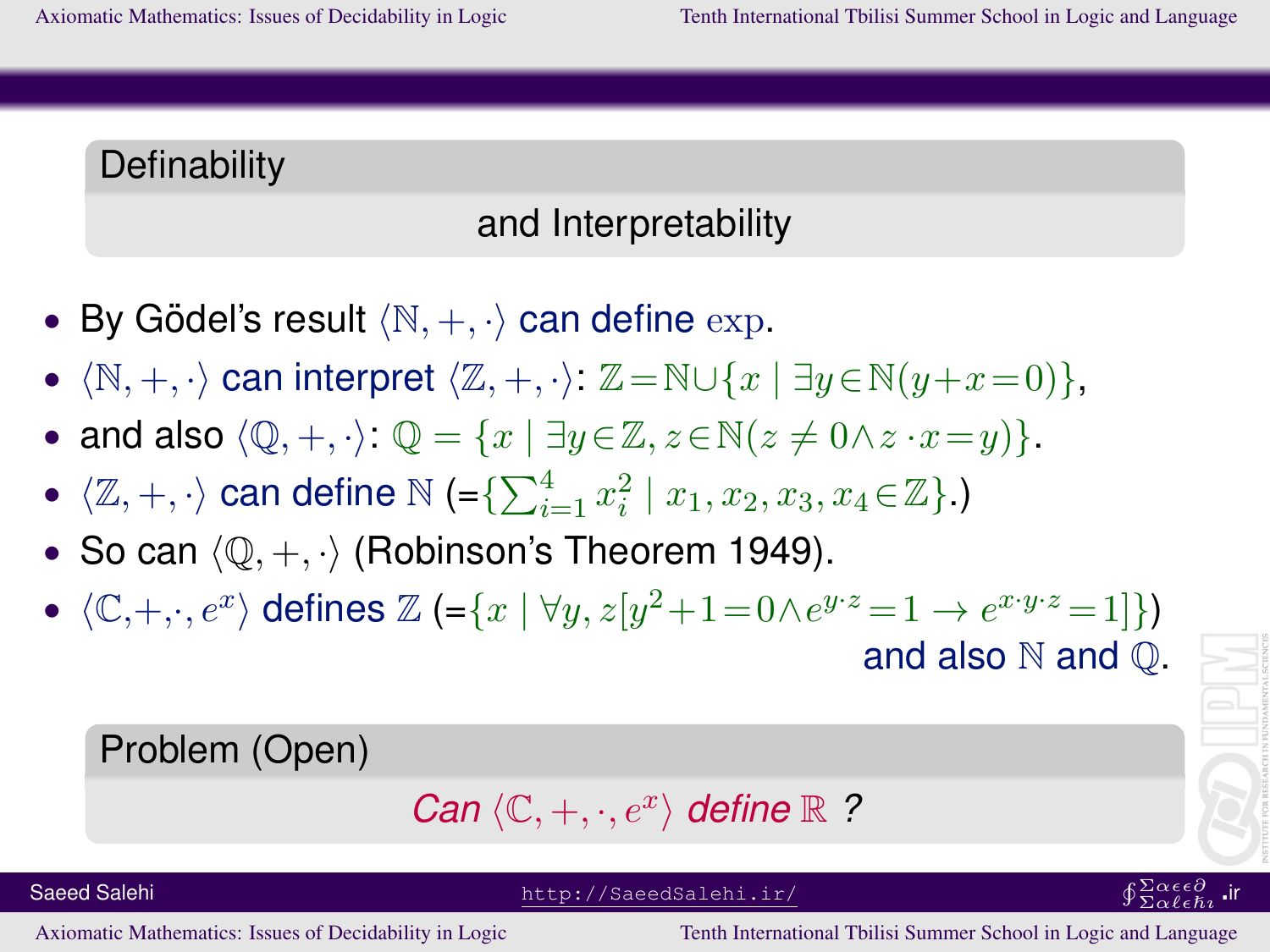## Axiomatizing Mathematical Structures The Theory of Multiplication (·)

An Axiomatization for The Multiplicative Theory of C: Let  $\omega_k = \cos(2\pi/k) + i\sin(2\pi/k)$  be a k–th root of the unit; so  $1, \omega_k, (\omega_k)^2, \cdots, (\omega_k)^{k-1}$  are all the  $k-$ th roots of the unit. The Structure  $\langle \mathbb C, 0, \omega_1, \omega_2, \omega_3, \omega_4, \ldots, ^{-1}, \cdot \rangle$  Is Axiomatized By:

$$
\begin{array}{ll}\n\bullet \forall x, y, z \left( x \cdot (y \cdot z) = (x \cdot y) \cdot z \right) & \bullet \forall x \left( x \cdot 1 = x \right) \\
\bullet \forall x \left( x \neq 0 \to x \cdot x^{-1} = 1 \right) & \bullet \forall x, y \left( x \cdot y = y \cdot x \right) \\
\bullet \forall x \left( x^n = 1 \longleftrightarrow \bigvee_{i < n} x = (\omega_n)^i \right) & \bullet \forall x \left( x \cdot 0 = 0 \neq 1 \right) \\
\bullet \bigwedge_{i \neq j < n} (\omega_n)^i \neq (\omega_n)^j\n\end{array}
$$

$$
\left\|\left[\begin{array}{c} \rule{0pt}{2ex} \rule{0pt}{2ex} \rule{0pt}{2ex} \rule{0pt}{2ex} \rule{0pt}{2ex} \rule{0pt}{2ex} \rule{0pt}{2ex} \rule{0pt}{2ex} \rule{0pt}{2ex} \rule{0pt}{2ex} \rule{0pt}{2ex} \rule{0pt}{2ex} \rule{0pt}{2ex} \rule{0pt}{2ex} \rule{0pt}{2ex} \rule{0pt}{2ex} \rule{0pt}{2ex} \rule{0pt}{2ex} \rule{0pt}{2ex} \rule{0pt}{2ex} \rule{0pt}{2ex} \rule{0pt}{2ex} \rule{0pt}{2ex} \rule{0pt}{2ex} \rule{0pt}{2ex} \rule{0pt}{2ex} \rule{0pt}{2ex} \rule{0pt}{2ex} \rule{0pt}{2ex} \rule{0pt}{2ex} \rule{0pt}{2ex} \rule{0pt}{2ex} \rule{0pt}{2ex} \rule{0pt}{2ex} \rule{0pt}{2ex} \rule{0pt}{2ex} \rule{0pt}{2ex} \rule{0pt}{2ex} \rule{0pt}{2ex} \rule{0pt}{2ex} \rule{0pt}{2ex} \rule{0pt}{2ex} \rule{0pt}{2ex} \rule{0pt}{2ex} \rule{0pt}{2ex} \rule{0pt}{2ex} \rule{0pt}{2ex} \rule{0pt}{2ex} \rule{0pt}{2ex} \rule{0pt}{2ex} \rule{0pt}{2ex} \rule{0pt}{2ex} \rule{0pt}{2ex} \rule{0pt}{2ex} \rule{0pt}{2ex} \rule{0pt}{2ex} \rule{0pt}{2ex} \rule{0pt}{2ex} \rule{0pt}{2ex} \rule{0pt}{2ex} \rule{0pt}{2ex} \rule{0pt}{2ex} \rule{0pt}{2ex} \rule{0pt}{2ex} \rule{0pt}{2ex} \rule{0pt}{2ex} \rule{0pt}{2ex} \rule{0pt}{2ex} \rule{0pt}{2ex} \rule{0pt}{2ex} \rule{0pt}{2ex} \rule{0pt}{2ex} \rule{0pt}{2ex} \rule{0pt}{2ex} \rule{0pt}{2ex} \rule{0pt}{2ex} \rule{0pt}{2ex} \rule{0pt}{2ex} \rule{0pt}{2ex} \rule{0pt}{2ex} \rule{0pt}{2ex} \rule{0pt}{2ex} \rule{0pt}{2ex} \
$$



Saeed Salehi http://SaeedSalehi.ir/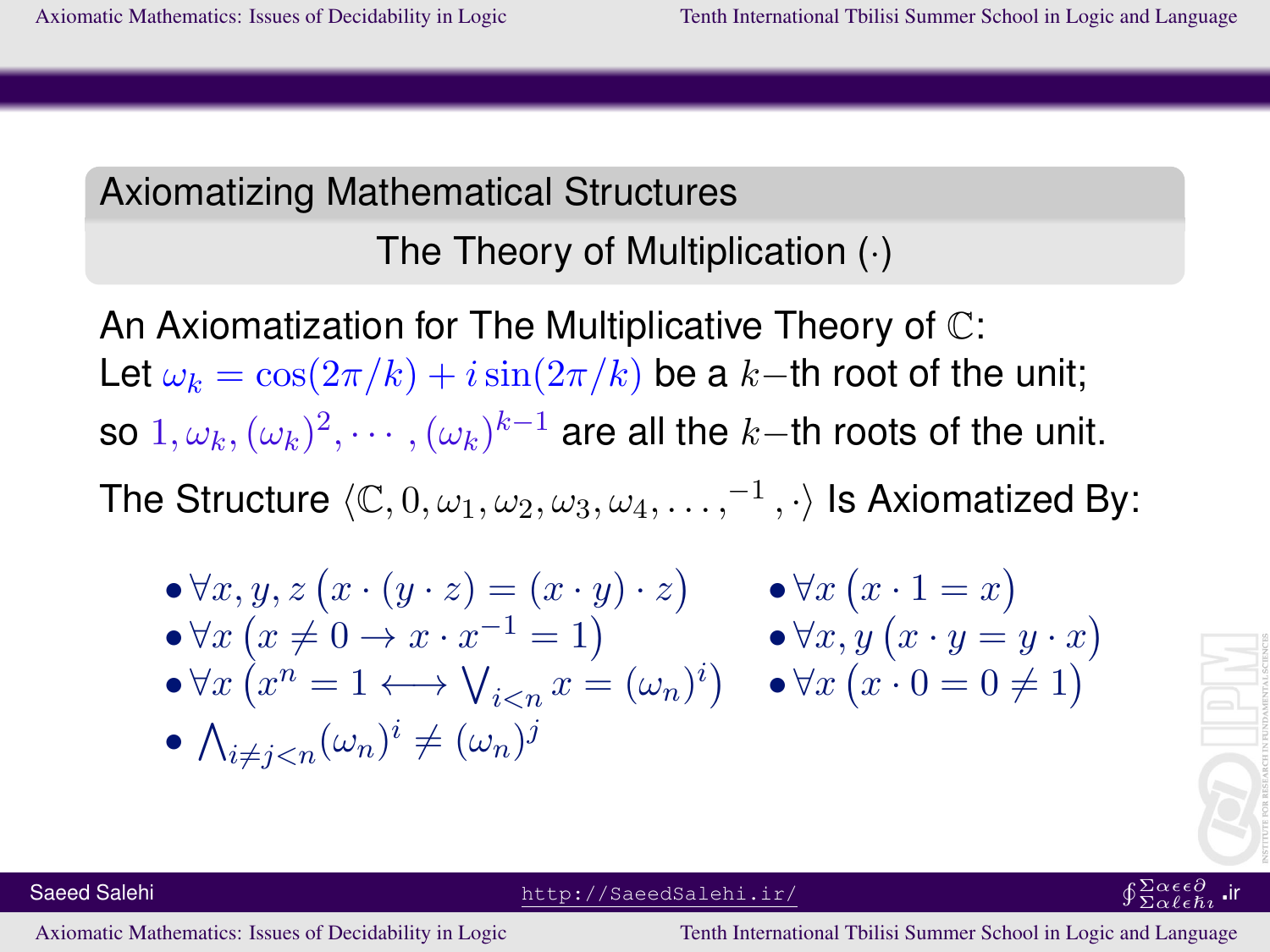## Axiomatizing Mathematical Structures The Theory of Multiplication (·)

The Real Numbers R:

Indeed,  $\langle \mathbb{R}^{>0}, 1, ^{-1}, \cdot \rangle$  is a

non-trivial torsion-free divisible abelian group:

$$
\begin{array}{ll}\n\bullet \forall x, y, z \left( x \cdot (y \cdot z) = (x \cdot y) \cdot z \right) & \bullet \forall x \left( x \cdot 1 = x \right) \\
\bullet \forall x \left( x \cdot x^{-1} = 1 \right) & \bullet \forall x, y \left( x \cdot y = y \cdot x \right) \\
\bullet \forall x \left( x^{n} = 1 \to x = 1 \right) & \bullet \forall x \exists y \left( x = y^{n} \right) \\
\bullet \exists x \left( x \neq 1 \right)\n\end{array}
$$



 $\overline{\Sigma}\alpha \ell \epsilon \hbar \imath$ 

Saeed Salehi http://SaeedSalehi.ir/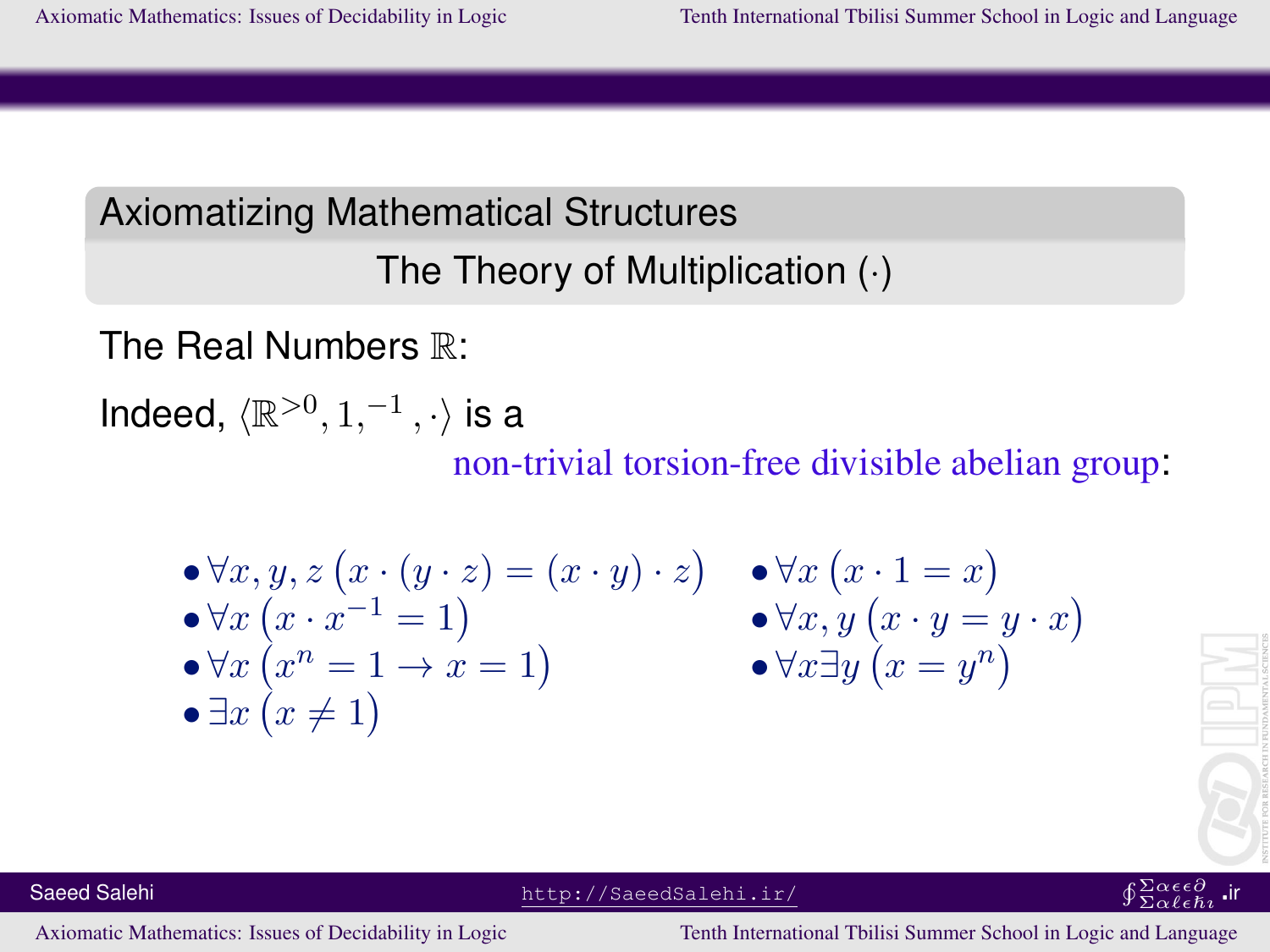## The Theory of Multiplication (·)

The Real Numbers  $\mathbb{R}$ : The Structure  $\langle \mathbb{R}, -1, 0, 1, ^{-1}, \cdot, \mathscr{P} \rangle$  $\big[\mathscr{P}(x) \equiv \degree x > 0\degree\big]$ Can Be Axiomatized By:

$$
\begin{array}{ll}\n\bullet \forall x, y, z \left( x \cdot (y \cdot z) = (x \cdot y) \cdot z \right) & \bullet \forall x \left( x \cdot 1 = x \right) \\
\bullet \forall x \left( x \neq 0 \to x \cdot x^{-1} = 1 \right) & \bullet \forall x, y \left( x \cdot y = y \cdot x \right) \\
\bullet \forall x \left( \mathcal{P}(x) \longleftrightarrow \exists y \left[ y \neq 0 \land x = y^{2n} \right] \right) & \bullet \forall x \exists y \left( x = y^{2n+1} \right) \\
\bullet \forall x \left( x^{2n} = 1 \longleftrightarrow x = 1 \lor x = -1 \right) & \bullet \forall x \left( x \cdot 0 = 0 \neq 1 \right) \\
\bullet \forall x \left( x^{2n+1} = 1 \to x = 1 \right) & \bullet \neg \mathcal{P}(0) \land \mathcal{P}(1) \land \neg \mathcal{P}(-1) \\
\bullet \forall x \left( x \neq 0 \to [\neg \mathcal{P}(x) \leftrightarrow \mathcal{P}(-x)] \right) & \neg x = (-1) \cdot x \\
\bullet \forall x, y \left( \mathcal{P}(x \cdot y) \longleftrightarrow \left[ \mathcal{P}(x) \land \mathcal{P}(y) \right] \lor \left[ \mathcal{P}(-x) \land \mathcal{P}(-y) \right] \right)\n\end{array}
$$

Saeed Salehi http://SaeedSalehi.ir/

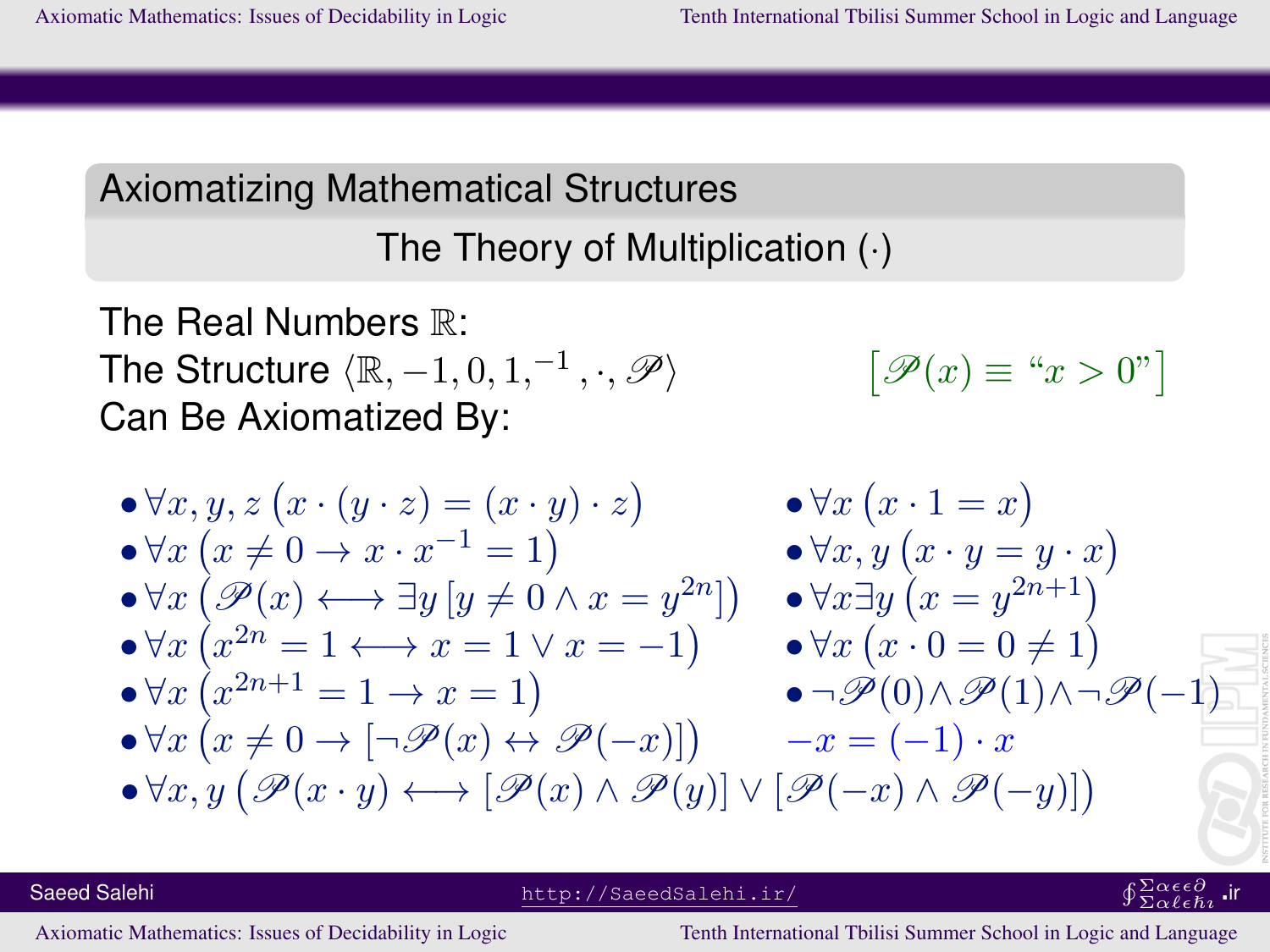## Axiomatizing Mathematical Structures The Theory of Multiplication (·)

The Rational Numbers Q:

The Theory of  $\langle \mathbb{Q}^{>0}, 1, ^{-1}, \cdot \rangle$  Can Be Axiomatized By:

• 
$$
\forall x, y, z (x \cdot (y \cdot z) = (x \cdot y) \cdot z)
$$

• 
$$
\forall x, y (x \cdot y = y \cdot x)
$$

• 
$$
\forall x (x \cdot 1 = x)
$$

• 
$$
\forall x (x \cdot x^{-1} = 1)
$$

• 
$$
\forall x \left( x^n = 1 \longrightarrow x = 1 \right)
$$

• 
$$
\forall y_1, \dots, y_k \exists x \forall z \mathbb{A}_{i=1}^k (x^n \cdot y_i \neq z^{m_i})
$$

Saeed Salehi http://SaeedSalehi.ir/

 $m_1, \ldots, m_k \nmid n$ 



#### $^{\Sigma\alpha\epsilon\epsilon\partial}_{\Sigma\alpha\ell\epsilon\hbar\imath}$  .ir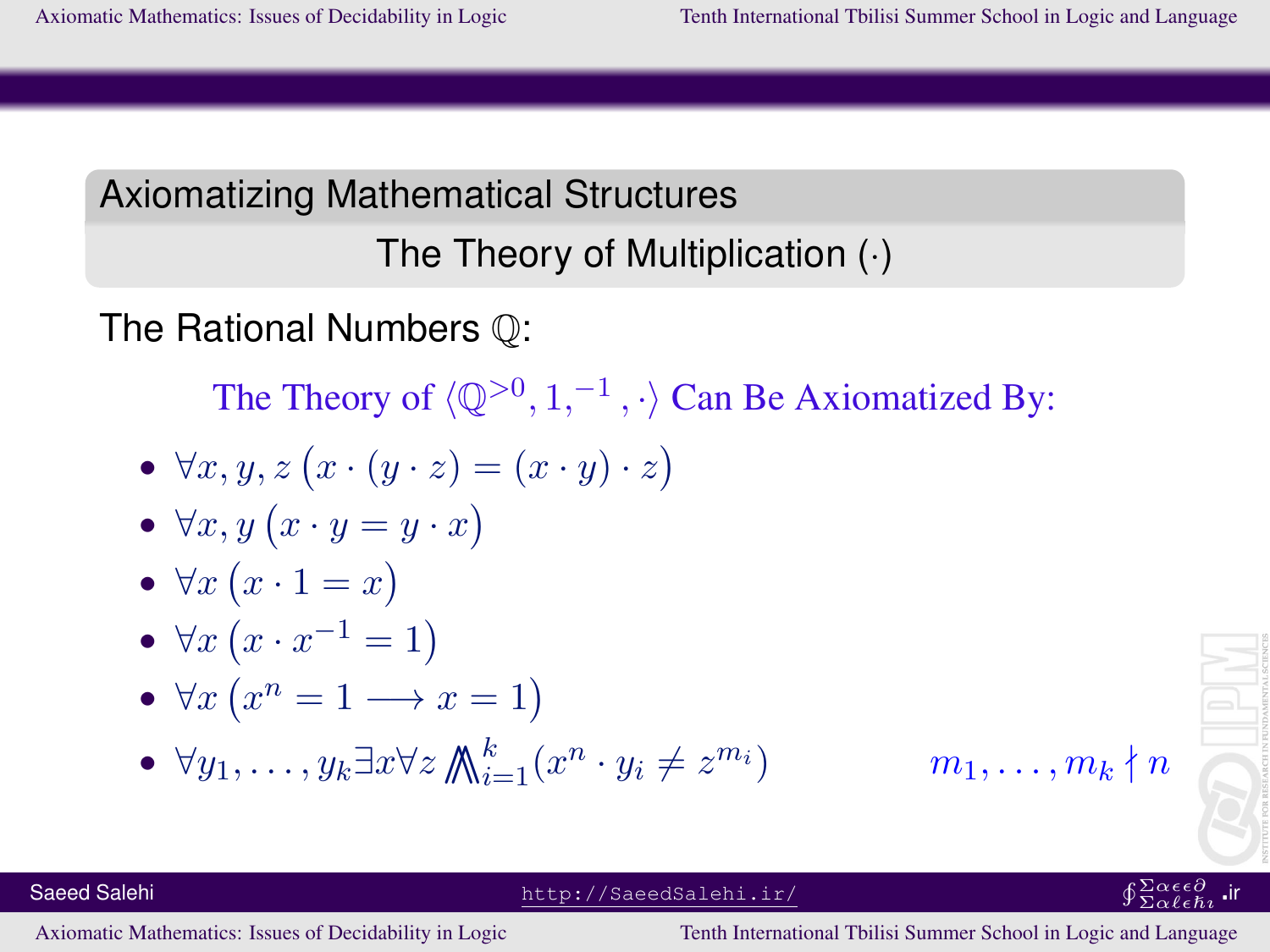## The Theory of Multiplication (·)

The Rational Numbers Q:

The structure  $\langle \mathbb{Q}^{\geqslant 0}, 0, 1, ^{-1}, \cdot \rangle$  can be axiomatized by axiomatizing  $\langle \mathbb{Q}^{>0}, 1, ^{-1}, \cdot \rangle$  plus  $\forall x(x \cdot 0 = 0 \neq 1)$ .

The structure  $\langle \mathbb Q, 0, 1, ^{-1}, \cdot, \mathscr P \rangle$  can be axiomatized by axiomatizing  $\langle \mathbb{Q}^{>0}, 1, ^{-1}, \cdot \rangle$  plus  $\forall x(x \cdot 0 = 0 \neq 1),$  and

$$
\begin{array}{l} \bullet\, (-1) \cdot (-1) = 1 \\ \bullet \neg \mathscr{P}(0) \land \mathscr{P}(1) \land \neg \mathscr{P}(-1) \\ \bullet \forall x \left( x \neq 0 \longrightarrow [\neg \mathscr{P}(x) \leftrightarrow \mathscr{P}(-x)] \right) \\ \bullet \forall x, y \left( \mathscr{P}(x \cdot y) \longleftrightarrow [\mathscr{P}(x) \land \mathscr{P}(y)] \lor [\mathscr{P}(-x) \land \mathscr{P}(-y)] \right) \end{array}
$$



 $\overline{\Sigma}\alpha \ell \epsilon \hbar \imath$ 

Saeed Salehi http://SaeedSalehi.ir/ uΣα∂∂α∂α∂αdehi.ir/ uΣα∂∂α∂α∂αdehi.ir/ uΣα∂∂α∂α∂α∂α∂α∂α∂α∂α∂α∂α∂α∂α∂α∂α∂α∂α∂α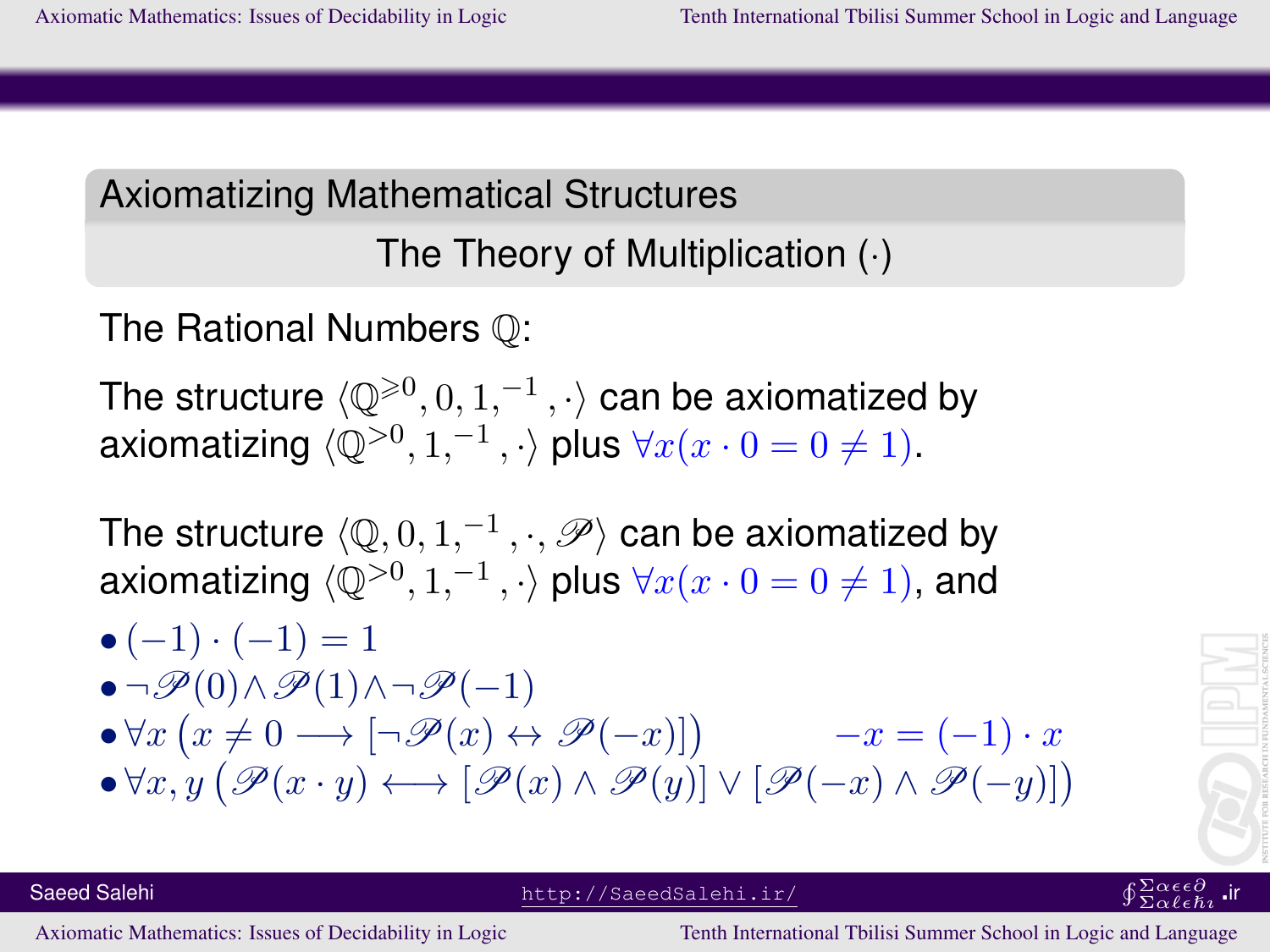The Theory of Multiplication and Order  $(\cdot, <)$ 

The Rational Numbers Q:

 $\langle \mathbb{Q}^{>0}, 1, ^{-1}, \cdot, < \rangle$  Can Be Axiomatized By:

•  $\forall x, y, z (x \cdot (y \cdot z) = (x \cdot y) \cdot z)$ 

• 
$$
\forall x, y \ (x \cdot y = y \cdot x)
$$

• 
$$
\forall x \left( x \cdot 1 = x \land x \cdot x^{-1} = 1 \right)
$$

•  $\forall x, y \ (x \leq y \rightarrow y \not\leq x)$ 

• 
$$
\forall x, y, z \ (x < y < z \rightarrow x < z)
$$

• 
$$
\forall x, y \ (x \leq y \lor x = y \lor y < x)
$$

• 
$$
\forall x, y, z \ (x < y \rightarrow x \cdot z < y \cdot z)
$$

• 
$$
\forall y_1, \ldots, y_k \exists x \forall z \mathbb{A}_{i=1}^k (x^n \cdot y_i \neq z^{m_i})
$$

• 
$$
\forall x, y \big( x < y \rightarrow \exists z [x^n < z < y^n] \big)
$$

$$
m_i)
$$
\n
$$
m_1, \ldots, m_k \nmid n
$$
\n
$$
n = 1, 2, 3, \cdots
$$

#### Saeed Salehi http://SaeedSalehi.ir/

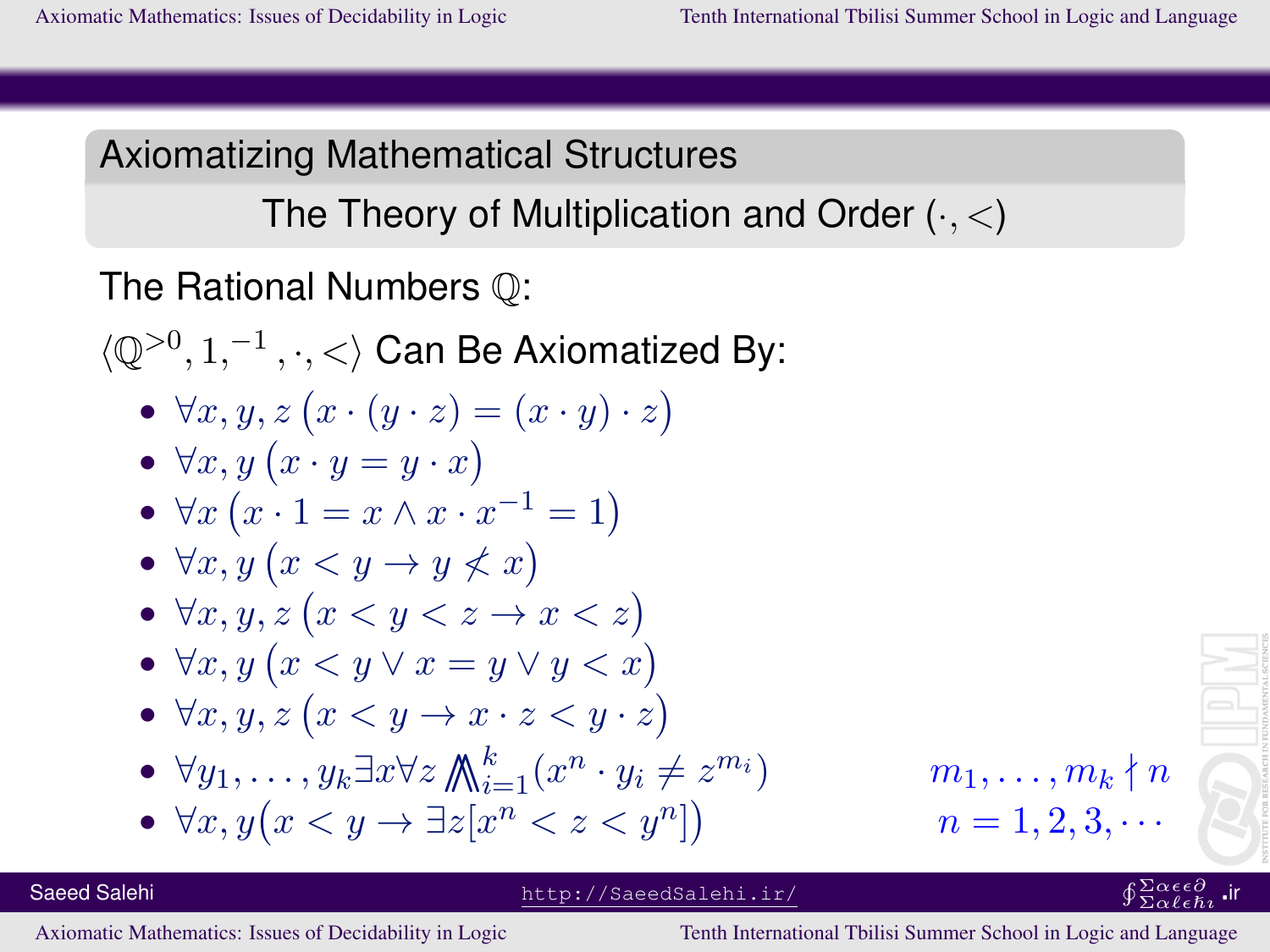The Theory of Multiplication and Order  $(\cdot, <)$ 

The Rational Numbers  $\mathbb Q$ : Axiomatizing  $\langle \mathbb Q, -1, 0, 1, ^{-1}, \cdot, < \rangle$ :  $\bullet \forall x, y, z (x \cdot (y \cdot z) = (x \cdot y) \cdot z)$  $\bullet \forall x (x \cdot 1 = x)$  $\bullet \forall x (x \neq 0 \longrightarrow x \cdot x^{-1} = 1)$  $\bullet \forall x, y (x \cdot y = y \cdot x)$  $\bullet \forall x (x^{2n} = 1 \longleftrightarrow x = 1 \lor x = -1)$  $\bullet \forall x (x \cdot 0 = 0 \neq 1)$  $\bullet \forall x (x^{2n+1} = 1 \longrightarrow x = 1)$  $\bullet$   $-1 < 0 < 1$  $\bullet \forall x (x \neq 0 \rightarrow [x \not< 0 \leftrightarrow 0 \leftrightarrow -x])$  $-x = (-1) \cdot x$  $\bullet \forall x, y \ (0 < x \cdot y) \longleftrightarrow [0 < x \land 0 < y] \lor [0 < -x \land 0 < -y]$  $\bullet \forall x, y \ (x \leq y \rightarrow y \not\leq x)$   $\bullet \forall x, y, z \ (0 \leq z \land x \leq y \rightarrow x \cdot z \leq y \cdot z)$  $\bullet \forall x, y \ (x \leq y \lor x = y \lor y \leq x)$   $\bullet \forall x, y, z \ (x \leq y \leq z \rightarrow x \leq z)$  $\bullet \forall y_1, \ldots, y_k \exists x \forall z \bigwedge_{i=1}^k (x^n \cdot y_i \neq z)$  $m_1, \ldots, m_k \nmid n$  $\bullet \forall x, y (x \leq y \rightarrow \exists z [x^{2n+1} \leq z \leq y^{2n+1}])$  $n = 1, 2, 3, \cdots$  $\bullet \forall x, y (0 < x < y \rightarrow \exists z [x^{2n} < z < y^{2n}])$  $n = 1, 2, 3, \cdots$ 

Saeed Salehi http://SaeedSalehi.ir/

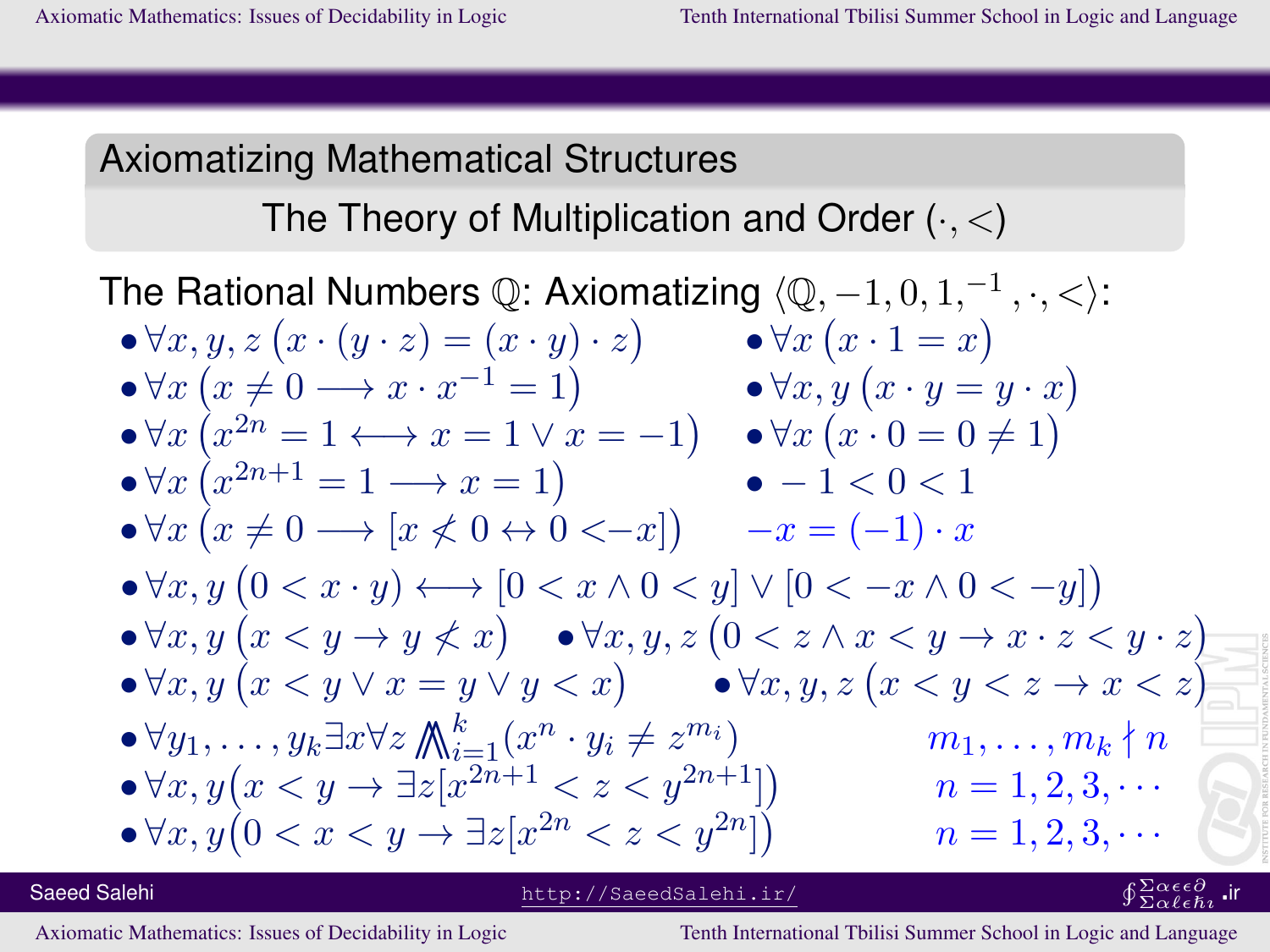The Theory of Multiplication and Order  $(\cdot, <)$ 

### The Real Numbers  $\mathbb{R}^n$

 $\langle \mathbb{R}^{>0}, 1,^{-1}, \cdot, \cdot \rangle$  is a Non-Trivial Ordered Divisible Abelian Group. •  $\forall x, y, z (x \cdot (y \cdot z) = (x \cdot y) \cdot z)$ •  $\forall x, y \ (x \cdot y = y \cdot x)$ •  $\forall x (x \cdot 1 = x)$ •  $\forall x (x \cdot x^{-1} = 1)$ •  $\forall x, y \ (x \leq y \rightarrow y \not\leq x)$ •  $\forall x, y, z \ (x \leq y \leq z \rightarrow x \leq z)$ •  $\forall x, y \ (x \leq y \lor x = y \lor y \leq x)$ •  $\forall x, y, z \ (x \leq y \rightarrow x \cdot z \leq y \cdot z)$ •  $\forall x \exists y (y^n = x), n = 2, 3, \cdots$ •  $\exists x (x \neq 1)$ 

http://SaeedSalehi.ir/

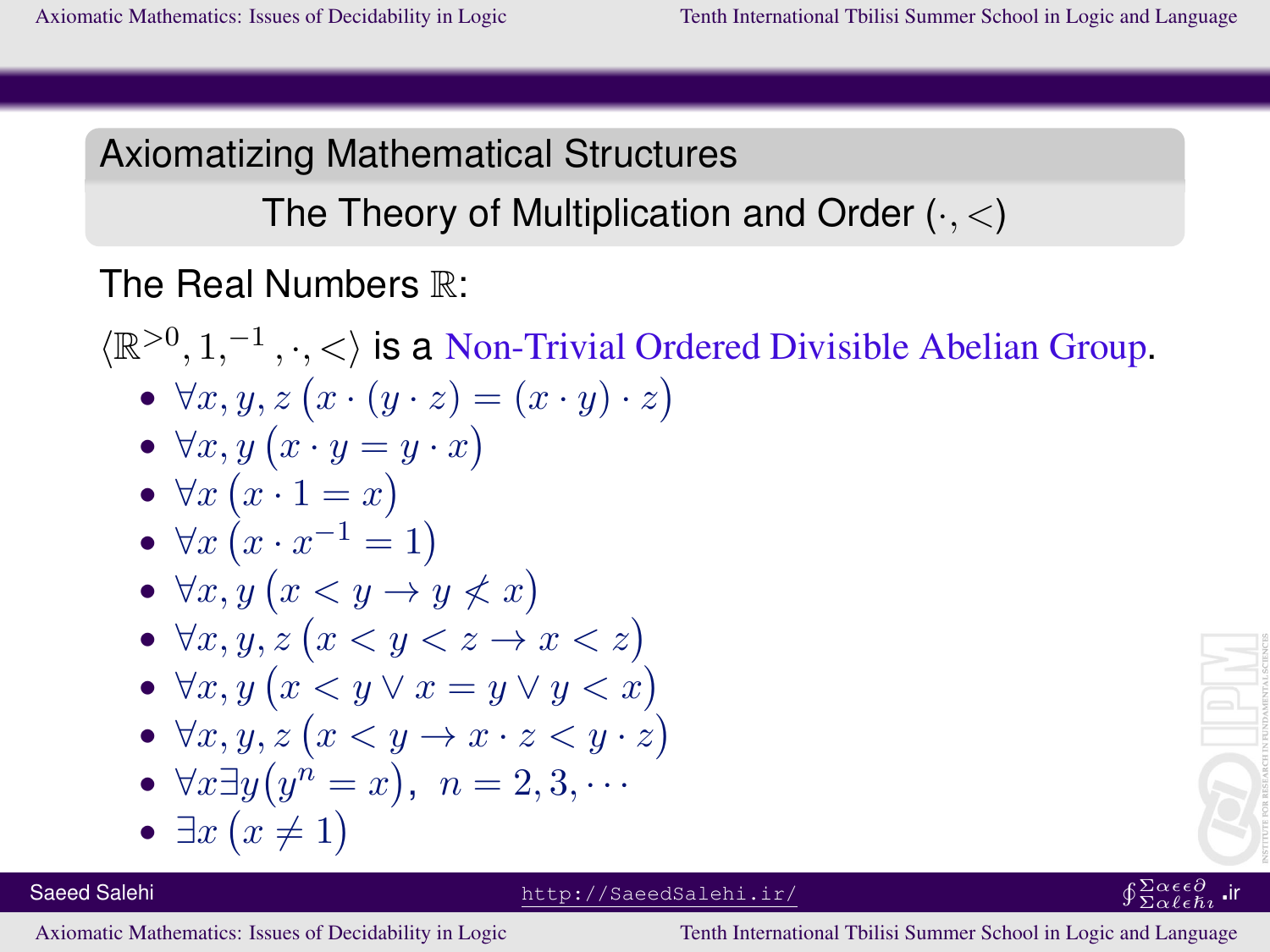The Theory of Multiplication and Order  $(\cdot, <)$ 

The Real Numbers  $\mathbb{R}$ : Axiomatizing  $\langle \mathbb{R}, -1, 0, 1, ^{-1}, \cdot, < \rangle$ :

$$
\begin{array}{ll}\n\bullet \forall x, y, z \left( x \cdot (y \cdot z) = (x \cdot y) \cdot z \right) & \bullet \forall x \left( x \cdot 1 = x \right) \\
\bullet \forall x \left( x \neq 0 \longrightarrow x \cdot x^{-1} = 1 \right) & \bullet \forall x, y \left( x \cdot y = y \cdot x \right) \\
\bullet \forall x \left( 0 < x \longleftrightarrow \exists y \left[ y \neq 0 \land x = y^{2n} \right] \right) & \bullet \forall x \exists y \left( x = y^{2n+1} \right)\n\end{array}
$$

$$
\begin{array}{l}\n\bullet \forall x \left( x^{2n} = 1 \longleftrightarrow x = 1 \lor x = -1 \right) \\
\bullet \forall x \left( x^{2n+1} = 1 \to x = 1 \right) \\
\bullet -1 < 0 < 1\n\end{array}
$$

$$
\bullet \forall x \left( x \neq 0 \to \left[ x \not\lt 0 \leftrightarrow 0 \leftarrow -x \right] \right) \qquad -x = (-1) \cdot x
$$

$$
\begin{array}{c}\n\bullet \forall x, y \ (0 < x \cdot y) \longleftrightarrow [0 < x \land 0 < y] \lor [0 < -x \land 0 < -y]) \\
\bullet \forall x, y \ (x < y \longrightarrow y \nless x)\n\end{array}
$$

$$
\bullet \forall x, y, z \ (x < y < z \longrightarrow x < z)
$$

$$
\bullet \forall x, y \ (x \le y \lor x = y \lor y < x)
$$

$$
\bullet \forall x, y, z \left(0 < z \land x < y \longrightarrow x \cdot z < y \cdot z\right)
$$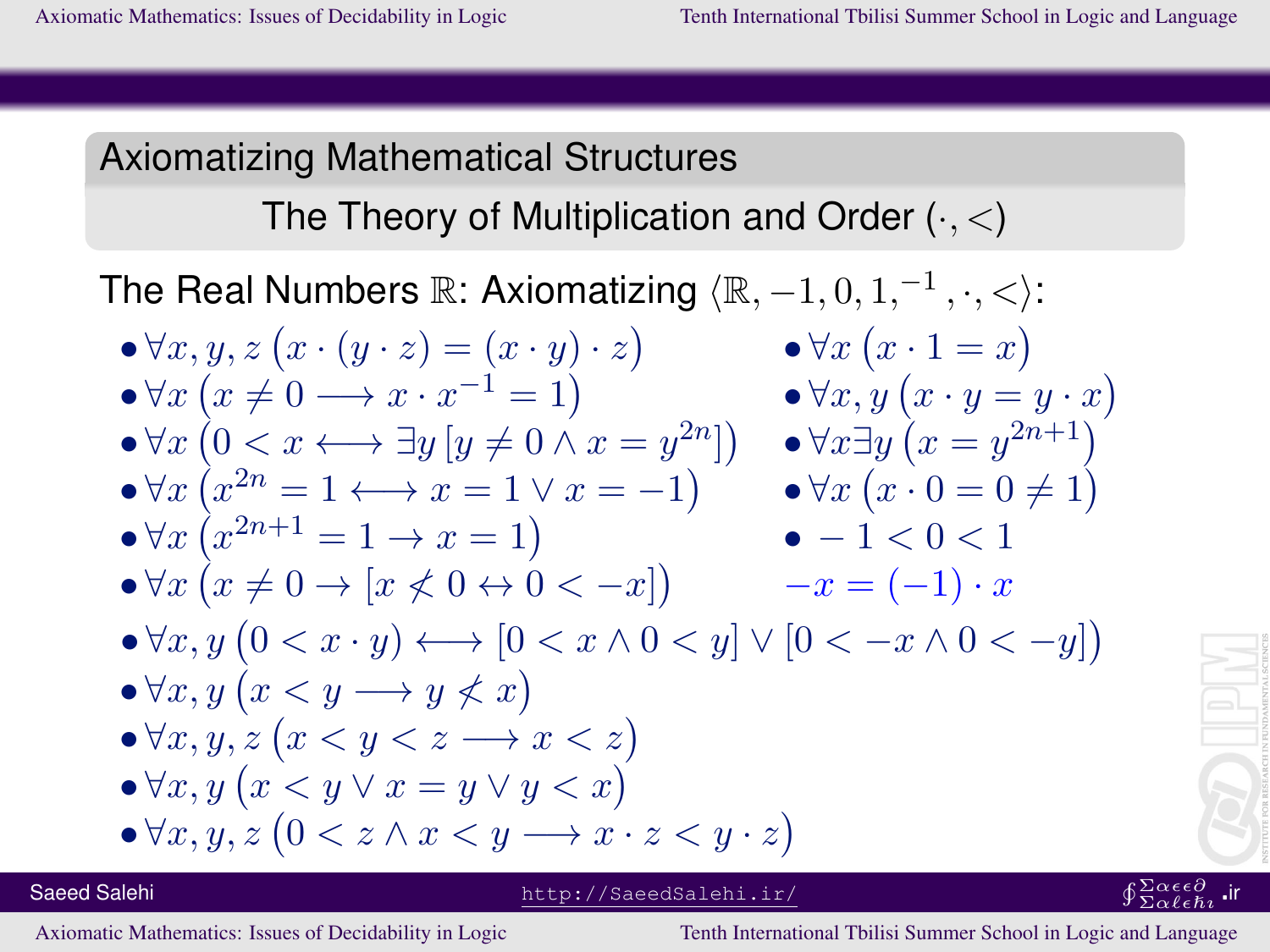# Axiomatizability of Mathematical Structures

## State of the Art — so far ...





#### $^{\Sigma\alpha\epsilon\epsilon\partial}_{\Sigma\alpha\ell\epsilon\hbar\imath}$  .ir

Saeed Salehi http://SaeedSalehi.ir/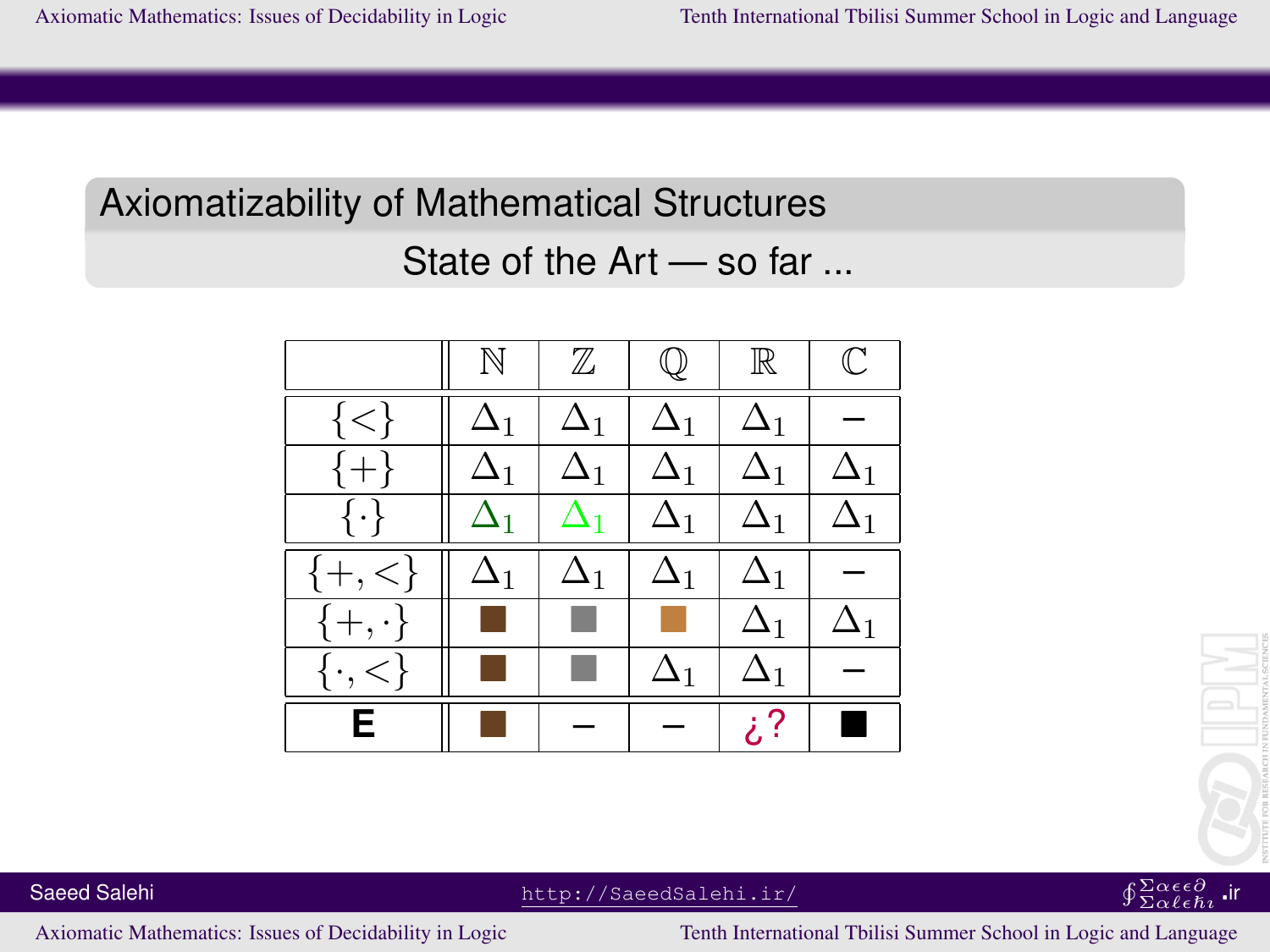Axiomatizability of Mathematical Structures Addition and Multiplication — Separately and Together

Axiomatizability of  $\langle \mathbb{N}, + \rangle$  (called Presburger Arithmetic) and  $\langle \mathbb{Z}, + \rangle$  was proved by Presburger in 1929 ( $\&$  Skolem 1930).

Axiomatizability of the Theories  $\langle \mathbb{N}, \cdot \rangle$  (called Skolem Arithmetic) and  $\langle \mathbb{Z}, \cdot \rangle$  was announced by Skolem in 1930.

So, an axiomatization was expected for  $(N, +, \cdot)...$ 

(First–Order) Induction Principle (for a predicate formula  $\varphi$ )  $\text{Ind}_{\varphi}: \varphi(0) \wedge \forall x [\varphi(x) \rightarrow \varphi(Sx)] \longrightarrow \forall x \varphi(x)$ 

Saeed Salehi http://SaeedSalehi.ir/ uΣα∂∂α∂α∂αdehi.ir/ uΣα∂∂α∂α∂αdehi.ir/ uΣα∂∂α∂α∂α∂α∂α∂α∂α∂α∂α∂α∂α∂α∂α∂α∂α∂α∂α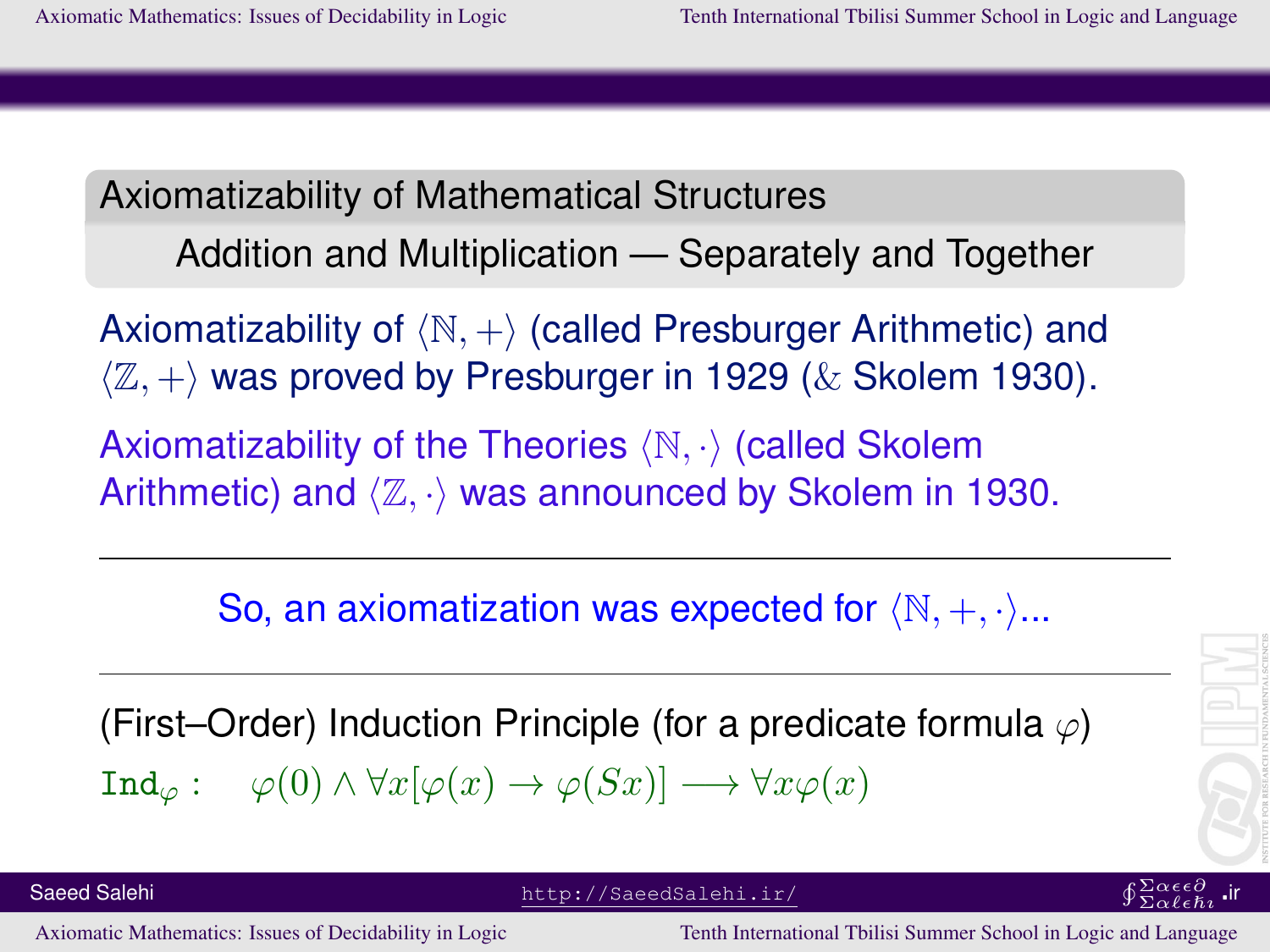#### Axiomatizability of Mathematical Structures

Addition and Multiplication — Separately and Together

An Axiomatization for Presburger Arithmetic  $\langle \mathbb{N}, 0, 1, +\rangle$ :

- $x + 1 \neq 0$   $x + 1 = y + 1 \to x = y$
- $x + 0 = x$   $x + (y + 1) = (x + y) + 1$

 $\bullet \varphi(0) \land \forall x [\varphi(x) \to \varphi(x+1)] \longrightarrow \forall x \varphi(x) \varphi \in \text{Formulas}(0,1,+).$ 

So, a candid axiomatization for  $\langle \mathbb{N}, 0, 1, +, \cdot \rangle$  is A Set of Basic Axioms on  $0, 1, +, \cdot, <$  Plus Induction Scheme for all  $\varphi \in \mathrm{Formulas}(0, 1, +, \cdot, <)$ .



 $\overline{\Sigma}\alpha \ell \epsilon \hbar \imath$ 

Saeed Salehi http://SaeedSalehi.ir/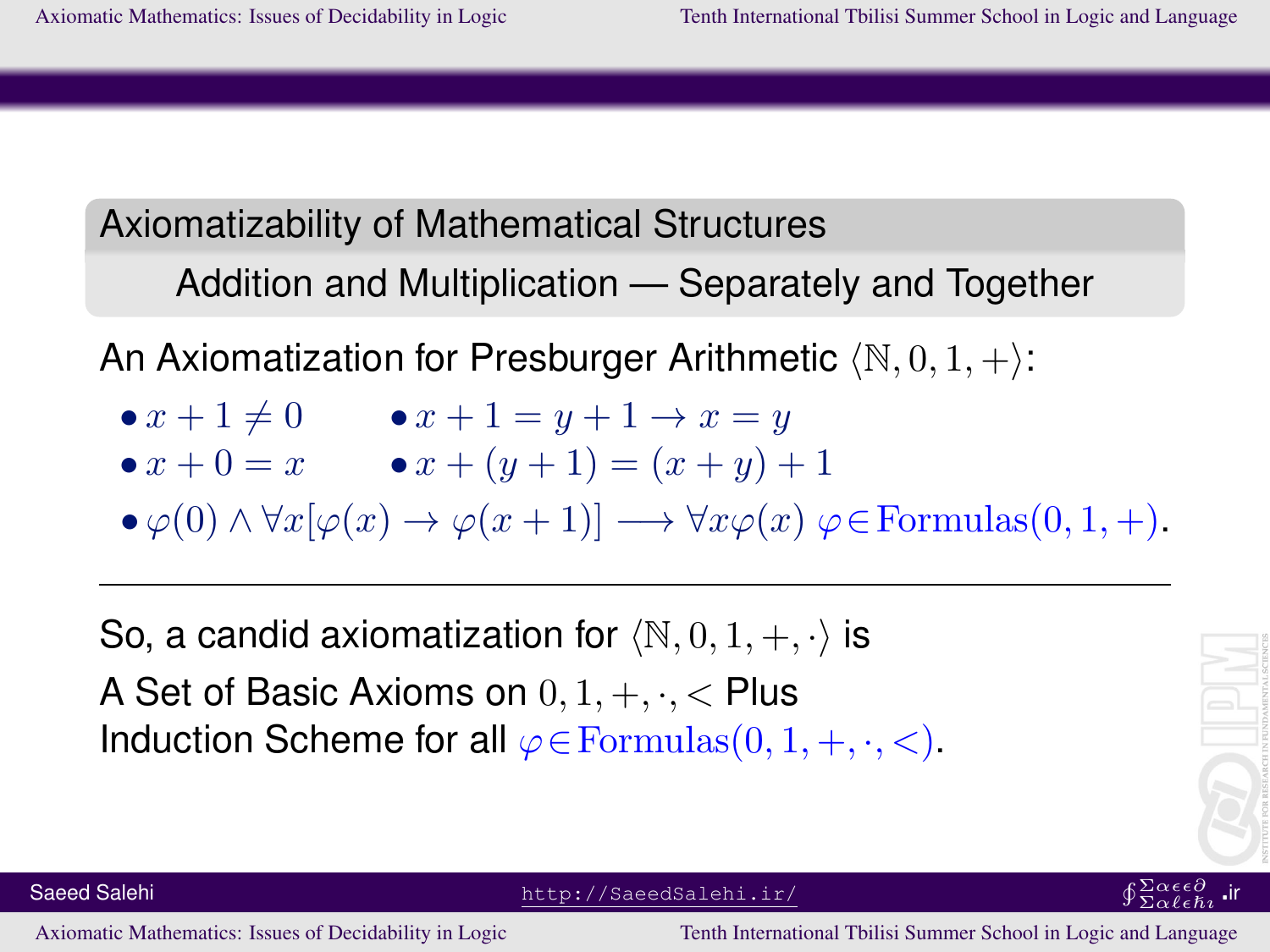Axiomatizability of Mathematical Structures Addition and Multiplication  $\langle N, 0, 1, +, \cdot \rangle$ Peano's Axiomatic System (Peano's Arithmetic—PA) •  $x + 1 \neq 0$ •  $x+1=y+1 \longrightarrow x=y$ •  $x + 0 = x$ •  $x + (y + 1) = (x + y) + 1$  $\bullet x \cdot 0 = 0$ •  $x \cdot (y+1) = (x \cdot y) + x$ •  $x \neq 0 \longrightarrow \exists y[x = y + 1]$ •  $\varphi(0) \land \forall x [\varphi(x) \to \varphi(x+1)] \longrightarrow \forall x \varphi(x) \quad \varphi \in \text{Formulas}(0, 1, +, \cdot, <)$ •  $x \leq y \iff \exists z (z + x = y)$ Saeed Salehi http://SaeedSalehi.ir/  $\overline{\Sigma}\alpha \ell \epsilon \hbar \imath$ 

[Axiomatic Mathematics: Issues of Decidability in Logic Tenth International Tbilisi Summer School in Logic and Language](#page-0-0)

ir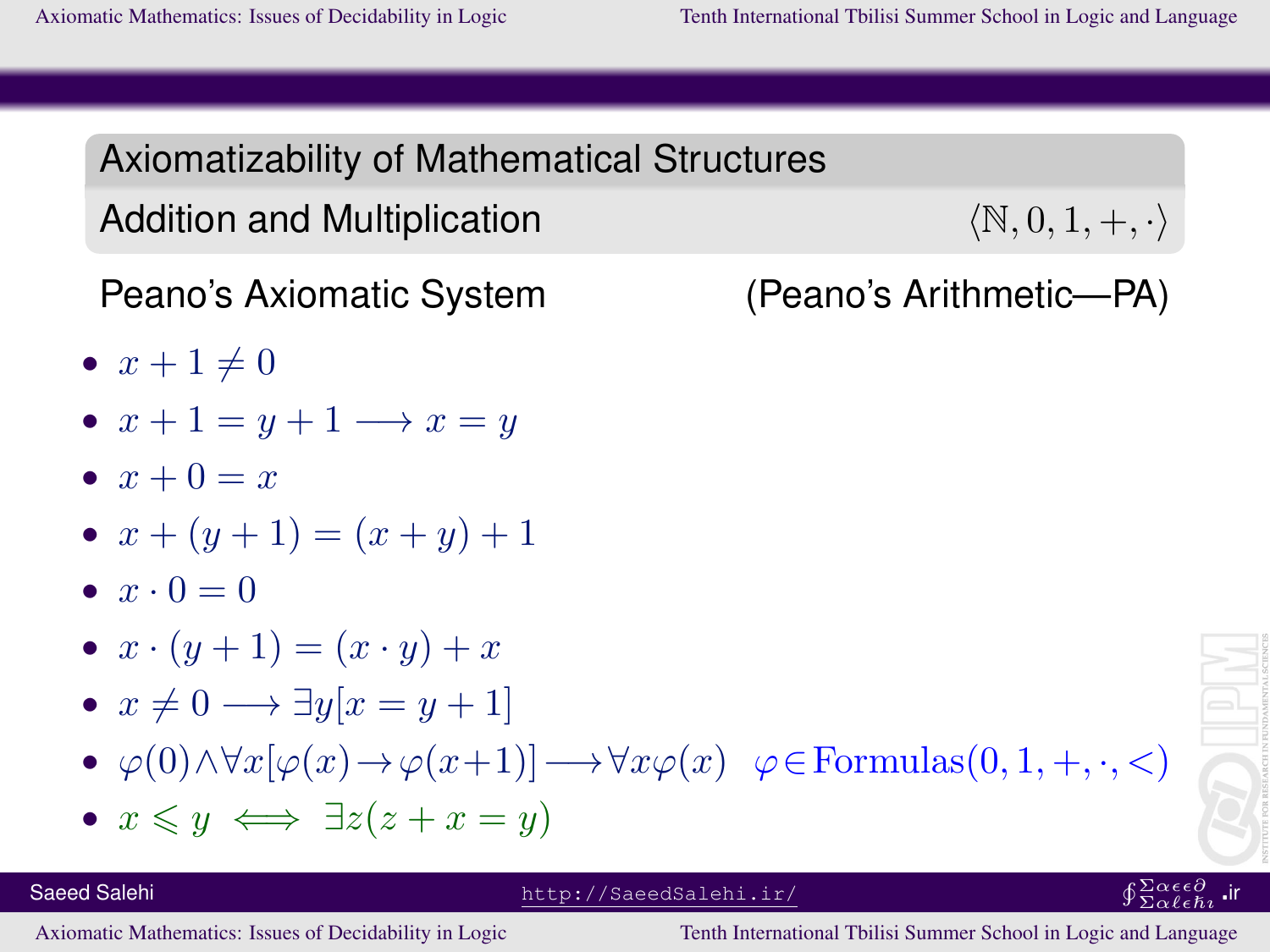Axiomatizability of Mathematical Structures Addition and Multiplication  $\langle N, 0, 1, +, \cdot \rangle$ Second Candidate: Can True Arithmetic  $\text{Th}(\langle \mathbb{N}, 0, 1, +, \cdot \rangle)$ be regarded as an axiomatization for the theory of  $(N, 0, 1, +, \cdot)$ ?

Any Set of Sentences Can Be Regarded As A Set of Axioms Only When

It Is A Recursively (Computably) Enumerable Set Of Sentences!

Computably Enumerable set A: an (input-free) algorithm  $\mathcal P$  lists all members of A; i.e.,  $A = \text{output}(\mathcal{P})$ .



Saeed Salehi http://SaeedSalehi.ir/ uΣα∂∂α∂α∂αdehi.ir/ uΣα∂∂α∂α∂αdehi.ir/ uΣα∂∂α∂α∂α∂α∂α∂α∂α∂α∂α∂α∂α∂α∂α∂α∂α∂α∂α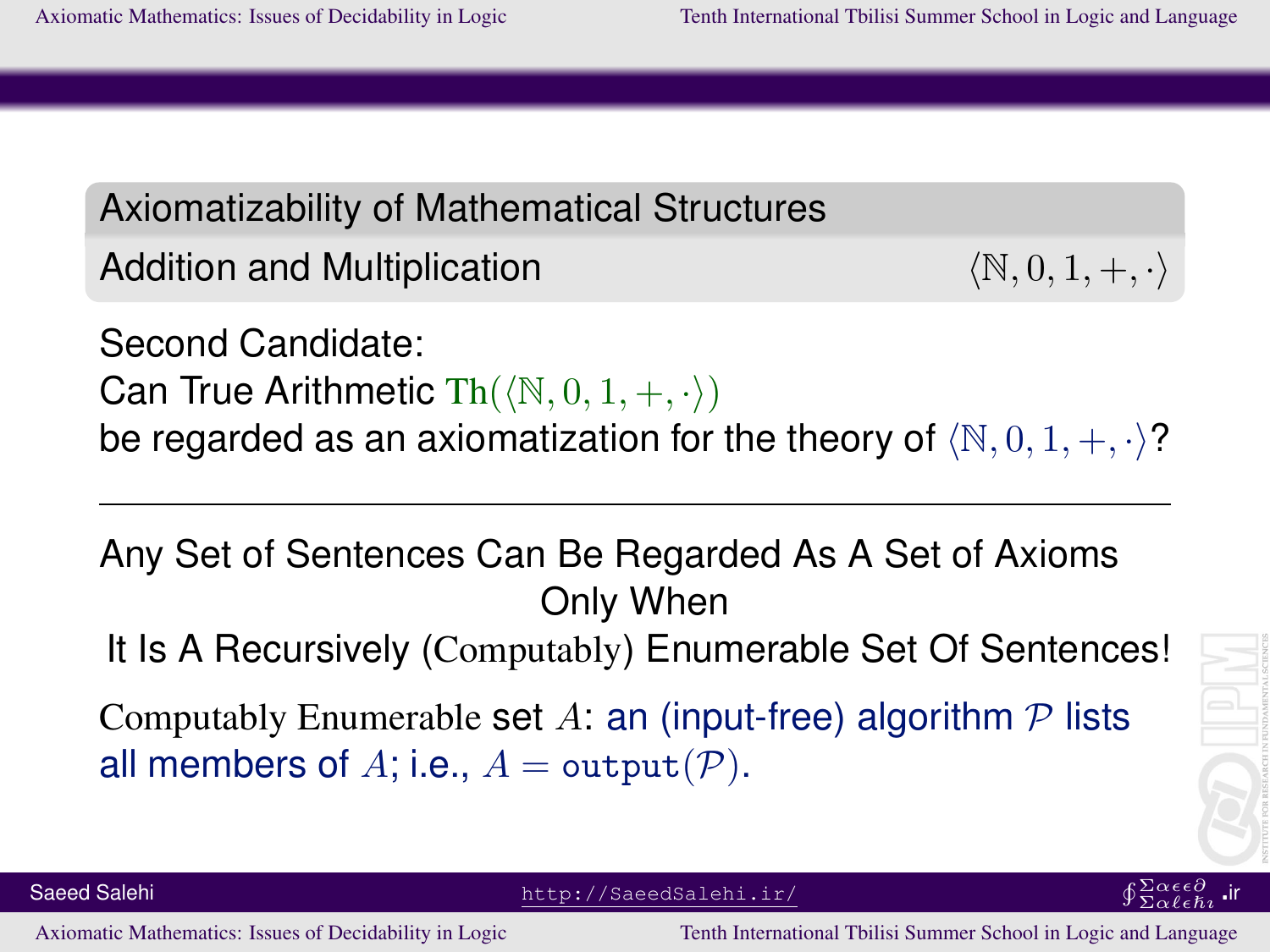Axiomatizability of Mathematical Structures

```
Addition and Multiplication \langle \mathbb{N}, 0, 1, +, \cdot \rangle
```
Gödel's First Incompleteness Theorem:  $Th(N, +, \cdot)$  is Not Computably Enumerable.

*In Particular, PA*  $\subsetneq$  Th( $\mathbb{N}, +, \cdot$ )*!* 

An Immediate Corollary:

 $Th(\mathbb{Z}, +, \cdot)$  is Not Computably Enumerable. Neither is  $\mathrm{Th}(\mathbb{O}, +, \cdot)$ .

and for that matter

 $\text{Th}(\mathbb{C}, +, \cdot, e^x)$  is not computably enumerable, either.



Saeed Salehi http://SaeedSalehi.ir/ uΣα∂∂α∂α∂αdehi.ir/ uΣα∂∂α∂α∂αdehi.ir/ uΣα∂∂α∂α∂α∂α∂α∂α∂α∂α∂α∂α∂α∂α∂α∂α∂α∂α∂α

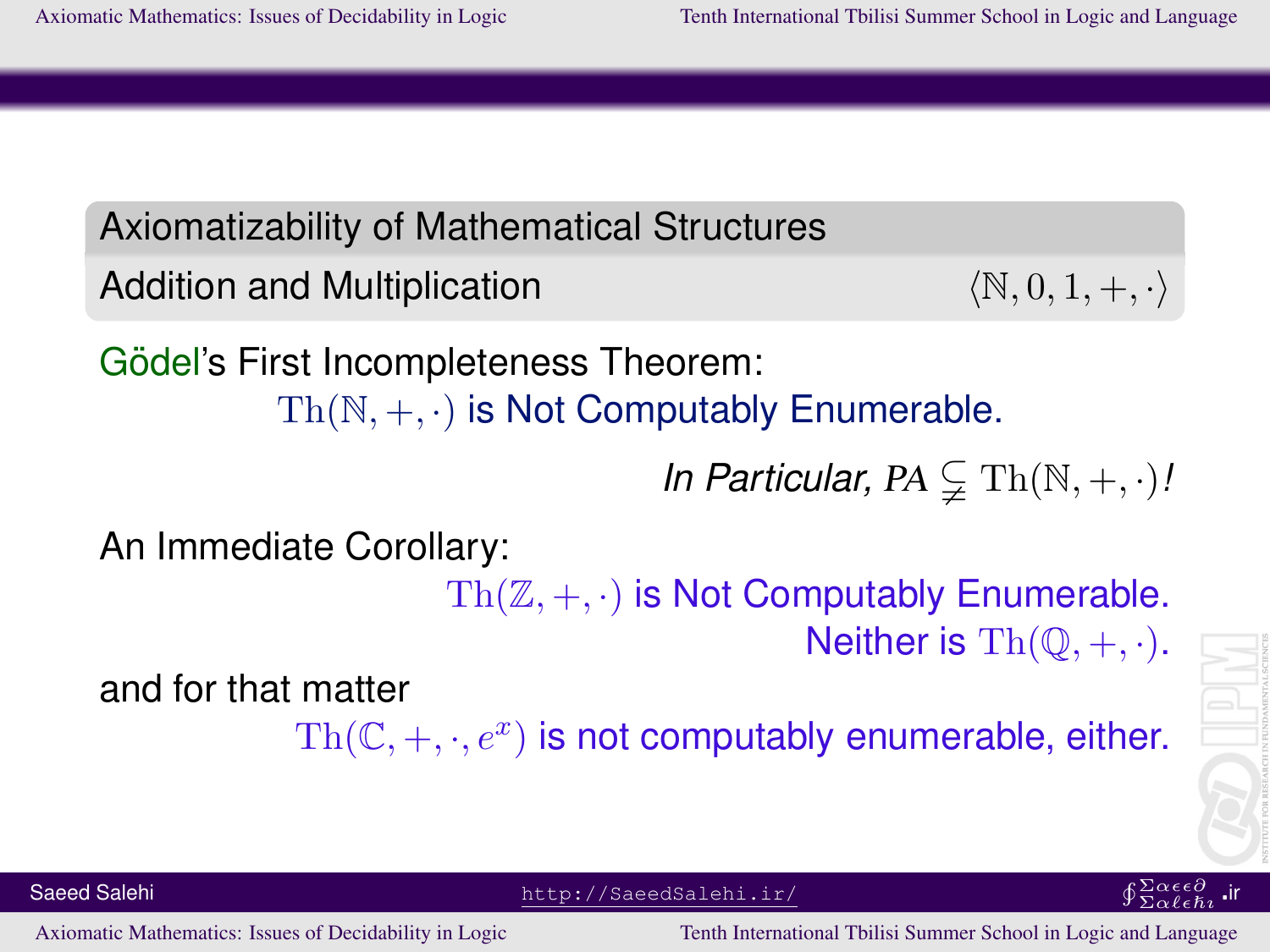## Axiomatizability of Mathematical Structures

## A Rather Complete Picture

|                   | N              | $\mathbb Z$    | $\mathbb Q$    | $\mathbb R$ | $\mathbb C$               |
|-------------------|----------------|----------------|----------------|-------------|---------------------------|
| $\{<\}$           | $\Delta_1$     | $\Delta_1$     | $\Delta_1$     | $\Delta_1$  |                           |
| $\{+\}$           | $\Delta_1$     | $\Delta_1$     | $\Delta_1$     | $\Delta_1$  | $\Delta_1$                |
| $\{\cdot\}$       | $\Delta_1$     | $\Delta_1$     | $\Delta_1$     | $\Delta_1$  | $\Delta_1$                |
| $\langle \}$      | $\Delta_1$     | $\Delta_1$     | $\Delta_1$     | $\Delta_1$  |                           |
| $\{+, \cdot\}$    | $\mathbb{X}_1$ | $\mathbb{X}_1$ | $\mathbb{X}_1$ | $\Delta_1$  | $\Delta_1$                |
| $\{\cdot, \leq\}$ | $\mathbb{X}_1$ | $\mathbb{X}_1$ | $\Delta_1$     | $\Delta_1$  |                           |
| Е                 | $\mathbb{X}_1$ |                |                | ? خ         | $\mathbf{\mathfrak{A}}_1$ |



#### $^{\Sigma\alpha\epsilon\epsilon\partial}_{\Sigma\alpha\ell\epsilon\hbar\imath}$  .ir

Saeed Salehi http://SaeedSalehi.ir/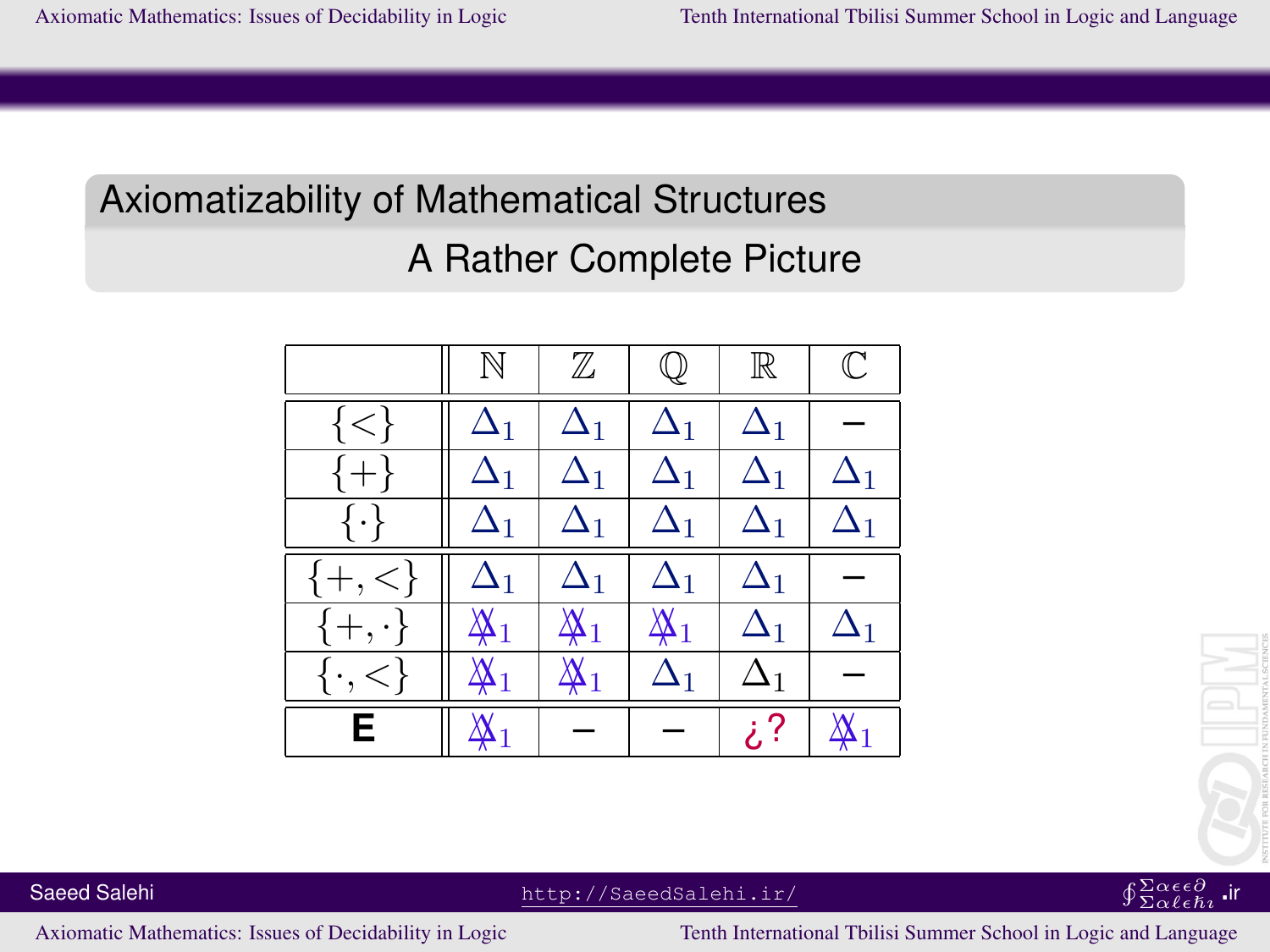## Exponentiation

## Tarski's Exponential Function Problem

http://en.wikipedia.org/wiki/Tarski's−exponential−function−problem

D. MARKER, *Model Theory and Exponentiation*, Notices AMS 43 (1996) 753–759.

A. MACINTYRE, A. J. WILKIE, *On the Decidability of the Real Exponential Field*, in P. Odifreddi (ed.) Kreiseliana: about and around Georg Kreisel, A. K. Peters (1996) pp. 441–467.

#### is equivalent to Weak Schanuel's Conjecture:

there is an effective procedure that, given  $n \geq 1$  and exponential polynomials in n variables with integer coefficients  $f_1, \dots, f_n, q$  produces an integer  $\eta \geq 1$  that depends on  $n, f_1, \dots, f_n, g$  and such that if  $\alpha \in \mathbb{R}^n$  is a non-singular solution of the system  $\bigwedge_{1\leqslant i\leqslant n}f_i(x_1,\ldots,x_n,e^{x_1},\ldots,e^{x_n})$  then either  $g(\alpha)=0$  or  $|g(\alpha)|>\eta^{-1}$ .

#### Problem (Open)

*Can The Theory Of*  $\langle \mathbb{R}, +, \cdot, e^x \rangle$  *Be Axiomatized? (In A Computably Enumerable Way)?*

Saeed Salehi http://SaeedSalehi.ir/

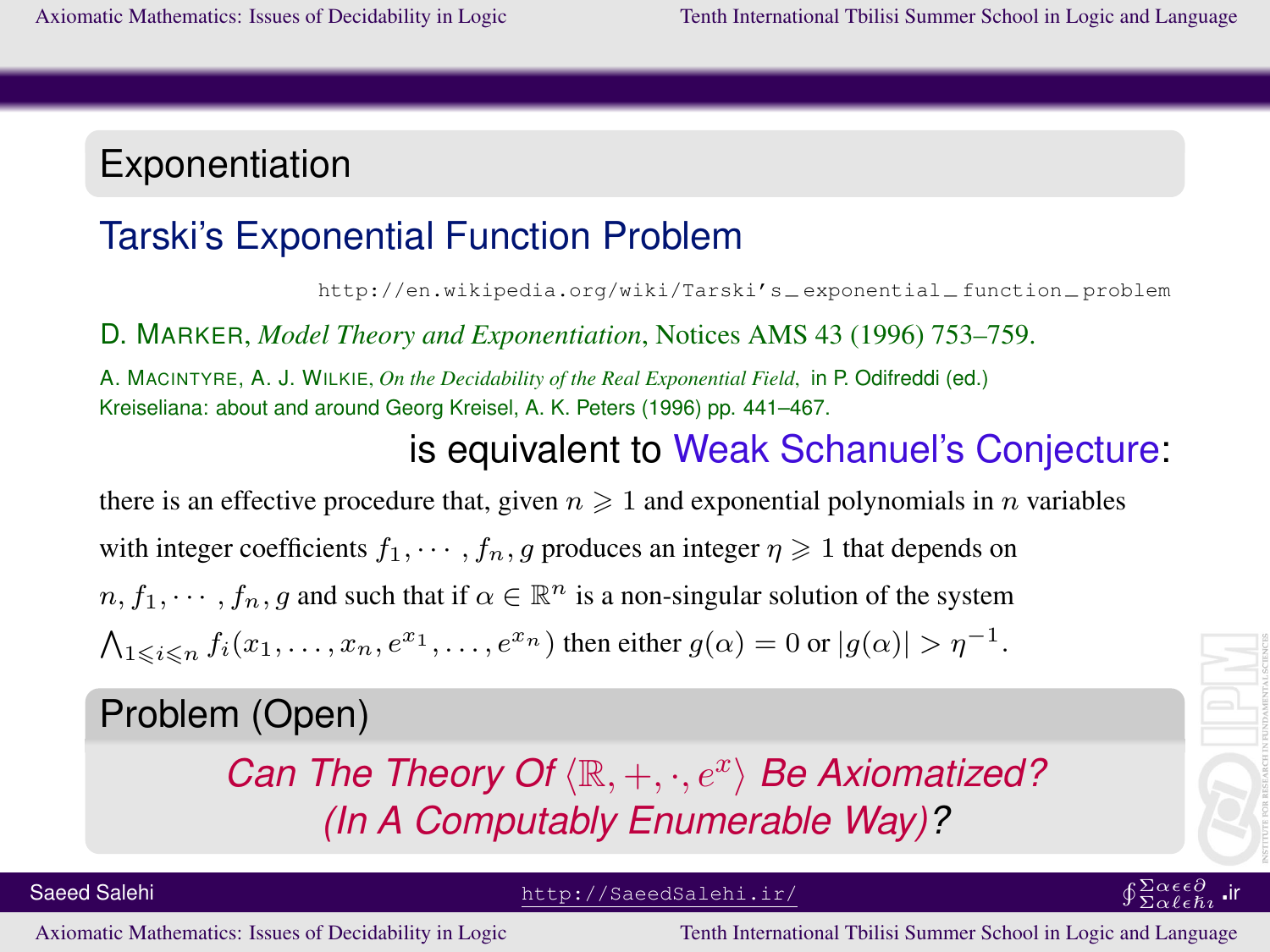#### Computably Enumerable vs. Computably Decidable

Computably Enumerable set A: an (input-free) algorithm  $P$  lists all members of A; i.e.,  $A = \text{output}(\mathcal{P})$ .

Computably Decidable set A: an algorithm  $P$  decides on any input x whether  $x \in A$  (outputs YES) or  $x \notin A$  (outputs NO).

Post–Kleene's Theorem: A Set is Computably Decidable if and only if Both it and its Complement are Computably Enumerable.

If the theory of a structure  $\text{Th}(\mathfrak{A})$  is computably enumerable then so is its complement:  $\text{Th}(\mathfrak{A})^\complement = \{ \neg \varphi \mid \varphi \in \text{Th}(\mathfrak{A}) \},$ whence it is decidable. Thus

Th(\vappa \tau \) is decidable  $\iff$  \,\) is axiomatizable (in a c.e. way)

Saeed Salehi http://SaeedSalehi.ir/ uΣα∂∂α∂α∂αdehi.ir/ uΣα∂∂α∂α∂αdehi.ir/ uΣα∂∂α∂α∂α∂α∂α∂α∂α∂α∂α∂α∂α∂α∂α∂α∂α∂α∂α

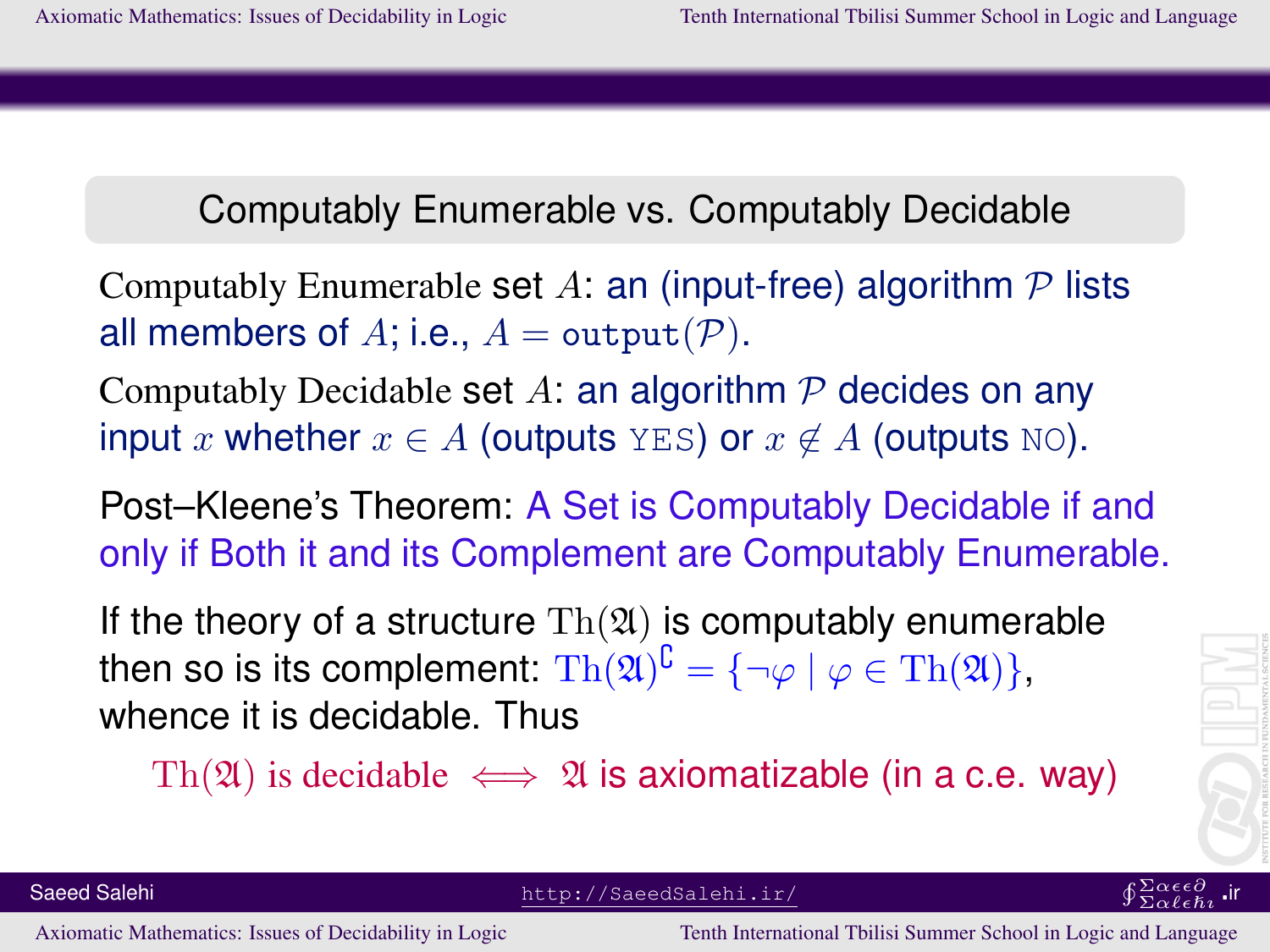### A High-School Axiomatization Problem — Again

## Tarski's High School Algebra Problem:

http://en.wikipedia.org/wiki/Tarski's−high−school−algebra−problem Can Every Equality of  $\langle N, 1, +, \cdot, \exp \rangle$  Be Derived From:

- $x + (y + z) = (x + y) + z$   $x \cdot (y \cdot z) = (x \cdot y) \cdot z$ •  $x + y = y + x$  •  $x \cdot y = y \cdot x$ •  $x \cdot 1 = x$  •  $x \cdot (y + z) = (x \cdot y) + (x \cdot z)$ •  $x^1 = x$  • 1  $\bullet$   $1^x = 1$ •  $x^{y+z} = x^y \cdot x$ z  $(x \cdot y)^z = (x^z) \cdot (y^z)$ •  $x^{y \cdot z} = (x^y)$  $z$  ?
- J. DONER & A. TARSKI, *An Extended Arithmetic of Ordinal Numbers*, Fundamenta Mathematicæ 65 (1969) 95–127.



 $\overline{\Sigma}\alpha \ell \epsilon \hbar \imath$ 

Saeed Salehi http://SaeedSalehi.ir/

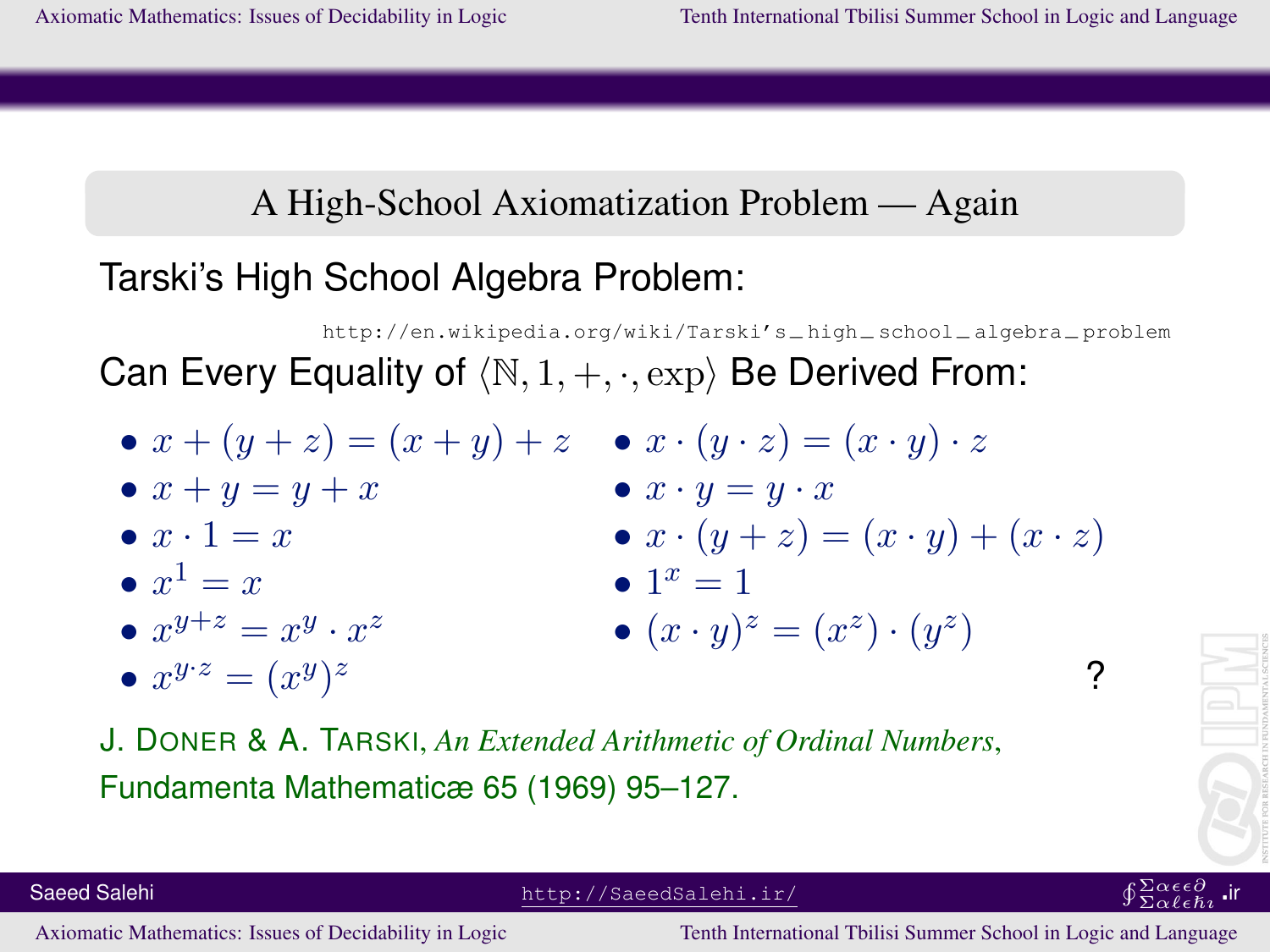A High-School Axiomatization Problem — Again

### sparked a lot of interest across the science community ...

- D. RICHARDSON, *Solution of the Identity Problem for Integral Exponential Functions,* Zeitschr. Math. Log. Grund. Math. 15 (1969) 333–340.
- A. MACINTYRE, *The Laws of Exponentiation,* Model Theory and Arithmetic, LNM 890 (1981) 185–197.
- A. WILKIE, *On Expatiation—A Solution to Tarski's High School Algebra Problem* (1981), Connections b. Model Theory & Algebraic & Analytic Geometry (2000) 107–129.
- C. W. HENSON & L. A. RUBEL, *Some Applications of Nevanlinna Theory to Mathematical Logic: Identities of Exponential Functions*, Trans. AMS 282 (1984) 1–32.
- R. GUREVIC˘, *Equational Theory of Positive Numbers with Exponentiation,* Proc. AMS 94 (1985) 135–141.
- R. GUREVIC, *Equational Theory of Positive Numbers with Exponentiation Is Not Finitely Axiomatizable*, Ann. Pure App. Logic 49 (1990) 1–30.
- S. N. BURRIS & S. LEE, *Small Models of the High School Identities,* J. Alg. Comput. 2 (1992) 139–178.
- S. N. BURRIS & S. LEE, *Tarski's High School Identities,* The American Mathematical Monthly 100 (1993) 231–236.

 $\overline{\Sigma}\alpha \ell \epsilon \hbar \imath$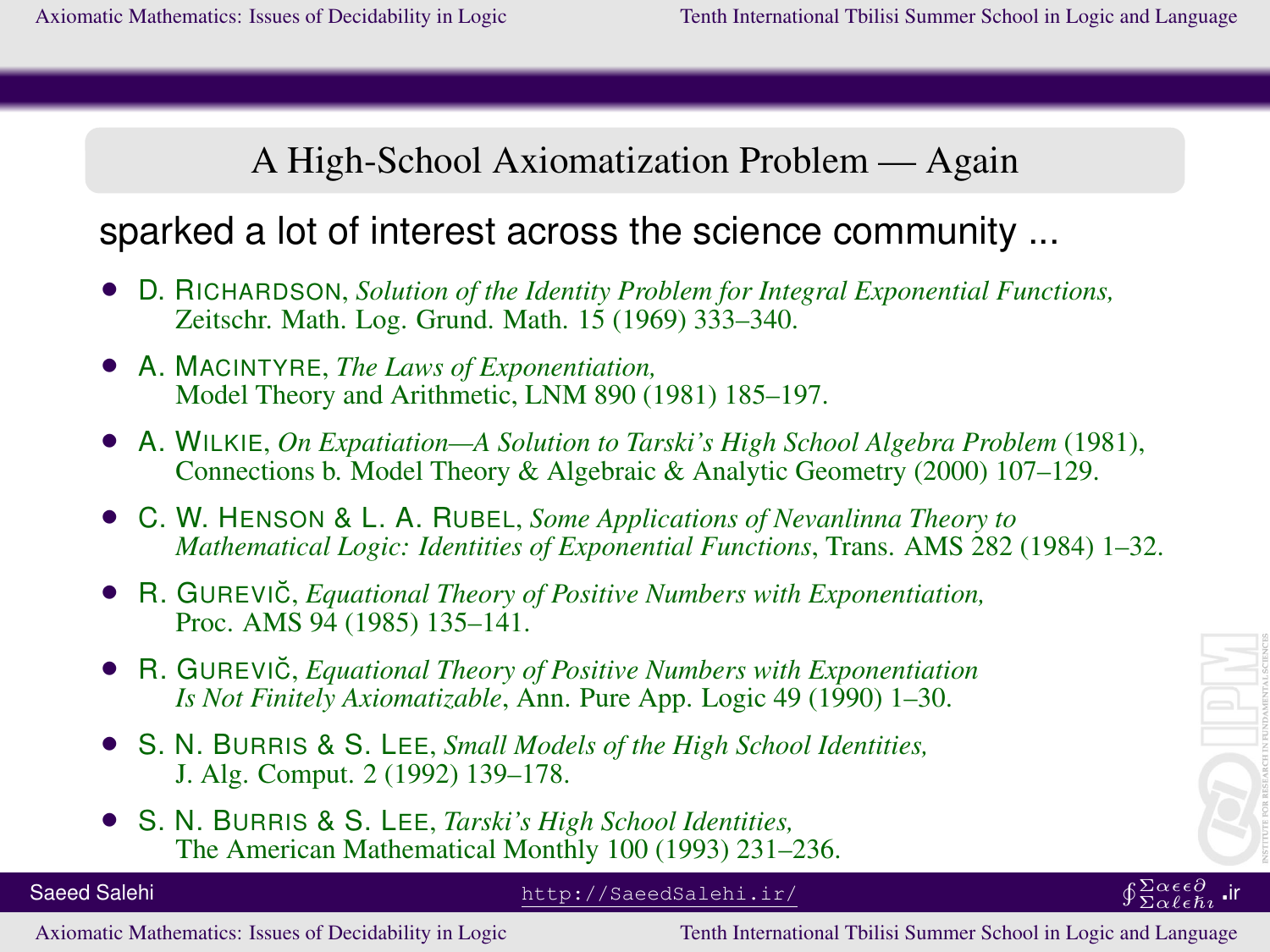#### A High-School Axiomatization Problem — Again

- S. N. BURRIS & K. A. YEATS, *The Saga of the High School Identities,* Algebra Universalis 52 (2005) 325–342.
- R. DI COSMO & T. DUFOUR, *The Equational Theory of*  $\langle \mathbb{N}, 0, 1, +, \times, \uparrow \rangle$  *Is Decidable, but Not Finitely Axiomatisable*, LPAR 2004, LNAI 3452 (2005) 240–256.

So, the set of all the equalities of  $\langle N, 1, +, \cdot, \exp \rangle$  is decidable, whence *axiomatizable* (but we know of no nice axiomatization.) It is proved that no finite set can axiomatize it.

The equalities of  $\langle N, \cdot, \exp \rangle$  is already axiomatized by

• 
$$
x \cdot (y \cdot z) = (x \cdot y) \cdot z
$$
  $\bullet (x \cdot y)^{z} = (x^{z}) \cdot (y^{z})$   
\n•  $x \cdot y = y \cdot x$   $\bullet x^{y \cdot z} = (x^{y})^{z}$ 

•  $x \cdot y = y \cdot x$ 

$$
\left\|\left(\begin{matrix} \rule{0pt}{5mm}\rule{0pt}{5mm}\rule{0pt}{5mm}\rule{0pt}{5mm}\rule{0pt}{5mm}\rule{0pt}{5mm}\rule{0pt}{5mm}\rule{0pt}{5mm}\rule{0pt}{5mm}\rule{0pt}{5mm}\rule{0pt}{5mm}\rule{0pt}{5mm}\rule{0pt}{5mm}\rule{0pt}{5mm}\rule{0pt}{5mm}\rule{0pt}{5mm}\rule{0pt}{5mm}\rule{0pt}{5mm}\rule{0pt}{5mm}\rule{0pt}{5mm}\rule{0pt}{5mm}\rule{0pt}{5mm}\rule{0pt}{5mm}\rule{0pt}{5mm}\rule{0pt}{5mm}\rule{0pt}{5mm}\rule{0pt}{5mm}\rule{0pt}{5mm}\rule{0pt}{5mm}\rule{0pt}{5mm}\rule{0pt}{5mm}\rule{0pt}{5mm}\rule{0pt}{5mm}\rule{0pt}{5mm}\rule{0pt}{5mm}\rule{0pt}{5mm}\rule{0pt}{5mm}\rule{0pt}{5mm}\rule{0pt}{5mm}\rule{0pt}{5mm}\rule{0pt}{5mm}\rule{0pt}{5mm}\rule{0pt}{5mm}\rule{0pt}{5mm}\rule{0pt}{5mm}\rule{0pt}{5mm}\rule{0pt}{5mm}\rule{0pt}{5mm}\rule{0pt}{5mm}\rule{0pt}{5mm}\rule{0pt}{5mm}\rule{0pt}{5mm}\rule{0pt}{5mm}\rule{0pt}{5mm}\rule{0pt}{5mm}\rule{0pt}{5mm}\rule{0pt}{5mm}\rule{0pt}{5mm}\rule{0pt}{5mm}\rule{0pt}{5mm}\rule{0pt}{5mm}\rule{0pt}{5mm}\rule{0pt}{5mm}\rule{0pt}{5mm}\rule{0pt}{5mm}\rule{0pt}{5mm}\rule{0pt}{5mm}\rule{0pt}{5mm}\rule{0pt}{5mm}\rule{0pt}{5mm}\rule{0pt}{5mm}\rule{0pt}{5mm}\rule{0pt}{5mm}\rule{0pt}{5mm}\rule{0pt}{5mm}\rule{0pt}{5mm}\rule{0pt}{5mm}\rule{0pt}{5mm}\rule{0pt}{5mm}\rule{0pt}{5mm}\rule{0pt}{5mm}\rule{0pt}{5mm}\rule{0pt}{5mm}\rule{0pt}{5mm}\rule{0pt}{5mm}\rule{0pt}{5mm}\rule{0pt}{5mm}\rule{0pt}{5mm}\rule{0pt}{5mm}\rule{0pt}{5mm}\rule{0pt}{5mm}\rule{0pt}{5mm}\rule{0pt}{5mm}\rule{0pt}{
$$

Saeed Salehi http://SaeedSalehi.ir/